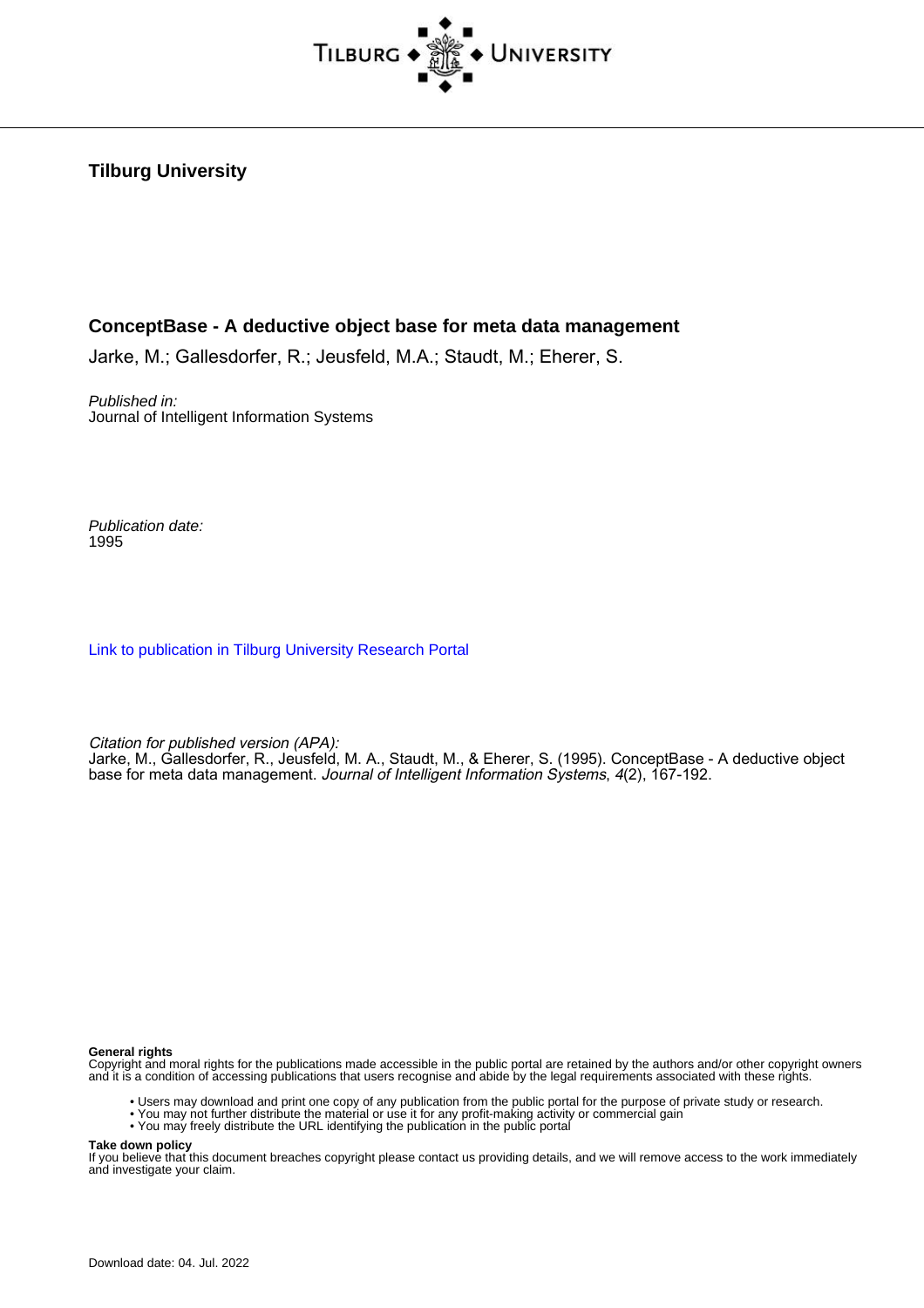# ConceptBase - A Deductive Object Base Manager

Matthias Jarke, Stefan Eherer, Rainer Gallersdörfer Manfred A. Jeusfeld, Martin Staudt

Informatik V, RWTH Aachen, Ahornstr. 55, D-52056 Aachen, Germany  $\{jarke, eherer, gallersd, jeusfeld, staudt\} @informatik.rwh-aachen.de$ 

#### Abstract

Deductive ob ject bases attempt to combine the advantages of deductive relational databases with those of ob ject-oriented models. We review modeling and optimization issues encountered during the development of ConceptBase, a prototype deductive ob ject base supporting the Telos data model. We also report on a number of application experiences in the field of meta data management.

This work was supported in part by the Commission of the European Community under ESPRIT Basic Research Action 6810 (Compulog 2) and by the Ministry of Science and Research of Nordrhein-Westfalen.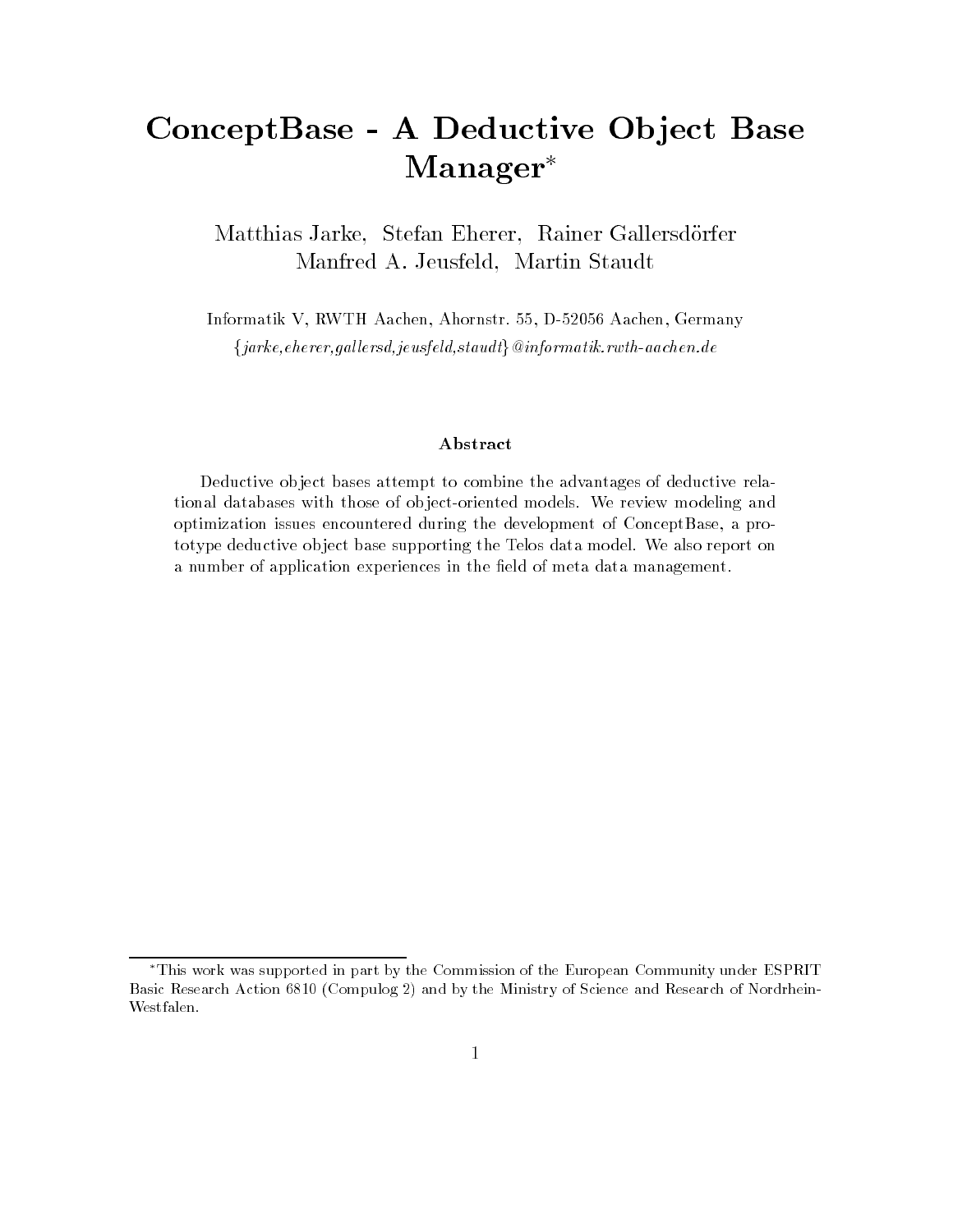# 1 Introduction

Proposals for next-generation databases tend to stem from three traditions [BMS84]:

- $\bullet$   $~$   $~$   $~$   $\mu$   $~$   $\mu$   $\mu$   $\mu$   $\mu$   $\mu$   $\mu$  is best typined by object-oriented and extended relational databases (e.g., NF2). The main extension is the addition of complex domains, shared sub-ob jects, and procedures to the database. Examples include Postgres, Damokles, Cactis, Iris, DASDBS, and many others.
- $\bullet$  *Programming languages:* The main goal is to provide persistence and sharing to one or more programming languages, ideally orthogonal to the type systems of these languages. Examples include the  $O_2$  system for imperative programming languages, and typed versions of Prolog such as LOGIN or PROTOS-L.
- *Knowledge representation:* Some of these systems aim at providing database service to AI applications, others come from the tradition of deductive databases or semantic data models and aim at formal as well as practical support for general database systems and applications.

A sample of the former two groups of systems is described in [TKDE90], whereas several prototypes of the latter are reported in [SIGA91]. Although a certain con
uence can be observed, these systems do not only differ in their background theories but also in their intended application domains.

The first group is typically intended to support non-standard applications such as the handling of complex engineering ob jects. The second group mostly aims at an easier programming environment for standard applications: additionally, they emphasize the goal of making applications written in different languages interoperable.

The third group pursues, as one of its goals, the support for AI applications such as natural language understanding, expert systems, and recursive search tasks. However, this may remain a fairly limited portion of the software market. The reason why we became interested in this group of languages is therefore a slightly different one: the important role we expect them to play in meta data management. Such applications range from the uniform access to heterogeneous data sources, to the coordination of design processes, to the integration of heterogeneous information services in networked production chains (CIM), whole enterprises, or even transnational networks. In these applications which are crucial for the huge integration tasks to be tackled in the 1990s, the possibility not only to execute systems but also to reason formally about their structure and capabilities, can be considered a competitive advantage over the other approaches. The ConceptBase prototype, described in this paper, has provided some validity to this claim by extensive usage experiments in almost all of the above-mentioned areas.

The language supported by ConceptBase, Telos ([STAN86],[MBJK90]), has been one of the earliest attempts to integrate deductive and ob ject-oriented database features,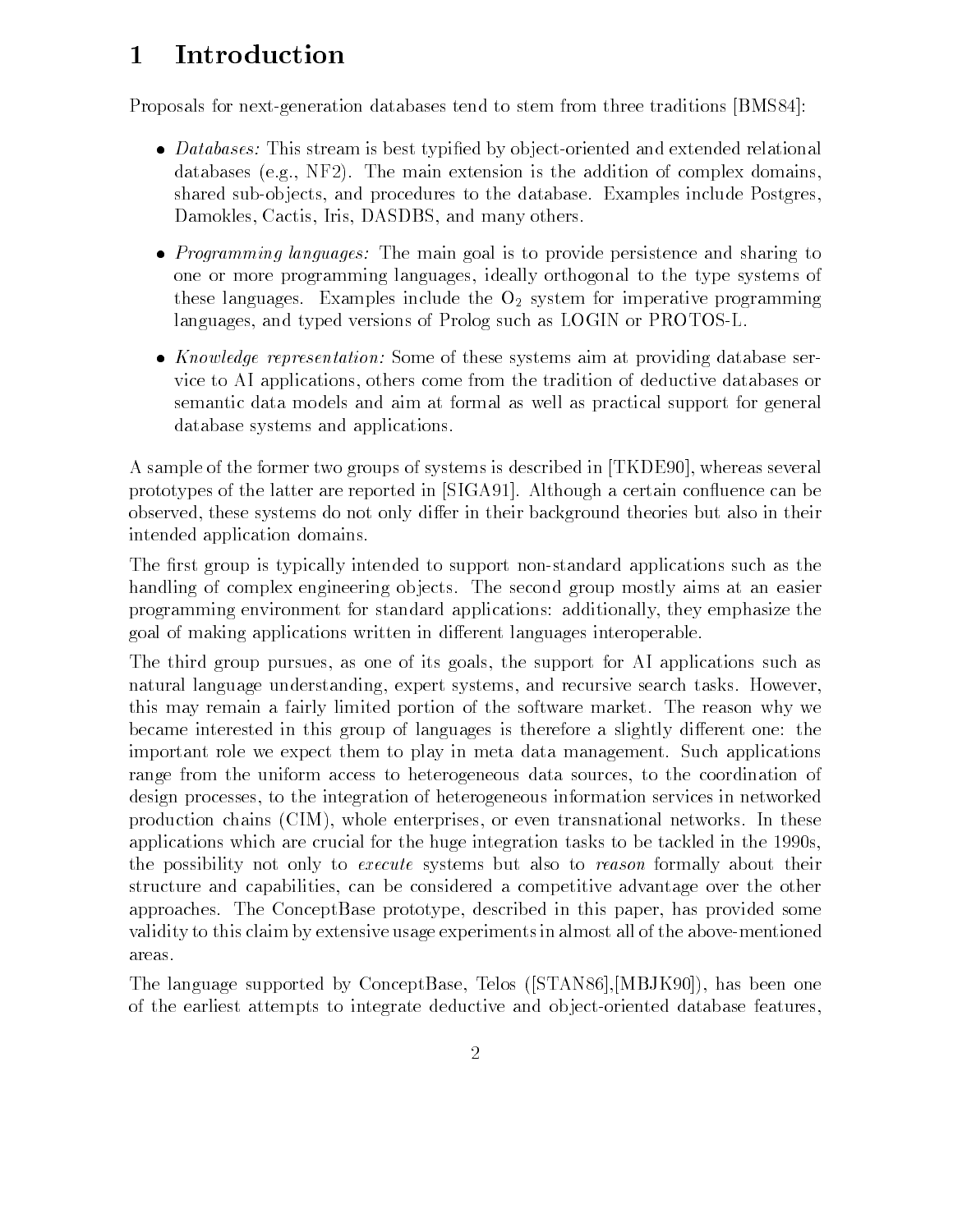Telos takes a very conservative approach to this problem, with simplicity as the main goal. This emphasis on simplicity has paid off both in user acceptance and in ease of implementation.

In contrast to other ob ject-oriented databases, with a minor transformational trick, the O-Telos [JEUS92] variant of Telos used in ConceptBase can be shown to be equivalent in expressiveness to Datalog with stratied negation and perfect model semantics. Thus, our design goal of being able to reason about a system's structure and capabilities is addressed. Moreover, all existing and future analysis and implementation techniques for deductive databases can be reused for Telos implementations. For example, the currently distributed version of ConceptBase supports a variant of the Supplementary Magic Set method for recursive query evaluation, and an extension of the deductive integrity checking method proposed by [BDM88].

For large systems, deductive capabilities are not enough but must be augmented with semantic structuring as offered in the object-oriented approach. In contrast to standard deductive databases, any O-Telos database includes a number of structural axioms that can be expressed as facts, rules, or integrity constraints of the corresponding Datalog model. These axioms define the naming conventions as well as the abstraction principles (classication, generalization, aggregation) of ob ject-oriented databases and also allow the specication of certain methods through deductive rules and constraints. An important design goal was that all this was achieved without leaving the Datalog framework [JJ91]; recently, other researchers have also recognized the importance of this point [ALU93]. ConceptBase exploits the structural axioms in three ways:

- $\bullet$  At the user interface level, it offers a choice of structured frame and graph syntax in addition to the usual logical language. Unusual features include the hypertextlike switching between these notations, the treatment of attributes as full-fledged objects, and the availability of an infinite classification hierarchy which is particularly suitable for repository applications.
- At the transformational level, the axioms lead to certain semantic controls and pre-optimizations that can be applied to rules, constraints, and repetitive queries when these are entered, and improve correctness and efficiency of rule evaluation.
- At the storage level, they lead to a special-purpose ob ject store with a fully inverted representation of ob jects and a special ob ject algebra on which set-oriented bottom-up processing of Magic Set transformed rules is realized.

In section 2, we describe the syntax and semantics of O-Telos, including the semantic optimizations. The ConceptBase system itself has a client-server architecture where the server supports queries (ASK) and updates (TELL) of O-Telos object bases and clients offer user interface facilities and application-specific processing. The implementation of the server is described in section 3, the client-server interaction in section 4.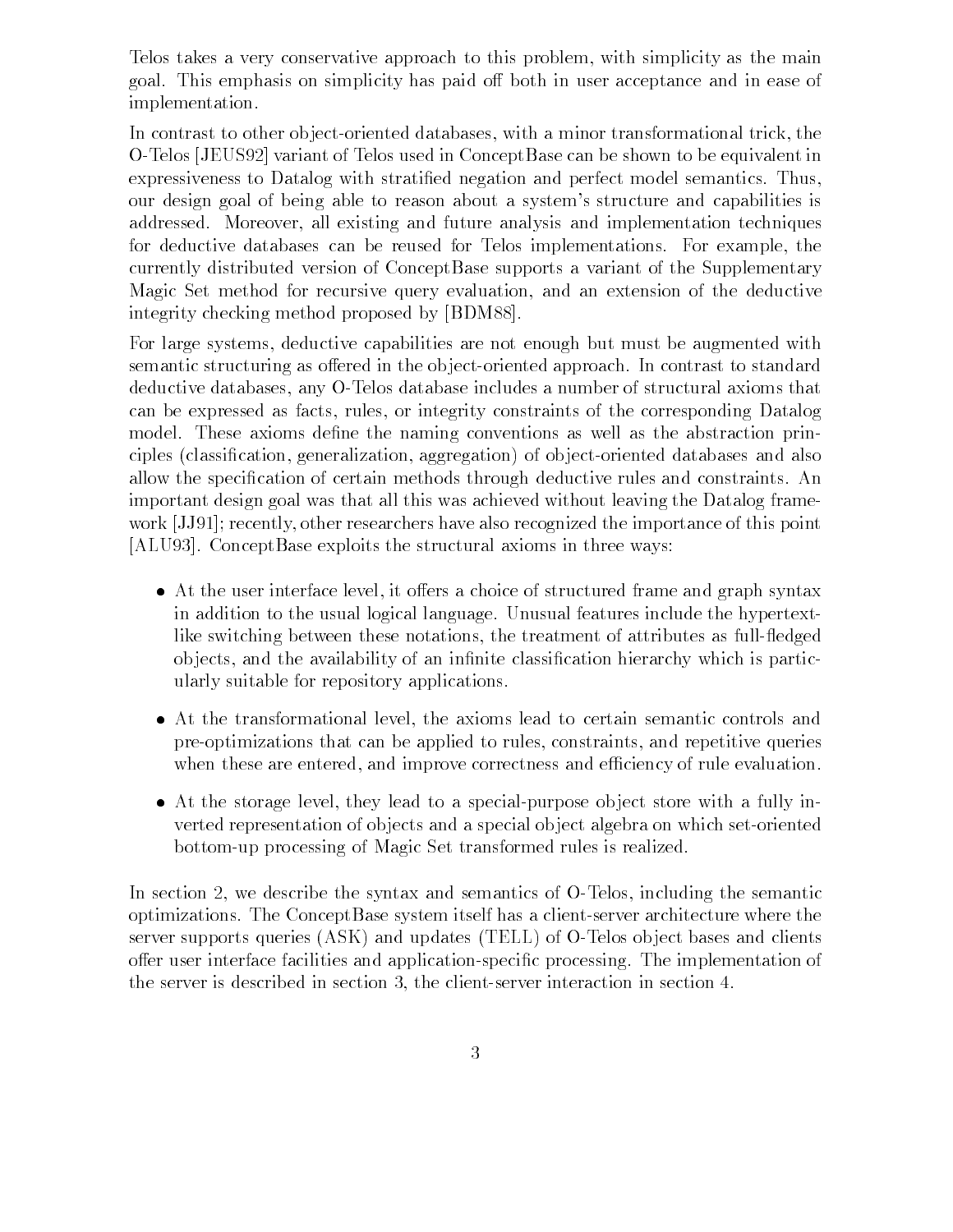Versions of ConceptBase have been distributed for research experiments since early 1988. The current distribution version, ConceptBase V3.2, has been installed at more than one hundred sites worldwide and is seriously used by about a dozen research pro jects in Europe and North America <sup>1</sup> . Section 5 summarizes some of the application experiences. Section 6 concludes with a brief comparison to related work and the description of ongoing ConceptBase extensions.

# 2 The O-Telos Data Model

There are two equivalent definitions of a deductive object base, depending on the parent discipline you wish to emphasize:

- $\bullet$  -logic perspective: A deductive object base is a deductive database (i.e., a logical  $\bullet$ theory) which consistently includes a pre-dened set of so-called structural axioms.
- $\bullet$  object perspective: A deductive object base is an object-oriented database  $\blacksquare$ in which deductive rules and integrity constraints are the only means to specify methods.

In this section, we describe the O-Telos deductive ob ject base model mostly from the logic perspective. A deductive object base is a triple  $DOB = (OB, R, IC)$  where  $OB$  is the extensional object base,  $R$  and  $IC$  contain deduction rules and integrity constraints. As usual we require that  $(OB, R, IC)$  is consistent, i.e.  $OB \cup R \models IC$ . The objectoriented dictions like ob ject identity are encoded as predened deductive rules and integrity constraints. Thereby, O-Telos formally remains in the framework of deductive databases and inherits the well-known fixpoint semantics from there.

The following subsections define the O-Telos data model in three steps. First, the semantics of the O-Telos object structure is defined by specifying the extensional database structure and the predined axioms. The semantic structure allows three equivalent surface syntax varieties which the ConceptBase user interface combines in a hypertext-like style: the underlying logical language, a graph syntax which interprets instances of the base relations as nodes or arcs, and a frame syntax which groups arcs around nodes or other arcs in a certain way. From a structural viewpoint, O-Telos is a very powerful semantic modeling language whose distinguishing features include attributes as full-fledged objects and a potentially infinite hierarchy of classification (meta classes).

Next, the integration of deduction rules, integrity constraints, and query classes in the same framework is described; query classes, another novel feature of O-Telos, are a form of parameterized view definition which seems to capture particularly well the integration of deductive and ob ject-oriented aspects.

 $1<sup>1</sup>A$  scaled-down version is available via anonymous ftp from ftp.informatik.rwth-aachen.de, directory pub/CB.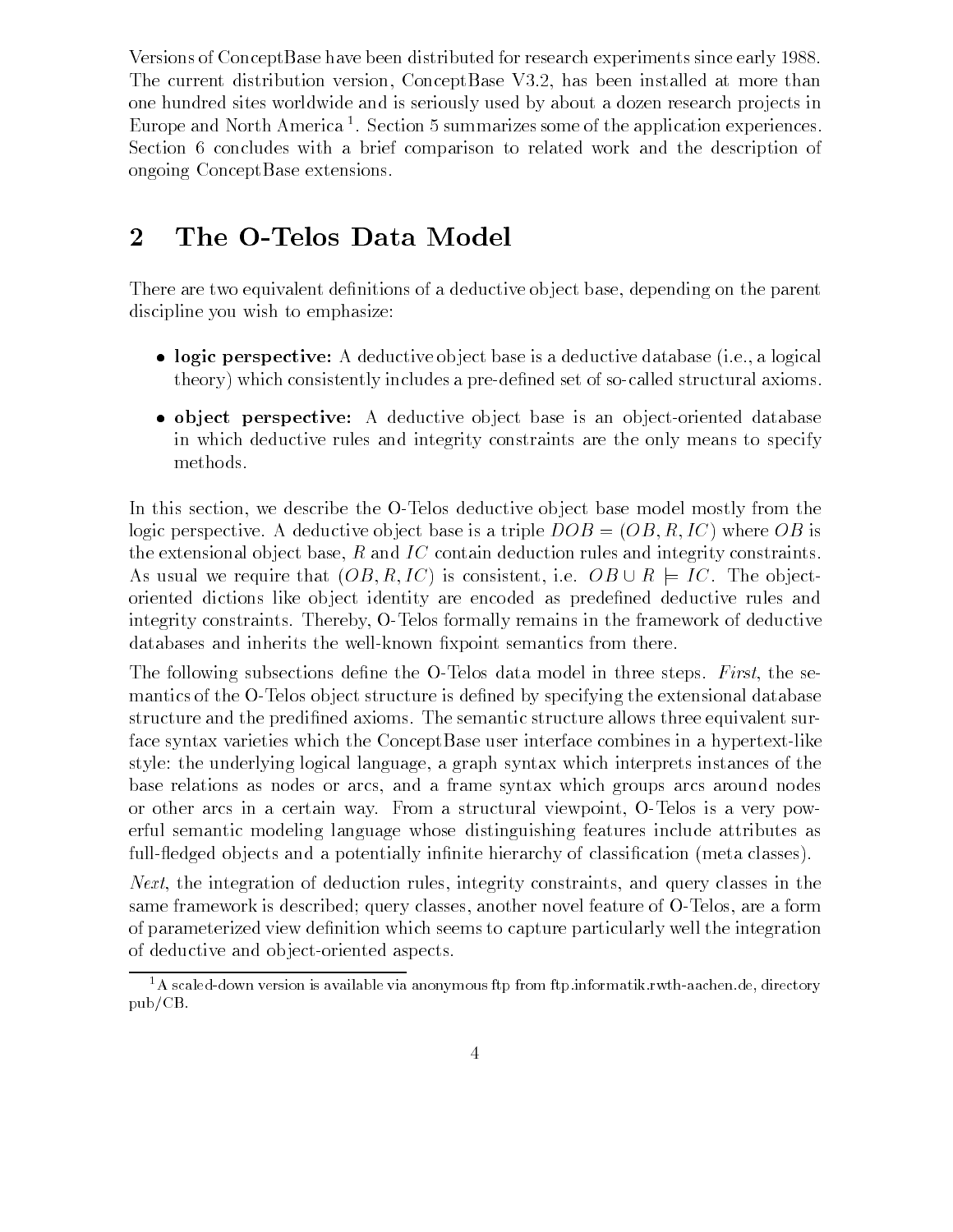With these two sections, we have a complete picture of the O-Telos syntax and semantics. However, this "external" ob ject base semantics is not very suitable for semantic analysis of the database with respect to features such as correct typing, stratification, or precision of query processing and integrity checking algorithms. We convert user-dened deductive rules, integrity constraints and query classes into an "internal" format which partitions the single original base relation in a large number of very small base relations. Constants are assigned uniquely to objects identifiers, variables are bound to classes, and predicates are assigned to attributes resp. classes. An assignment failure is reported as structural error (according to O-Telos axioms). This partitioning then leads to a number of optimizations on rules, queries, and constraints which can be applied at compile time and independently of the actual evaluation techniques used later on. In the process of converting the external to the internal DOB, constants are largely replaced by internal OIDs which is later exploited in efficient storage access (cf. section 3).

The language and implementation techniques are illustrated with the following simple scenario:

A company has employees, some of them being managers. Employees have a name and a salary. They are assigned to departments which are headed by managers. The boss of an employee can be derived from his department and its respective manager. No employee is allowed to earn more money than his  $boss.$ 

In the formalisms below, we employ small italic letters for variables, capital italic letters for predicate names, and computer font for example constants.

## 2.1 The O-Telos Object Structure

Let  $ID$  and  $LAB$  be sets of identifiers, and labels resp. An extensional O-Telos object base is a finite subset

$$
OB \subseteq \{P(o, x, l, y) \mid o, x, y \in ID, l \in LAB\}.
$$

The elements of OB are called **objects** with identifier  $o$ , source and destination components x and y and name or label  $l$ . Object identifiers are system-generated; to represent them, we shall adopt the convention that the identifier of an object with name i is written as #i

An extensional ob ject base can be visualized as a structured semantic net. Ob jects of the form  $P(o, o, l, o)$  (called *individuals*) are represented as nodes with name l. Instantiations of the form  $P(o, x, in, c) (= "x$  is in class c") and specializations of the form  $P(o, c, isa, d)$  $(= "c$  is subclass of d") are represented as dotted resp. shaded directed links. All other objects  $P(o, x, l, y)$  are called attributes and are drawn as l labeled directed links between  $x$  and  $y$ .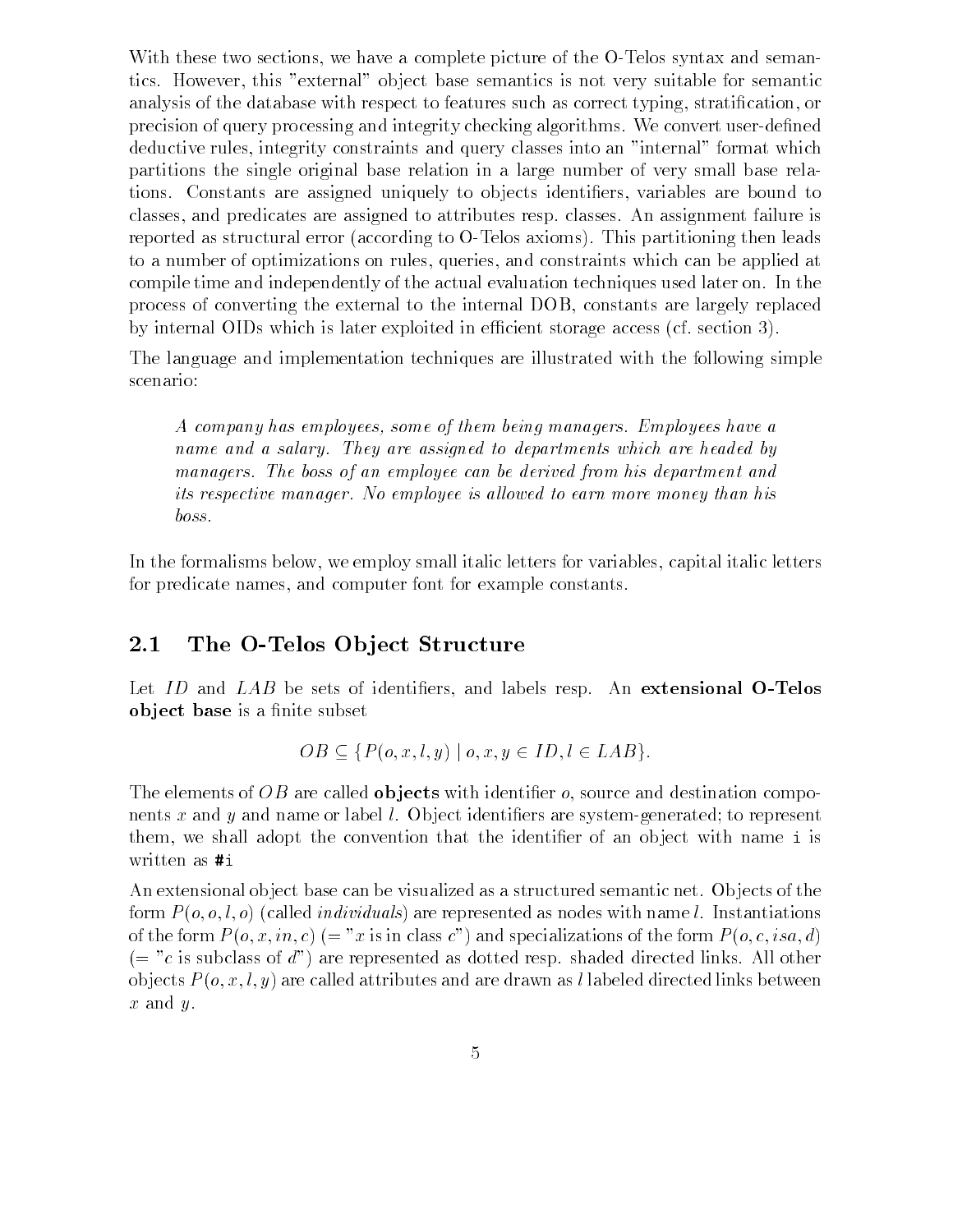

Figure 1: Semantic net view of an example object base

Fig. 1 shows an example graph. OB contains an object named Mary who is instance of the ob ject Manager and works in two departments PR and R&D. In addition, the ob ject base contains Mary's full name and her salary. Obviously OB has two layers: a so-called Token layer which comprises all concrete objects which are direct representatives of real world objects and a *SimpleClass* layer which corresponds to the schema in traditional databases. There is no restriction on the number of layers; the schema can be instance of a set of metaclasses, these can be instances of metametaclasses, and so on. As can be seen from fig. 1, the top layer of an object base is predefined by the objects 0 bject and Class. The former contains all objects in  $OB$  as instances and the latter all objects which have instances themselves.

A third syntactic representation of deductive ob ject bases results in a frame-based notation which only relies on object labels rather than object identifiers. Around the label l of an ob ject o we group the labels of all other ob jects which have o as source component. The frame notation of the objects Manager, Employee and Mary is e.g.

```
Employee in Class with Mary in Manager with
  attribute de la construction de la construction de la construction de la construction de la construction de la
    dept:Department; extending the currentdept:R&D;<br>
boss:Manager; extending the current of advises:PR
    boss: Manager;
    salary:Integer; extending the salary salary salary
    name:String earns:50000
                                                     name
                                                        hername:"Mary Smith"
Manager in Class isA Employee end
                                                   end
```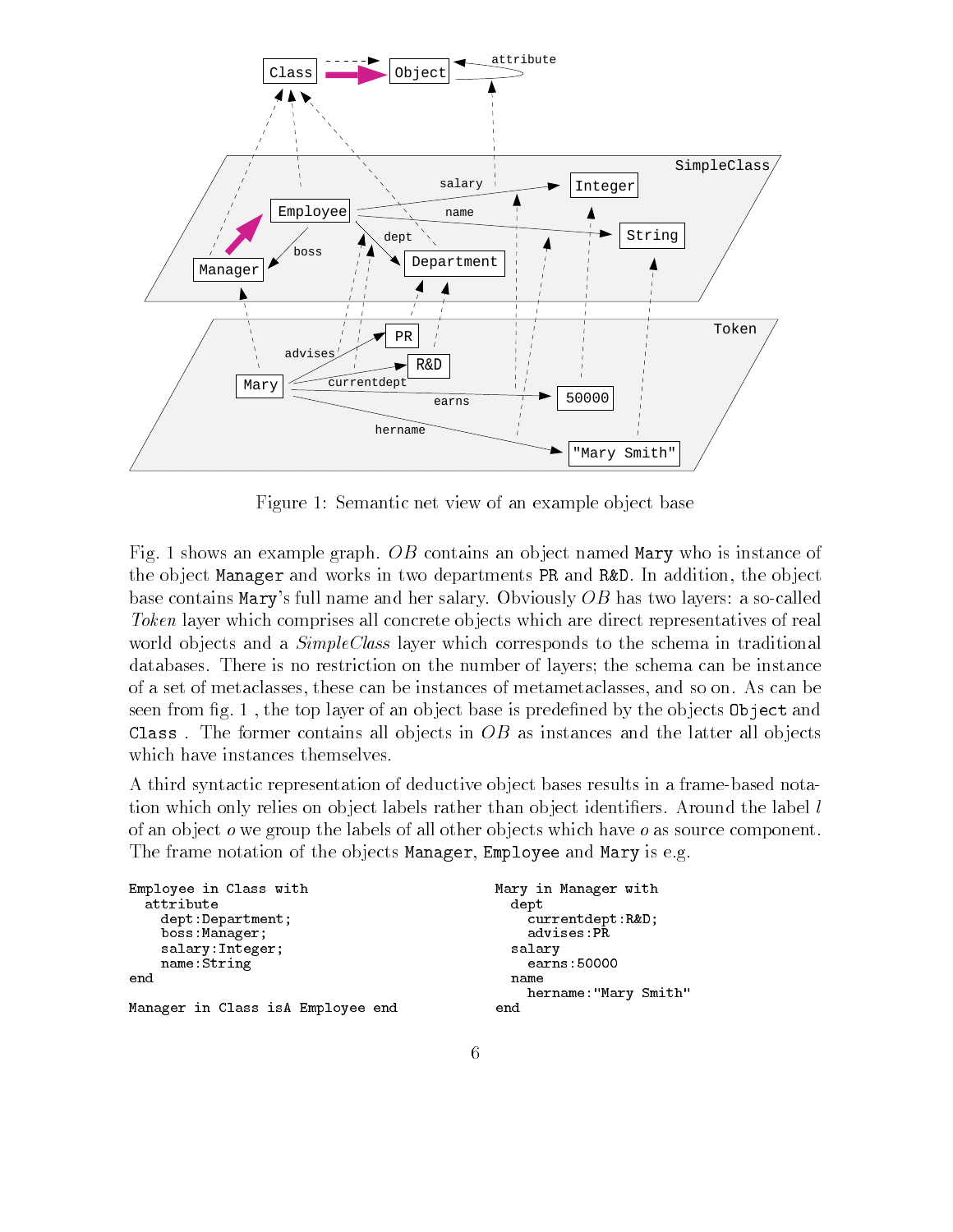For each attribute the frame description includes the labels of its attribute classes, e.g. dept is assigned to currentdept.

The ob ject model O-Telos has a couple of ob ject-oriented dictions present in most ob jectoriented data models and each addressing a certain ob jective. In our approach, these ob jectives are simply encoded as predened deductive rules and integrity constraints, referred as the axioms of O-Telos. The following list presents the four interacting dictions and some of the axioms realizing their semantics (see appendix for a complete list).

Object identity and referencing. Each object must have a unique identification, and each referenced ob ject must exist.

External naming of objects. Each object can be referenced by a unique sequence of labels. For an individual ob ject, this reference is just its label. For other ob jects, e.g. attribute, the sequence is constructed from the labels of its source and destination components. This justies the usage of only external labels in the frame syntax and guarantees a unique mapping of frames to the other syntax forms.

Definition of abstraction principles as derived relations. Instantiation, generalization, and attribute relationships between two ob jects can also be derived. This goal is realized by defining the following deductive ruler for the three predicates  $In$  (for instantiation relationships), Isa (generalization)and  $A<sup>2</sup>$  (attribution).

$$
\forall o, x, y \ P(o, x, in, y) \Rightarrow In(x, y)
$$

$$
\forall o, c, d \ P(o, c, isa, d) \Rightarrow Isa(c, d)
$$

$$
\forall o, x, l, y, p, c, m, d \ P(o, x, l, y) \land P(p, c, m, d) \land In(o, p) \Rightarrow A'(x, l, m, y)
$$

$$
\forall x, l, m, y \ A'(x, l, m, y) \Rightarrow A(x, m, y)
$$

For our example we can e.g. deduce that  $In(\# Mary, \# Manager)$ ,  $A(\# Mary, dept, \# PR)$ ,  $A(\text{\#Mary},\text{dept},\text{\#}_RBED), A(\text{\# Mary},\text{name},\text{ "Mary Smith"), and } A(\text{\#Mary},\text{salary},50000)$ hold in the object base. One should note that these rules are only the predefined ones. Any O-Telos object base may define further rules with the same conclusion predicate (see next subsection).

**Definition of abstraction semantics.** The attributes of an object must be correctly typed according to the attribute definitions of its classes. This goal is formally represented as an integrity constraint:

$$
\forall o, x, l, y, p \; P(o, x, l, y) \land In(o, p) \Rightarrow \exists c, m, d \; P(p, c, m, d) \land In(x, c) \land In(y, d)
$$

In combination with an axiom that defines the semantics of generalization  $(i s A)$  links, namely, instances of an object are also instances of its superclasses,

 $\forall o, x, c, d \ In(x, d) \land P(o, d, isa, c) \Rightarrow In(x, c)$ 

<sup>&</sup>lt;sup>2</sup>We will show in a later section why we need the predicate  $A'$  which is less general than A.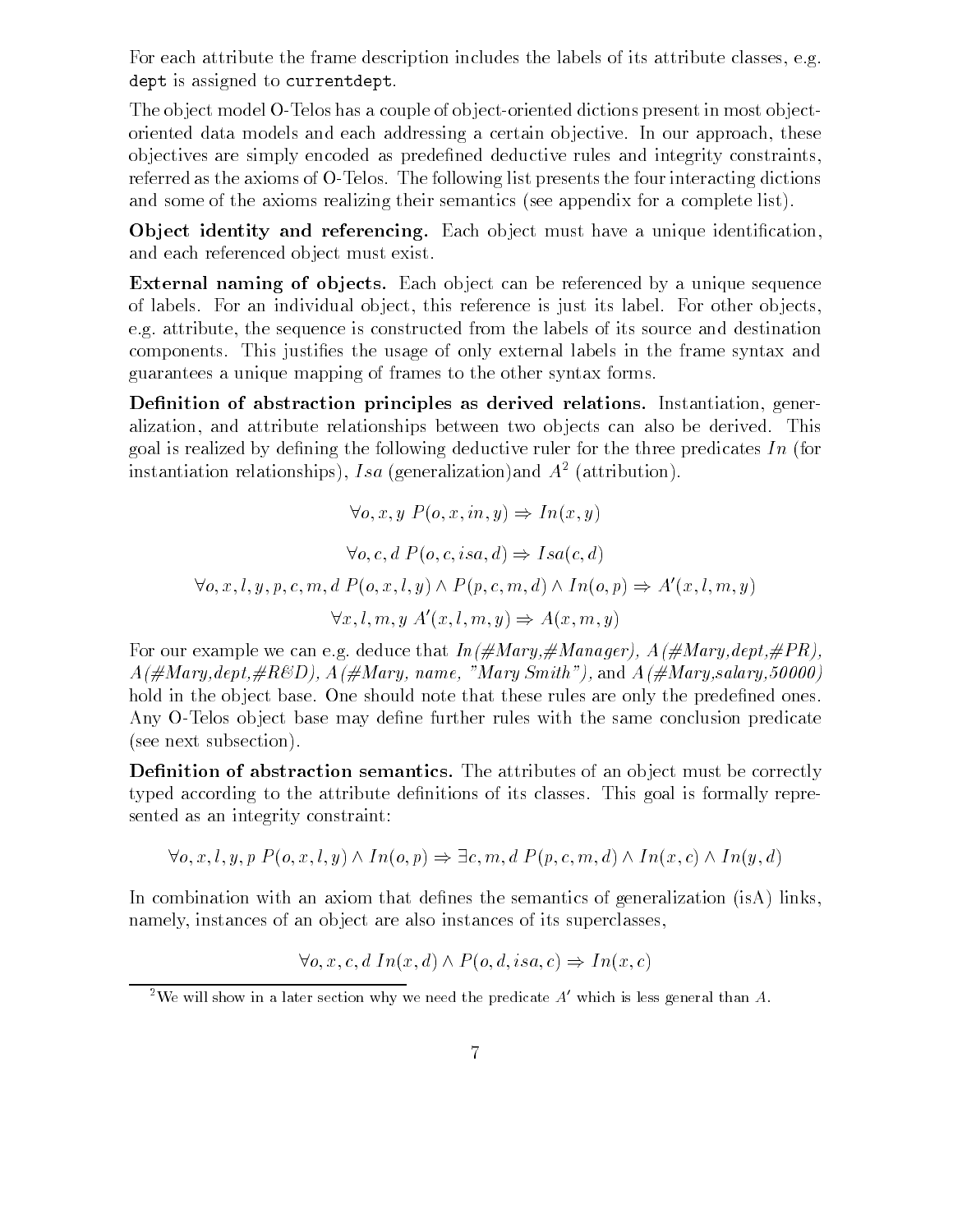the typing condition allows attribute inheritance of subclasses from superclasses . In the the example, Mary is also an instance of the ob ject Employee.

The above properties make up the "core" of the ob ject-orientation in O-Telos. Additional properties like non-circularity of part-of relationships can easily be dened in the same way. Since each property is defined within the framework of deductive databases (Datalog with negation) the unique model is guaranteed by the fixpoint semantics. Of course, as for all deductive databases containing integrity constraints, the database designer should make sure that there exists at least one extensional ob ject base satisfying the integrity constraints.

#### 2.2 Deduction Rules, Constraints, and Query Classes

In addition to the O-Telos axioms the sets  $R$  and  $IC$  of a deductive object base  $(OB, R, IC)$  may contain application-specific deduction rules and integrity constraints which are specified in a many-sorted first order language interpreted under closed-world assumption. Quantied variables range over classes and are interpreted as instantiation relationships. The admissible literals of the language are label-based abbreviations of the predicates  $In, Isa$  and  $A$ .

We illustrate this for our standard example by extending the definition of **Employee** with a rule and a constraint. The (recursive) rule deduces for a given employee the managers who are his bosses, i.e. are head of a department he works for or are themselves bosses of one of his department chairs. Based on this, one may impose an integrity constraint on Employee that all its instances are not allowed to earn more money than their bosses.

```
Employee in Class with
  attribute
 rule
    bossrule:$ forall t/Manager
                ( exists d/Department (this dept d) and (d head t)
               or exists m/Manager (this boss m) and (m boss t) )
                \Rightarrow ( this boss t) $
  constraint
    salaryIC:$ forall m/Manager x,y/Integer
                (this boss m) and (this salary x) and (m salary y) ==> x <= y $
```
this refers to the instances of Employee and e.g. (d head t) corresponds to  $A(d, head, t)$ . The constants Manager, Department etc. are replaced by object identifiers according to axiom 2 to 4 for external naming of objects. Using our convention, the identifier for

<sup>&</sup>lt;sup>3</sup>Since rules and constraints are seen as attribute classes in the object perspective of O-Telos, method inheritance is also guaranteed by this axiom.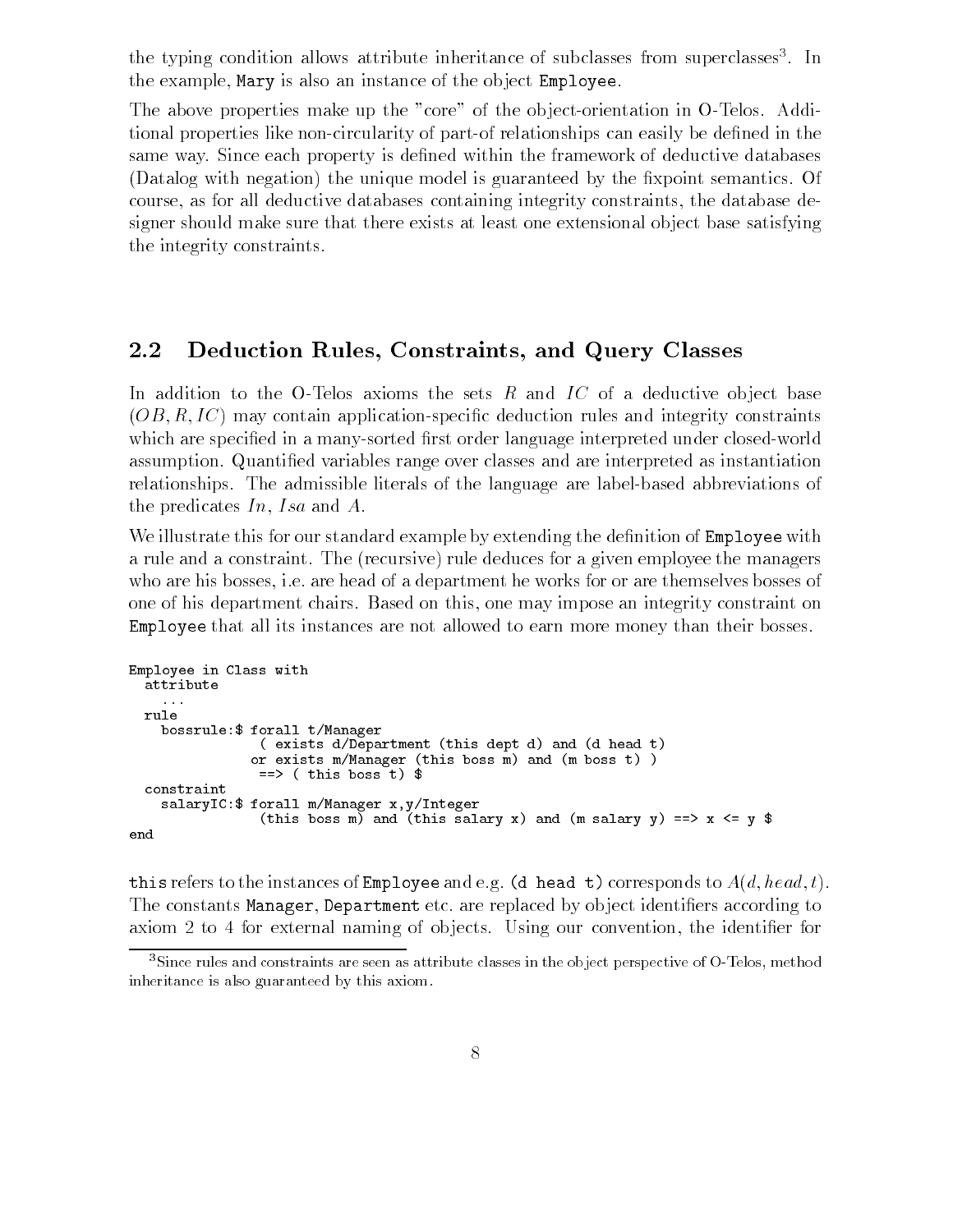Manager is  $\#Manager$ . By this, we get the following logical representation of the boss rule:

$$
\forall e, t \quad In(e, \#Employee) \land In(t, \#Manager) \land \n\exists d \quad In(d, \#Department) \land A(e, dept, d) \land A(d, head, t) \lor \n\exists m \quad In(m, \#Manager) \land A(e, boss, m) \land A(m, boss, t) \n\Rightarrow A(e, boss, t)
$$

Queries are treated in a very similar way to rules and constraints. However, to reflect the deductive and ob ject-oriented style of the language, a special language construct is introduced which generalizes the notion of view in relational databases in several ways: the *query class*. The ConceptBase query language CBQL [STAU90] represents queries as classes whose instances are the answer ob jects to the query. Semantically, the system-internal ob ject QueryClass may have as instances so-called query classes which contain necessary and sufficient membership conditions for their instances (answers). These conditions can be used to check whether a given object is an instance of a query class or not. On the other hand, they can be used to compute the set of answer ob jects.

Query classes have superclasses to which they are connected by an isa-link. These superclasses restrict the set of possible answers to their common instances. Two different kinds of query class attributes can be distinguished. Retrieved attributes are already defined for one of the superclasses of the query class. An explicit specification of such an attribute in a query class description means that answer instances are given back with values for this attribute, as in the projection operation of relational algebra. In addition, a necessary condition for the instantiation by an admissible value is included. The attributes of superclasses can also be refined, i.e. the target class is substituted by a subclass which results in an additional value restriction. The query class

```
QueryClass TopFemaleManager isA Manager,FemalePerson with
 attribute
   salary:HighSalary
end
```
where HighSalary is defined as a subclass of Integer (with a range specified e.g. by a deduction rule) has those female managers as instances who draw a high salary. In addition this salary is included in the answer description.

Computed attributes have values derived in the query evaluation process. Neither the extensional ob ject base contains this relationship between the answer instance and the attribute value, nor is it derivable by deduction rules. For prescribing how to deduce these new relationships and for expressing arbitrary other constraints (comparable with relational selection) for the answer instances by analogy to deduction rules and integrity constraints many-sorted first order logic expressions are admissible as building elements for query classes. The example query class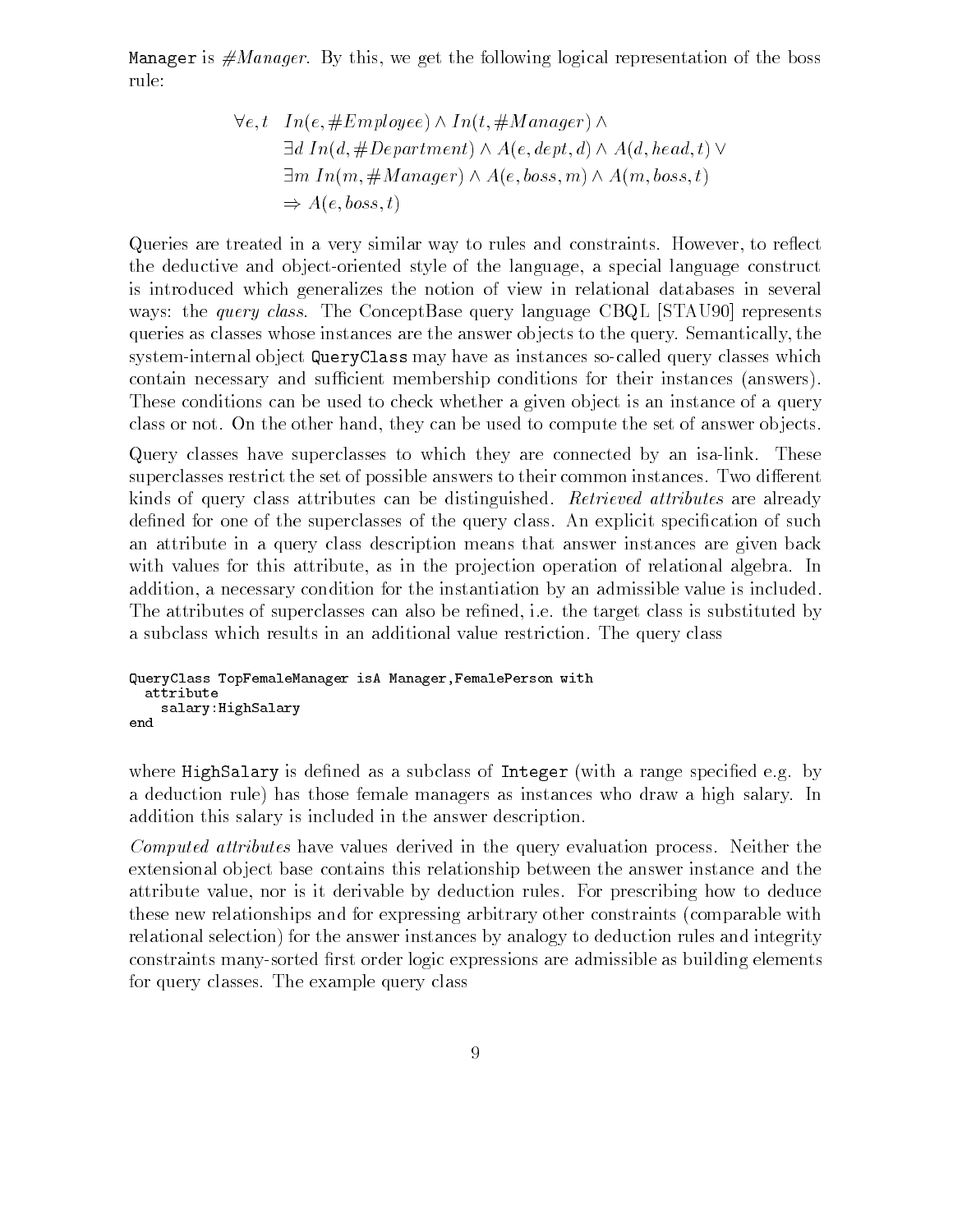```
QueryClass IndEmp isA Employee with
 attribute, parameter
    lowersal : Employee
 constraint
    lowersal_noboss:$ exists s,t/Integer (this salary s) and (lowersal salary t)
                      and (s > t) and not exists m/Manager (this boss m) $
end
```
retrieves all employees from the ob ject base who don't have a boss and deduces those other employees who have a lower salary. As above this refers to the answer instances of IndEmp. The computed attribute lowersal is identied with the variable of the same name within the formula. Note that, for answering this query, we have to evaluate the recursive deduction rule concluding the boss attribute.

In order to avoid the frequent reformulation of similar more specialized queries, attributes of query classes can be declared as instances of an attribute class parameter. Substitution of a concrete value for such an attribute or specialization of its target class by a subclass leads to a subclass of the original query which implies a subset relationship of the answer sets. Since the lowersal attribute is declared as parameter the expressions

IndEmp(Bill/lowersal) IndEmp(lowersal:UnionMember)

denote two derived query classes which restrict the answer instances of IndEmp to those employees without boss who earn more money than Bill or resp. some other employee of a special subclass UnionMember of Employee.

In deductive databases queries are represented as intensional relations derived by a set of rules. Analogously, the definition of a query class  $Q$  induces a so called *query literal*  $Q(x, x_1, ..., x_n)$  whose arity depends on the number of attributes and parameters of Q. The first argument x of  $Q$  stands for the answer object identifiers. Query classes are transformed to rules concluding their corresponding query literals ([SNJ93]).

Our example query class IndEmp is transformed to the following rule:

$$
\forall e, c \ In(e, \#Employee) \land In(c, \#Employee) \land \exists s, t \ In(s, Integer) \land In(t, Integer) \land A(e, salary, s) \land A(c, salary, t) \land (s > t) \land \neg \exists m \ In(m, \#Manager) \land A(e, boss, m) \Rightarrow IndEmp(e, c)
$$

### 2.3 Internal Deductive Object Bases

Let us summarize how far we got up to now. We have shown that an O-Telos deductive ob ject base is equivalent to a relational deductive database which consists of a single base relation,  $P$ , a number of additional pre-defined axioms (facts, rules, and constraints), and a set of user-defined rules, constraints, and query definitions.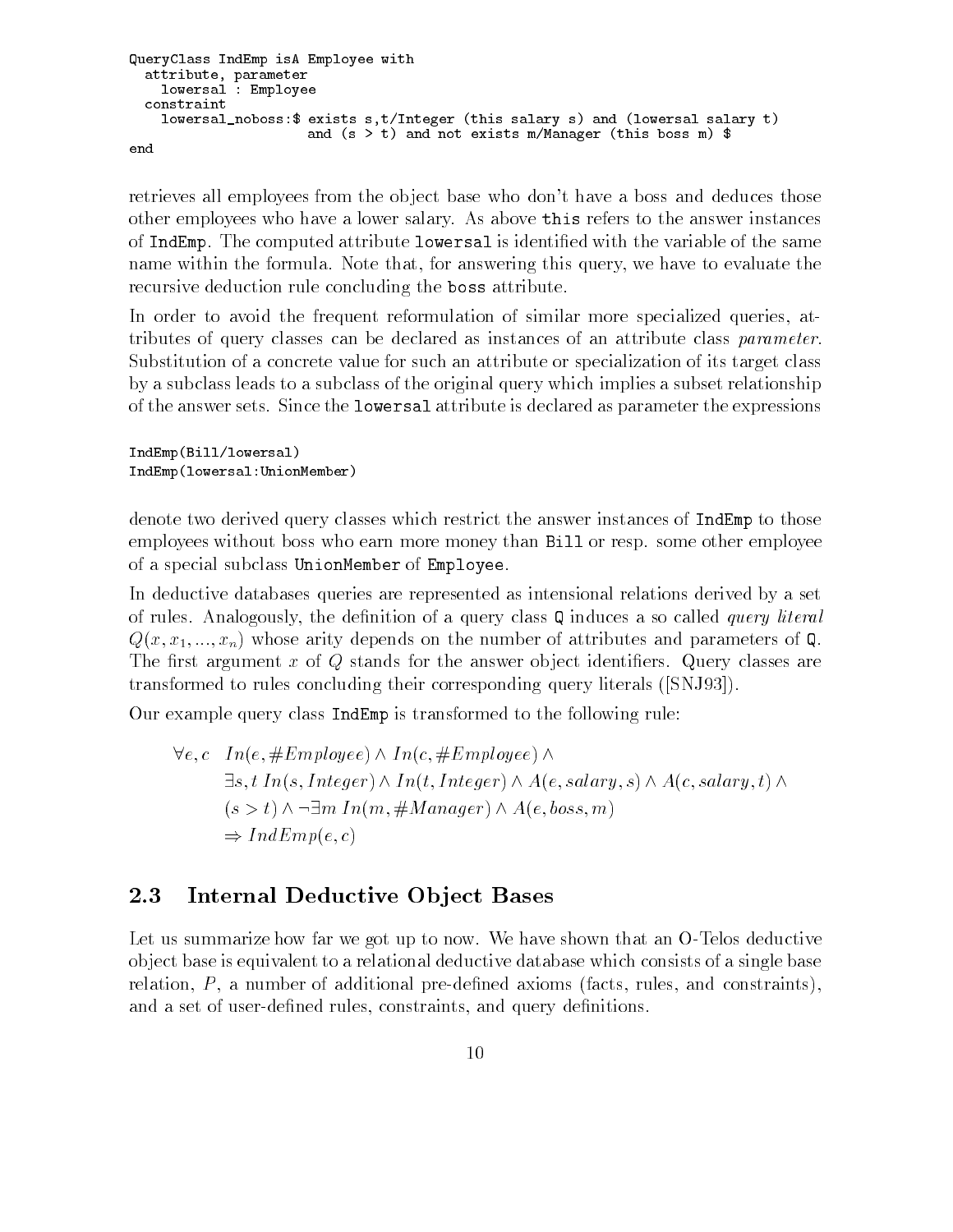However, looking at this structure from the viewpoint of deductive database theory as well as from the viewpoint of the intent of object-oriented modeling, we can identify a number of shortcomings. First, if negation is present in rules it becomes close to impossible to have a stratied database if there is only a single relation. Second, the given structure makes it very hard to type-check logical formulas, i.e., to find out whether their literals correspond to existing ob ject classes; moreover, the notation leaves the possibly complicated mapping from external names to OIDs open.

To overcome these problem, we introduce two axioms for every (class) object  $P(p, c, m, d) \in$ OB. The first one defines a dedicated predicate  $Inp(o)$  which is true if o is an instance of p. The second one is true if y is the destination of an attribute instantiated from attribute class p:

$$
\forall o \ In(o, p) \Rightarrow In.p(o)
$$
  

$$
\forall o, x, l, y \ P(o, x, l, y) \land In(o, p) \Rightarrow A.p(x, y)
$$

As a consequence, we get a multitude of predicates for class membership of ob jects and attributes of objects. A formula generated from Telos frames is rewritten with these new predicates according the following rules:

- $\bullet$  A predicate In(x, c) with constant c is rewritten to In.c(x).
- A predicate  $A(x, m, y)$  is rewritten to  $A.p(x, y)$  where  $P(p, c, m, d) \in OB$  is the unique attribute guaranteed by axiom 17 for the class  $c$  of  $x$  (which is known since variables in frame formulas are bound to classes).

In our example, the concerned class of  $A(d, head, t)$  e.g. is the attribute class #head of #Department and the concerned class of  $In(t, \#Manager)$  is #Manager. As a result we can rewrite the bossrule by replacing the literals A and In by specializations derived from their concerned classes.

$$
\forall e, t \quad In. \#Employee(e) \land In. \#Manager(t) \land
$$
  
\n
$$
\exists d \ In. \#Department(d) \land A. \#dept(e, d) \land A. \# head(d, t) \lor
$$
  
\n
$$
\exists m \ In. \#Manager(m) \land A. \# boss(e, m) \land A. \# boss(m, t)
$$
  
\n
$$
\Rightarrow A. \# boss(e, t)
$$

The same can be done for the query class defined in the previous section:

$$
\forall e, c \ In. \#Employee(e) \land In. \#Employee(c) \land
$$
  
\n
$$
\exists s, t \ In. \#Integer(s) \land In. \#Integer(t) \land A. \# salary(e, s) \land A. \# salary(c, t) \land
$$
  
\n
$$
(s > t) \land \neg \exists m \ In. \# Manager(m) \land A. \# boss(e, m)
$$
  
\n
$$
\Rightarrow IndEmp(e, c)
$$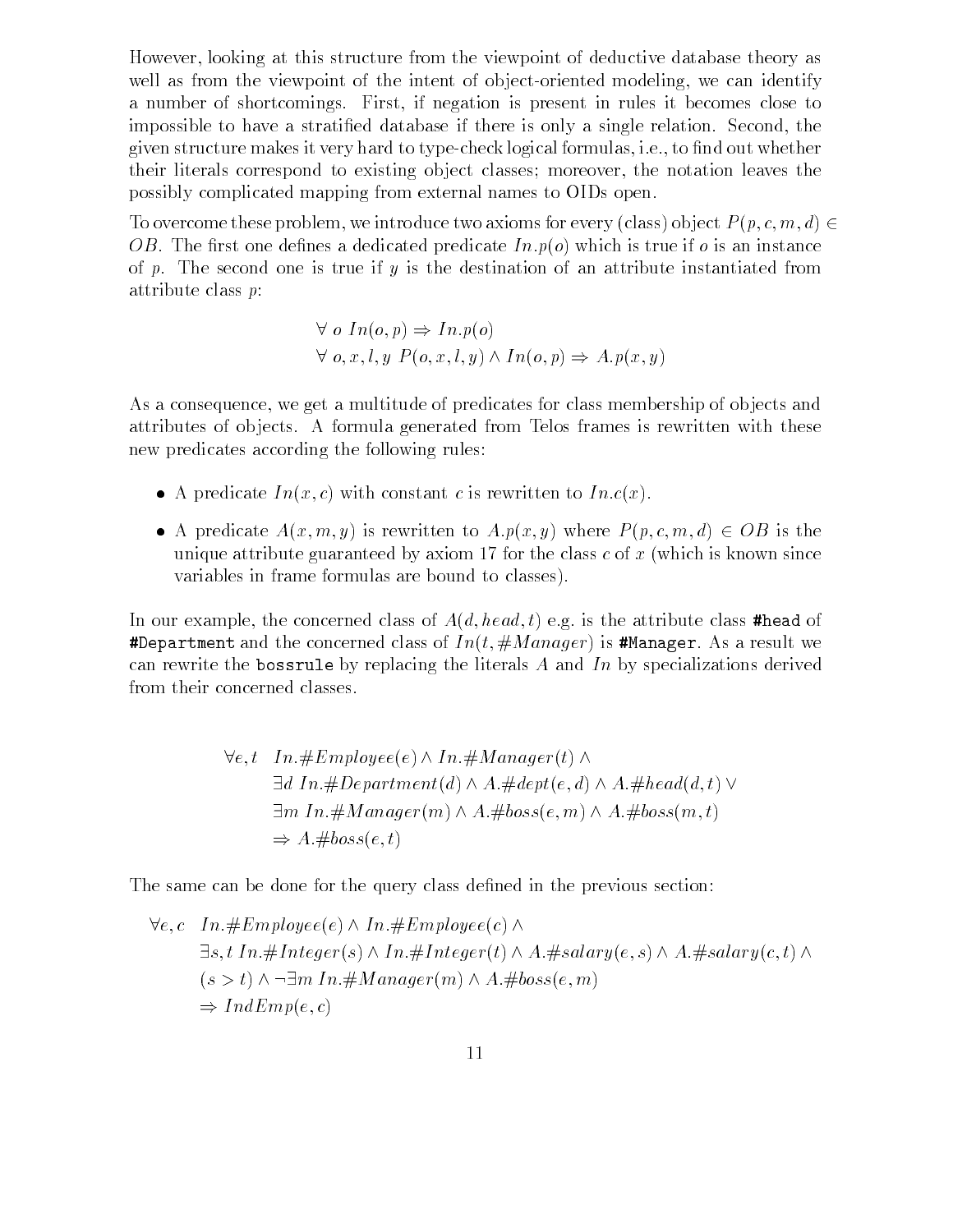By using axiom 14 and generalizing it to deductive rules it can be shown that a predicate  $A.p(x, y)$  implies both  $In.c(x)$  and  $In.d(y)$ . This typing lemma [JEUS92] further simplies formulas since it allows the elimination of many class membership predicates. The two formulas above shrink to:

$$
\forall e, t \quad \exists d \ A. \# dept(e, d) \land A. \# head(d, t) \lor \n\exists m \ A. \# boss(e, m) \land A. \# boss(m, t) \n\Rightarrow A. \# boss(e, t) \n\forall e, c \quad \exists s, t \ A. \# salary(e, s) \land A. \# salary(c, t) \land \n(s > t) \land \neg \exists m \ A. \# boss(e, m) \n\Rightarrow IndEmp(e, c)
$$

There are two cases where the rewriting fails. The first one are type errors in predicates which should lead to a rejection of the insertion of these predicates. For example, a predicate  $A(d, dept, e)$  where d is bound to #Department cannot be assigned to a concerned class since #Department has no attribute labeled head.

The second case are **meta formulas** which contain predicates like  $In(x, c)$  where c is a variable. Since  $c$  is bound to a class such formulas make statements about objects two (or more) instantiation levels below the class of c. A subset of these formulas can be partially evaluated whenever a new class is entered into the database [JJ91]. An example is the *necessary* or *required* category defined in many semantic data models. It can be defined as an integrity constraint of a meta class #Necessary:

> $\forall p, c, m, d, x \quad In. \# Necessary(p) \land In(x, c) \land P(p, c, m, d) \Rightarrow$  $\exists y \ In(y,d) \wedge A(x,m,y)$

By partially evaluating the predicates  $In. \# Necessary(p)$  one gets a version of this constraint for each instance of #Necessary. Let us assume that the #head attribute of class #Department is such an instance. Together with the typing lemma optimization, we obtain:

 $\forall x \ In \#Department(x) \Rightarrow \exists y \ A. \#head(x, y)$ 

The examples show that the "internal" representation of formulas has several advantages that distinguish O-Telos from relational-style deductive databases:

- $\bullet$  The predicates have a finer granularity since single attributes opposed to whole tuples are supported. For example, updates on attributes of an ob ject which don't occur in a formula won't trigger integrity checking.
- $\bullet$  The assignment of predicates to classes makes it possible to store the simplified  $\bullet$ form of integrity constraints and deductive rules as attributes of the concerned class. The simplied forms are only evaluated for the instances of this class.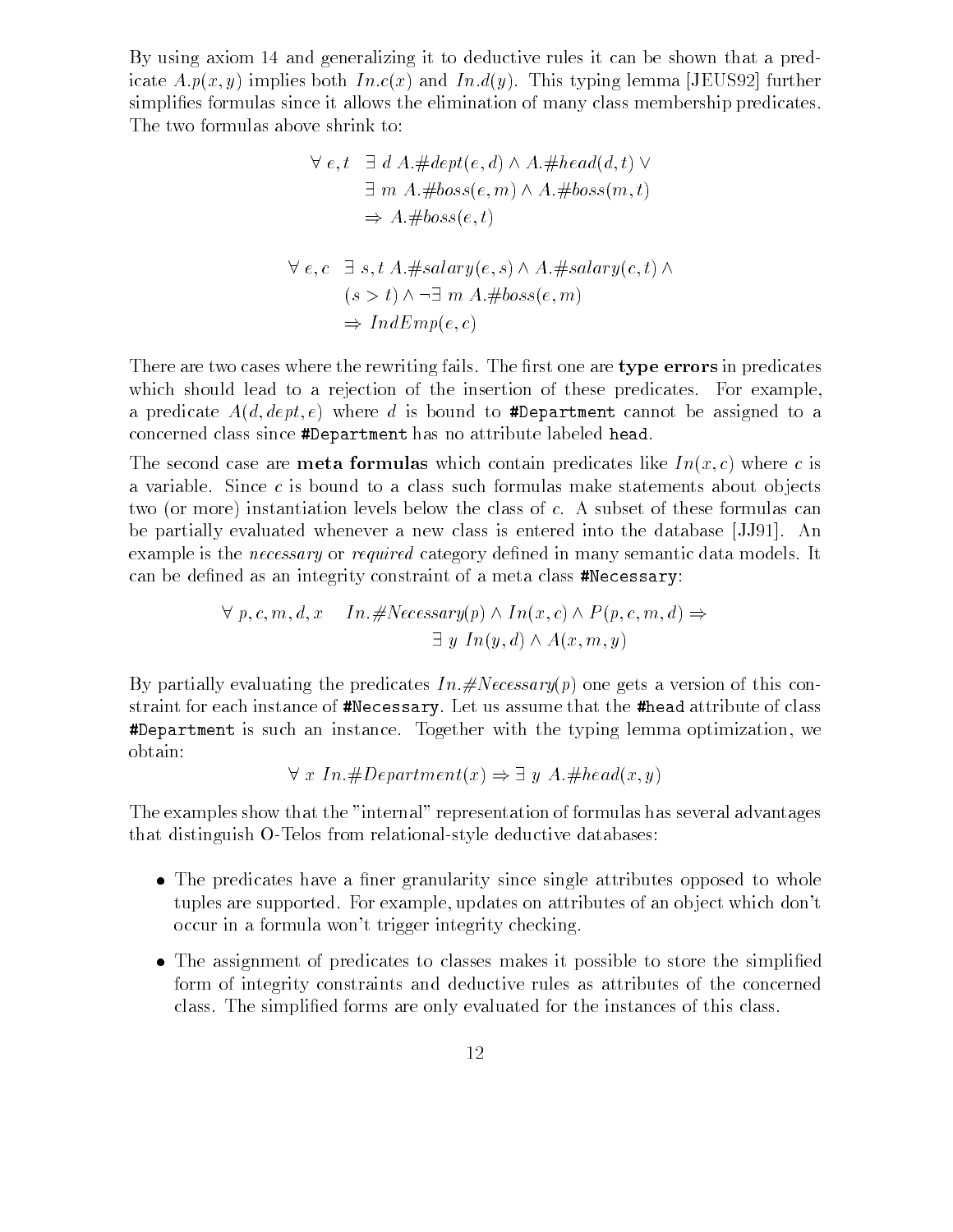- $\bullet$  . The multitude of predicates allow to use a "normal" stratification test for negation  $\bullet$ in deductive rules, rather than the inefficient test for local stratification.
- $\bullet$  -the predicate  $A.p(x,y)$  saves the access to  $P(p,c,m,d)$  which was needed in the original form  $A(x, m, y)$ .
- $\bullet$  The typing of variables induces a typing of predicates which can be used for elimination of class membership predicates and thus unnecessary view maintenance operations.
- $\bullet$  The meta classes of O-Telos find their natural counterpart in the meta formulas. Often, partial evaluation of these yields efficient representations not offered by other systems.

#### $\bf{3}$ The ConceptBase Server

The ConceptBase implementation is organized in a client-server architecture. The server supports the generic operations TELL (updating an O-Telos database) and ASK (querying an O-Telos database) through transformation and storage services. Transformation servcies are implemented in BIM-Prolog, storage services in C++. Clients, implemented in C or Prolog, provide user interfaces for the various syntax variations of O-Telos, but users can also add their own clients.

The implementation of the server reflects the observations made about O-Telos. On the one hand, it reuses only slightly adapted variations of well-known query and integrity processing algorithms for transformation. On the other hand, it maps these to an ob ject algebra tailored to the O-Telos ob ject structure, taking into account its great flexibility with respect to schema evolution  $-$  classes are normal objects, attributes can have attributes, etc. Therefore, a fully decomposed storage structure with sophisticated single-column and join indexing is used as a target instead of the usual frame-oriented structures of OODB.

## 3.1 Overview

In the development of the ConceptBase server, it was recognized that the tasks of query and rule evaluation, integrity enforcement, updates and view maintenance are strongly related. This is reflected in the server architecture by a small number of functional components which are reused for different purposes.

The modules involved in updating and querving the knowledge base are presented in fig. 2 along with their dependencies due to data and control flow. The architecture is separated horizontally in two layers. The upper layer deals with transforming representation forms noted in section 2.1 and the compilation of declarative expressions described in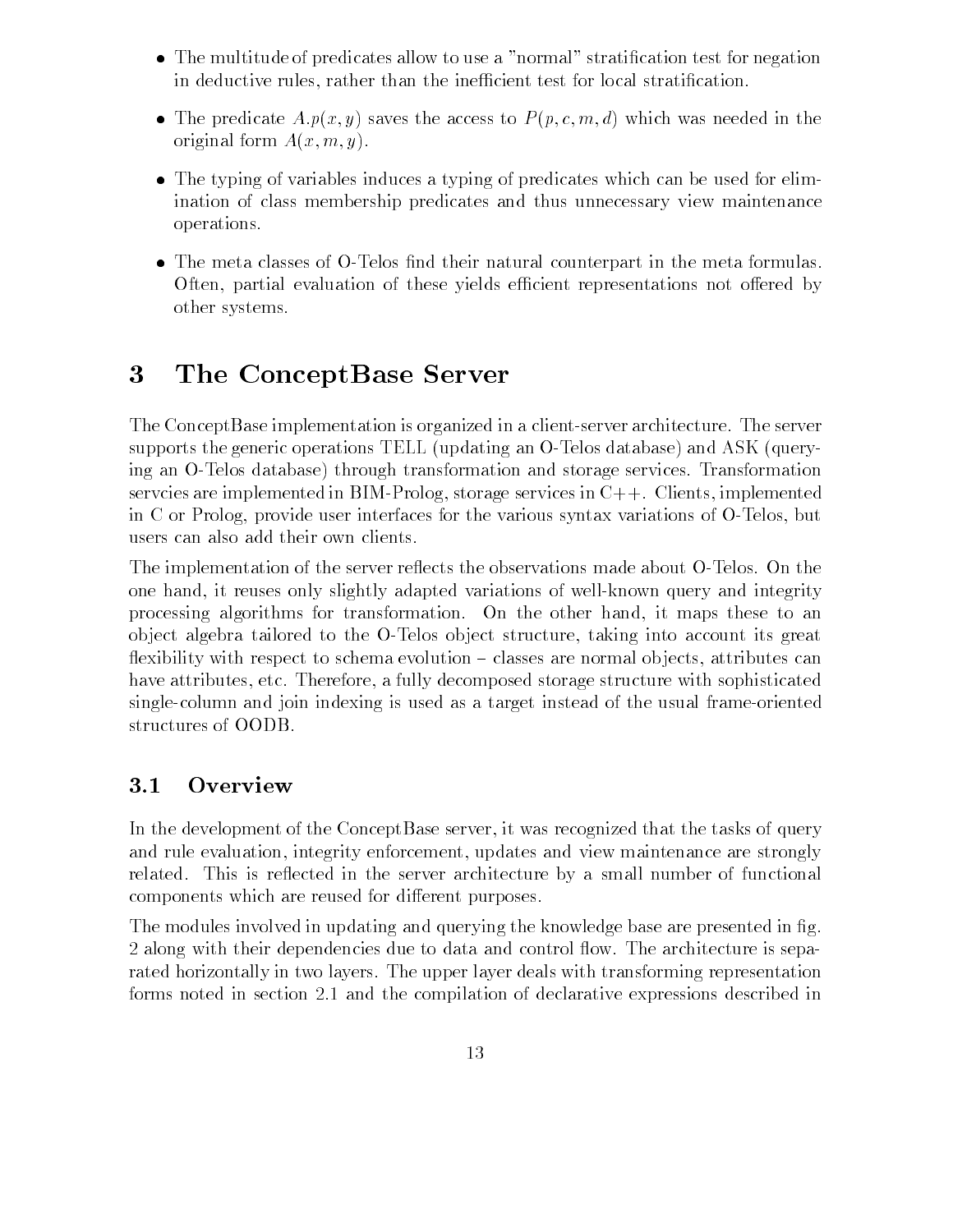

Figure 2: The Architecture of the ConceptBase Server

section 3.2.3. The lower layer works directly on the object base when computing query results. The architecture is vertically divided by the main operations TELL and ASK.

Let us step through fig. 2 clockwise starting from the module UpdateInterface. This module takes ob ject descriptions from the client programs and passes the information as fully instantiated predicates A, In and IsA to the module Abduction which generates the base data predicates  $P$  representing the objects. A declarative description, e.g. a query or a rule, is passed to the module Q/R Compiler which generates algebraic expressions necessary for the computation of the query result. This compilation phase involves rewriting steps such as the supplementary magic set method. Both, the object and the algebra expressions, are placed into a storage management system represented by the box at the bottom right in fig. 2. As new informations are collected in a temporary storage, they trigger the module ViewMonitor. The ViewMonitor propagates all changes in an event/ condition/action manner; it consults the module QueryEvaluator for evaluating the conditions which are realized by  $ASK$  statements.

The QueryEvaluator first fetches the corresponding algebra expressions directly from the storage system. Then it applies a semi-naive fixpoint procedure involving the modules BasicOperations and BasicAccess. The module BasicOperations evaluates algebra operations like union, intersection or transitiveclosure by accessing the storage system according to its set implementation. Correspondingly, the module BasicAccess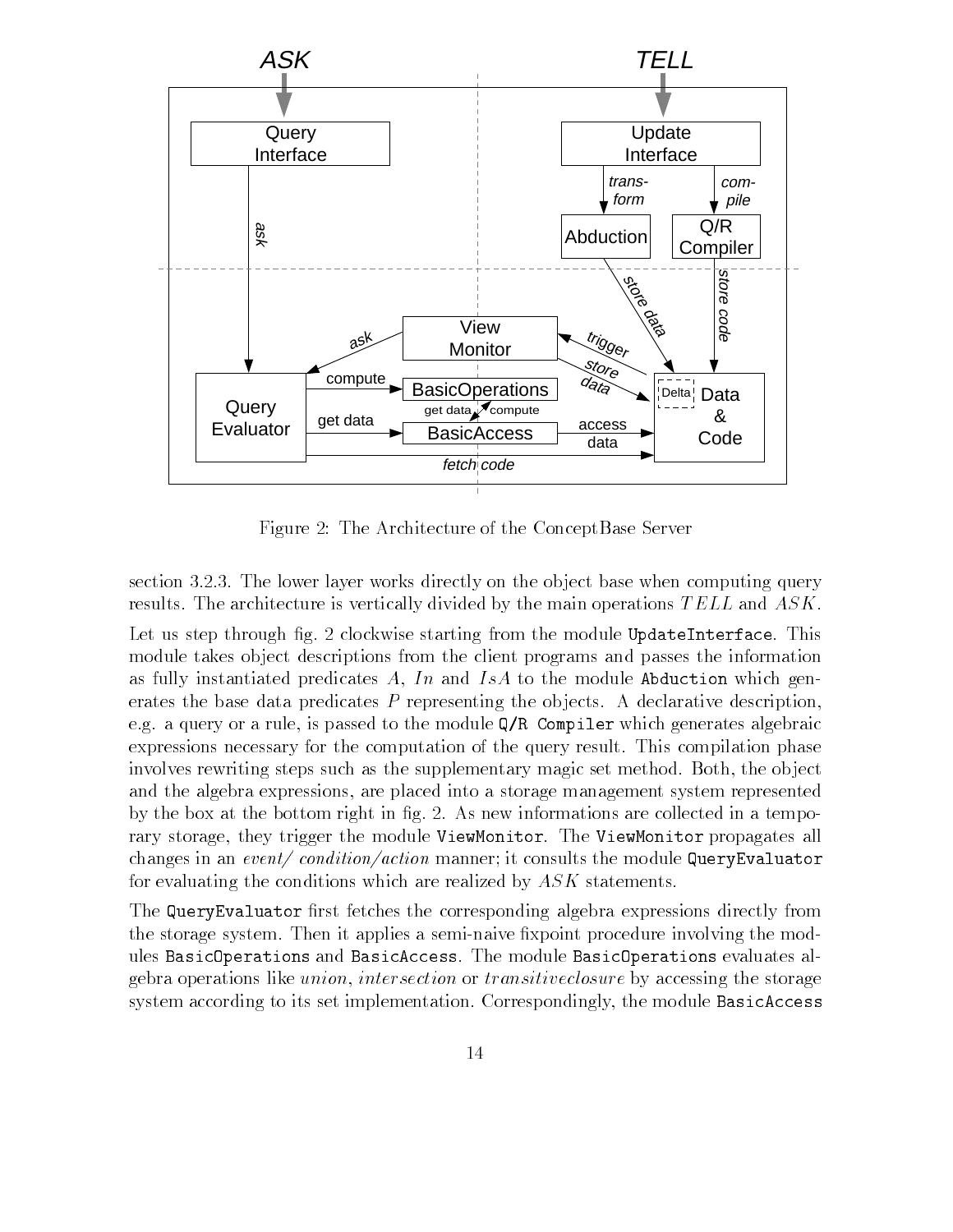realizes the access to the base data dependent on the index representation. These two modules guarantee the independence of the algebra evaluation and the object storage representation. The evaluation of stored queries is not only initiated by the ViewMonitor but also directly from client programs through the QueryInterface. The following subsections describe the modules of fig. 2 in more detail.

# 3.2 TELLing Ob jects and Rules

### 3.2.1 Abductive Update Processing

Since all the surface notations are derived notations in O-Telos, all updates have in principle to be treated as view updates. Therefore, it has been natural to add more sophisticated view update facilities (e.g., updates on rule conclusions) to the system, along the lines of abductive reasoning proposed by [KM90].In other words, ConceptBase takes a declarative rather than an imperative approach to updates. Below, we describe the simple case; the general view update case in presented in [SNJ93].

Updates are pushed from the client program into the ConceptBase server in Telos frame notation using the operation TELL. The update process transforms this representation into the base predicates P and places them in the storage system.

The transformation is divided in two main steps provided by the modules:

- 1. UpdateInterface: The Telos frame notation is transformed into a literal form as described in section 2.1. Object names are replaced by object identifiers using the restrictions of O-Telos axioms A2-A4 (see Appendix).
- 2. Abduction: The literal representation is compiled into base predicates P .

For example, the client program updates information about the manager Mary using the operation

```
TELL ( Mary in Manager with
            dept
               currentdept:R&D;
               advises:PR
            salary
               earns:50000
         end )
```
The UpdateInterface analyses this Telos frame and generates one In literal for each instantiation description, one Isa for each specialization description and an  $A<sup>'</sup>$  literal for each attribute in the frame:

> $In (\# Mary, \# Manager),$  $A'(\# Mary, current dept, dept, \# PR),$  $A'(\# Mary, advises, dept, \#R\&D),$  $A'(\text{\#Mary}, earns, salary, 50000)$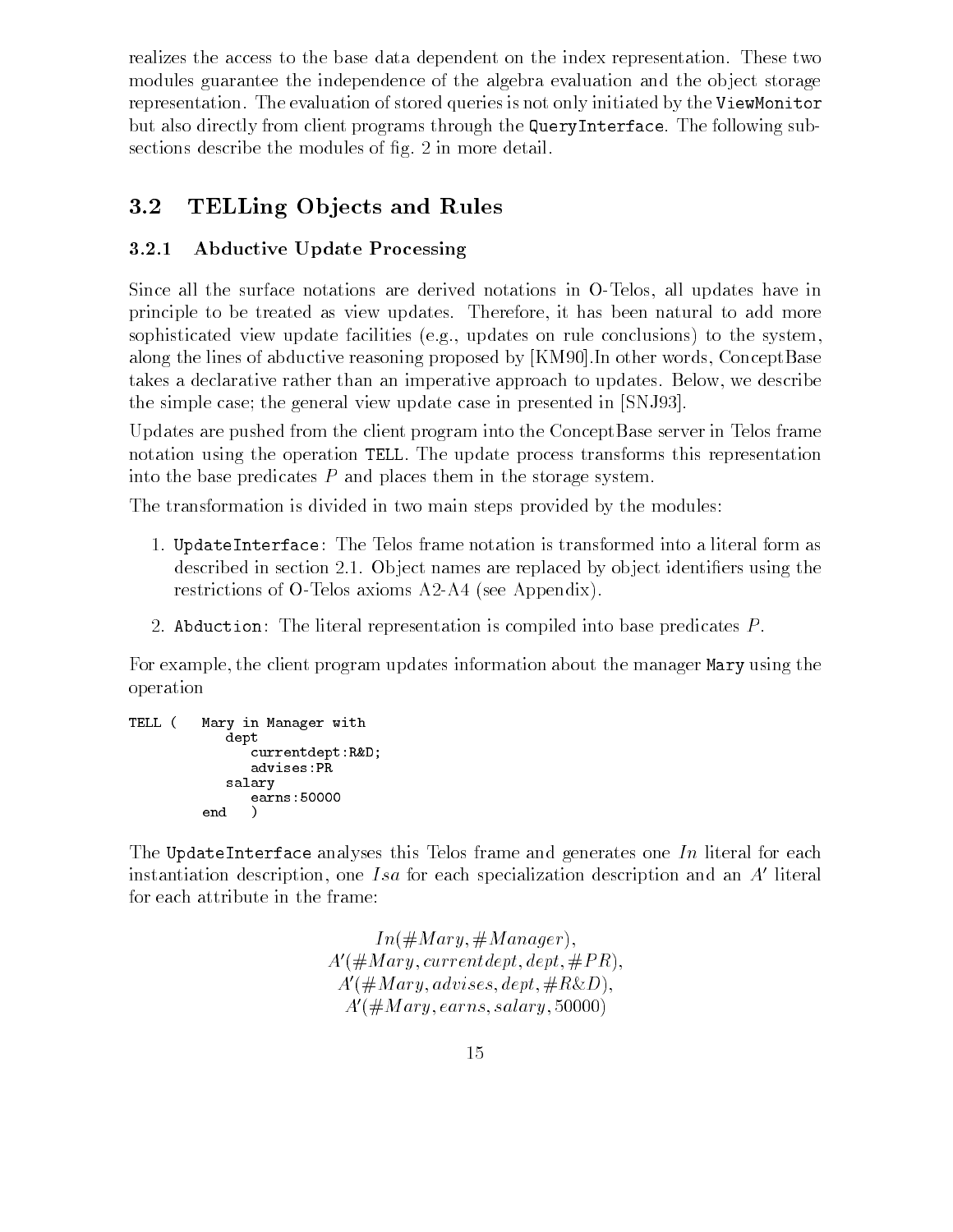The literal  $A'$  is an extended version of the literal A which retains additionally the user-dened attribute label.

The literals are now forwarded to the module Abduction to generate base predicates P. The main problem is to determine the optimal realization of the update if a set of plausible explanations arises. A detailed description of the abduction algorithm is presented in [SNJ93]. This algorithm does not only accept the literals  $In, Isa$  and  $A$ but also query literal terms. The elimination of different explanations is reached by defining a priority order [FUV83], e.g. preferring the elimination of attribute relations to elimination of instantiation relationships.

In our example, the base data can be easily generated because there are no rules involved:

 $P(\# Mary, \# Mary, Mary, \# Mary),$  $P(\text{\#}in1,\text{\#}Mary,in,\text{\#}Manager),$  $P(\text{\#}a1,\text{\#}Mary, \text{advises}, \text{\#}PR),$  $P(\text{\#ail}, \text{\#al}, in, \text{\#depth}),$  $P(\text{\#}a2,\text{\#}Mary, currentdept, \text{\#}R\&D),$  $P(\text{\#}ai2, \text{\#}a2, in, \text{\#}dept),$  $P(\text{\#}a4, \text{\#}Mary, earns, 50000),$  $P(\text{\#}ai4,\text{\#}a4,in,\text{\#}salary)$ 

The literals  $A'$  are transformed into two predicates  $P$ , one to describe the attribute itself and another one to attach this attribute to its category.

#### 3.2.2 Efficient Access to Objects by Indexed Storage

The O-Telos literals suggest a special index structure for the storage system. [GALL90]. It is designed especially to support the QueryEvaluator and generalizes to inverted indices [CARD75] and join indices [VALD87]. The goals for the design of the indexes are the following:

- 1. Fast access to ob jects via their identiers
- 2. Fast access to instances/classes of an object
- 3. Fast access to specializations/generalizations of an ob ject
- 4. Fast access to the attributes and attribute values
- 5. Support for computation of algebra operations

As shown in section 2.1 the extensional object base  $OB$  can be seen as a set of tuples  $P(o, x, l, y)$ . To fulfill the first requirement we associate the identifier o of type TOID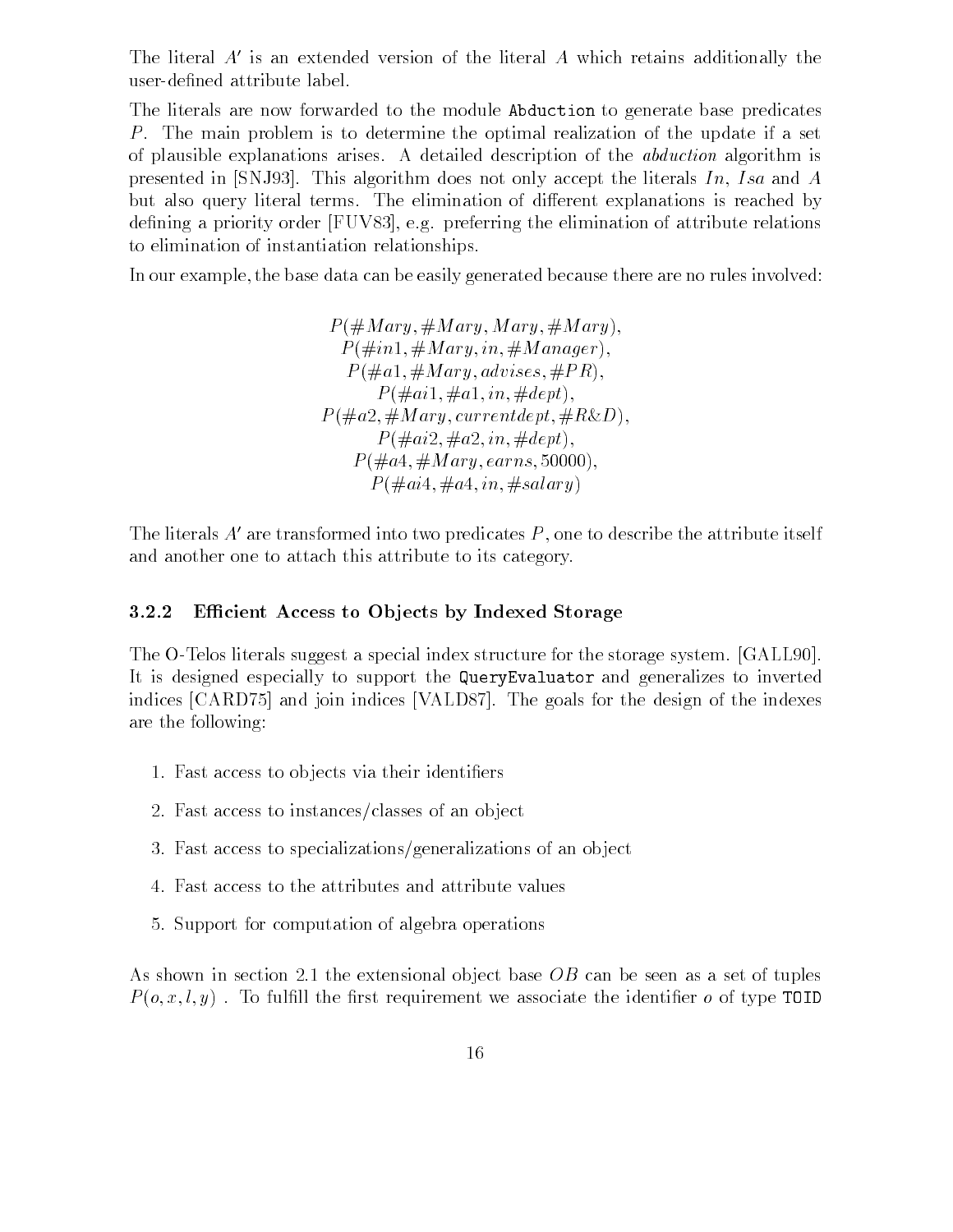

Figure 3: Graphically visualization for a storage record of type TOBJ

with a reference to a small piece of the storage of type TOBJ containing the components  $x, y, l$  and further indexing informations. The indexes are defined by sets of TOIDs called type TOIDSET and can be implemented as classes in  $C++$  [STRO92], as shown in figure 3. The components  $src$ , lab and dst correspond to the components x, y and l in the predicate  $P(o, s, l, d)$ , while the record components  $\texttt{iof\_i}(o)$ ,  $\texttt{iof\_o}(o)$ , isa\_i(o), isa\_o(o), atr\_i(o) and atr\_o(o) are the indexes according to the object base structure. These indexes are defined to fulfill the requirements 2, 3 and 4. Their semantics can be described by:

$$
iof\_i(o) = \{o_i \mid P(o_i, s, in, o) \in OB\}
$$
  
\n
$$
iof\_o(o) = \{o_i \mid P(o_i, o, in, d) \in OB\}
$$
  
\n
$$
isa\_i(o) = \{o_i \mid P(o_i, s, isa, o) \in OB\}
$$
  
\n
$$
isa\_o(o) = \{o_i \mid P(o_i, o, isa, d) \in OB\}
$$
  
\n
$$
atr\_i(o) = \{o_i \mid P(o_i, s, l, o) \in OB \land l \notin \{in, isa\}\}
$$
  
\n
$$
atr\_o(o) = \{o_i \mid P(o_i, o, l, d) \in OB \land l \notin \{in, isa\}\}
$$

In the version of the storage system described here, we make the design decision that everything is an object, so instantiation links are objects, too. This means that the sets iof i resp. iof  $\circ$  do not contain the identifiers of the objects which are the instances, but the identiers of the instantiation links itself.

The sets contain only objects that are *stored* in the object base which means the instantiation relations explicitly known. Inherited instantiation information is accessible by combinations of access operations.

Summarizing, this data structure has two ma jor advantages. The O-Telos frame syntax is easily reconstructed at the storage level, and an inverted index structure records the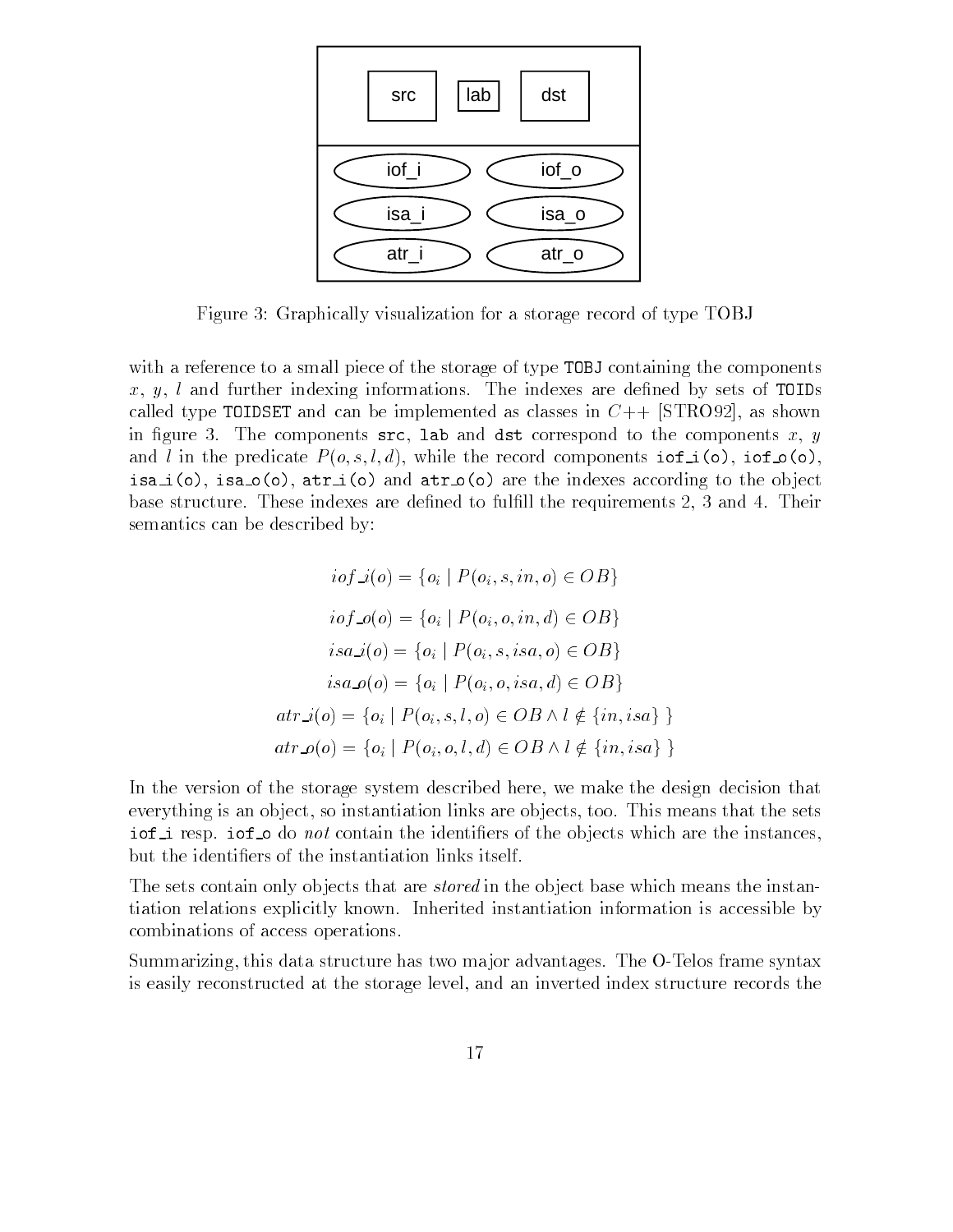

Figure 4: Indexed storing of ob jects in the semantic net

appearance of any object *o* as the source or destination object of a relation to an other object  $p$ . Portions of the storage structure for our example is shown in fig. 4.

Finally, requirement 5 is fulfilled both by the indexing of the object structures and the implementation of the sets. These sets are realized as B-trees [BBDG90] which makes the processing of basic set operations like union or intersection very fast. The evaluation of set operations like union, difference and intersection is encapsulated in the module BasicOperations. While BasicAccess directly retrieves data from the structure shown in fig. 3, BasicOperations also considers information derived according to the basic O-Telos axioms:

- instances: delivers all instances of an object, including those deducible through subclass inheritance (see axiom 13 in appendix).
- classes: delivers all classes of an ob ject. As for instances the inheritance through superclasses is considered, too.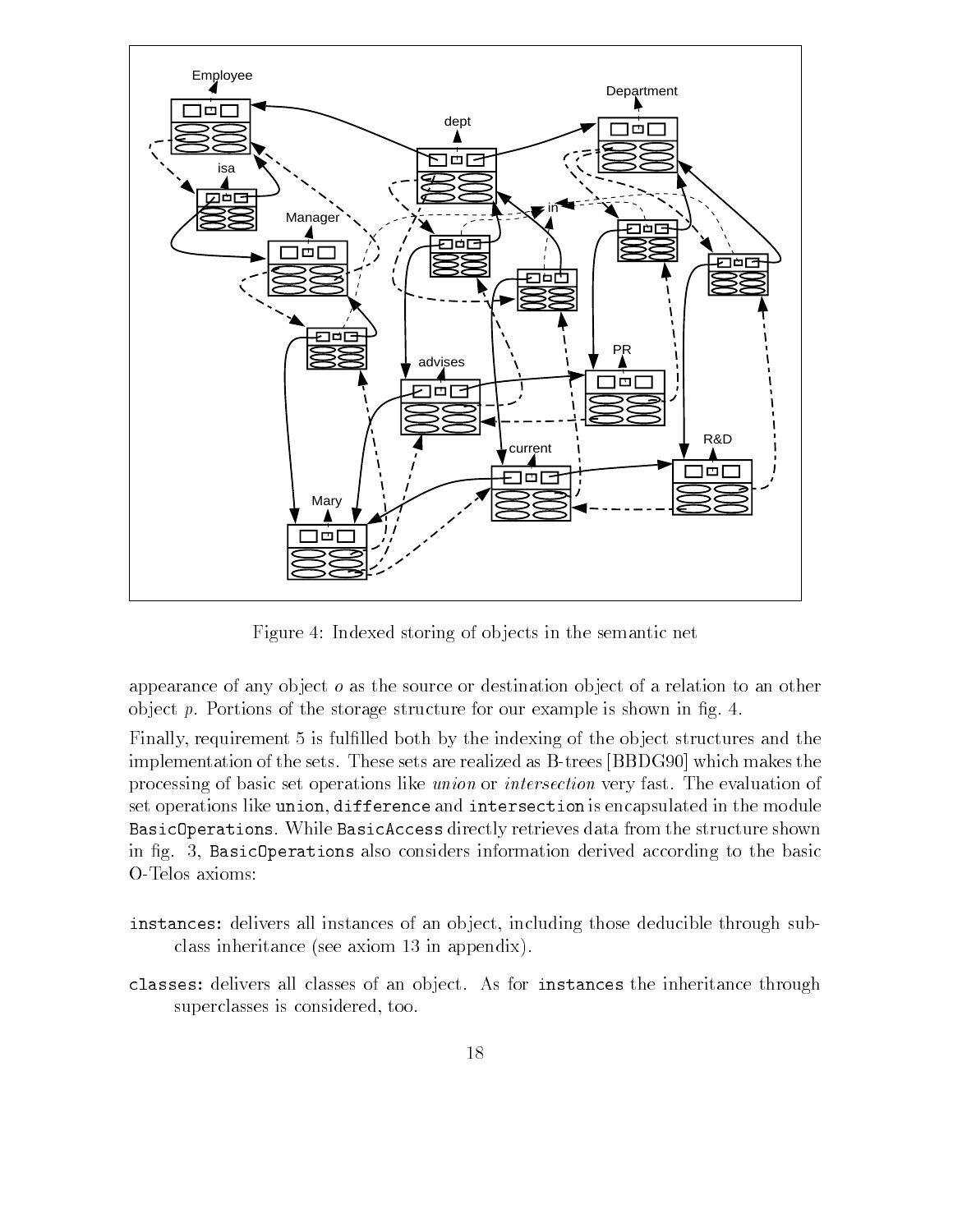```
void apply_access( void *accessOperation(); TOIDSET& towhat )
{ TOID x;
  TOIDSET result, help;
  forall( x, towhat ) // this is a macro for scanning a set
  { help.clear(); // reinitialize the buffer help
     accessOperation( x, help ); // get stored data from the object structure
     result |= help; } // add the buffer help to collect the result
  towhat.clear(); // empty the input because
  towhat |= result; } // the result is given back in the parameter
void closure_objects( void *op(); TOIDSET delta; TOIDSET& result )
{ while( ! delta.empty() ) // while we have information that
  { result |= delta; // add the delta from the last step
     apply_access( op, delta ); // compute the desired operation on delta
     delta -= result; \frac{1}{2} we only want the new information,
  } } // so remove what already exists
void instances( TOID c; TOIDSET& result )
{ TOIDSET start;
  start.add( c ); \frac{1}{2} add c to initialize the first delta
                              // compute all specialized classes
  closure_objects( stored_subclasses, start, result );
                              // compute all instances of the classes
  apply_access( stored_instances, result ); }
```
Figure 5: Operations to evaluate basic equations

- specializations: delivers all subclasses of a given class considering inheritance (closed under axioms 10-12).
- generalizations: delivers all superclasses of a given class considering inheritance.
- attributes: delivers all attributes of an object. Note that this is different to attribute-Values.
- attributeValues: delivers all attribute values of an ob ject, namely the destination components of the attributes.

attributeValueOf: delivers all objects *o* having the given object as an attribute Value.

This encapsulation ensures the independence from the other modules so that the storage system can be seen as an abstract data type; indeed, we have experimented with several different storage managers.

As an example of such an implementation, fig. 5 shows some pieces of  $C++$  code for the computation of instances. To compute all instances of an input object, first all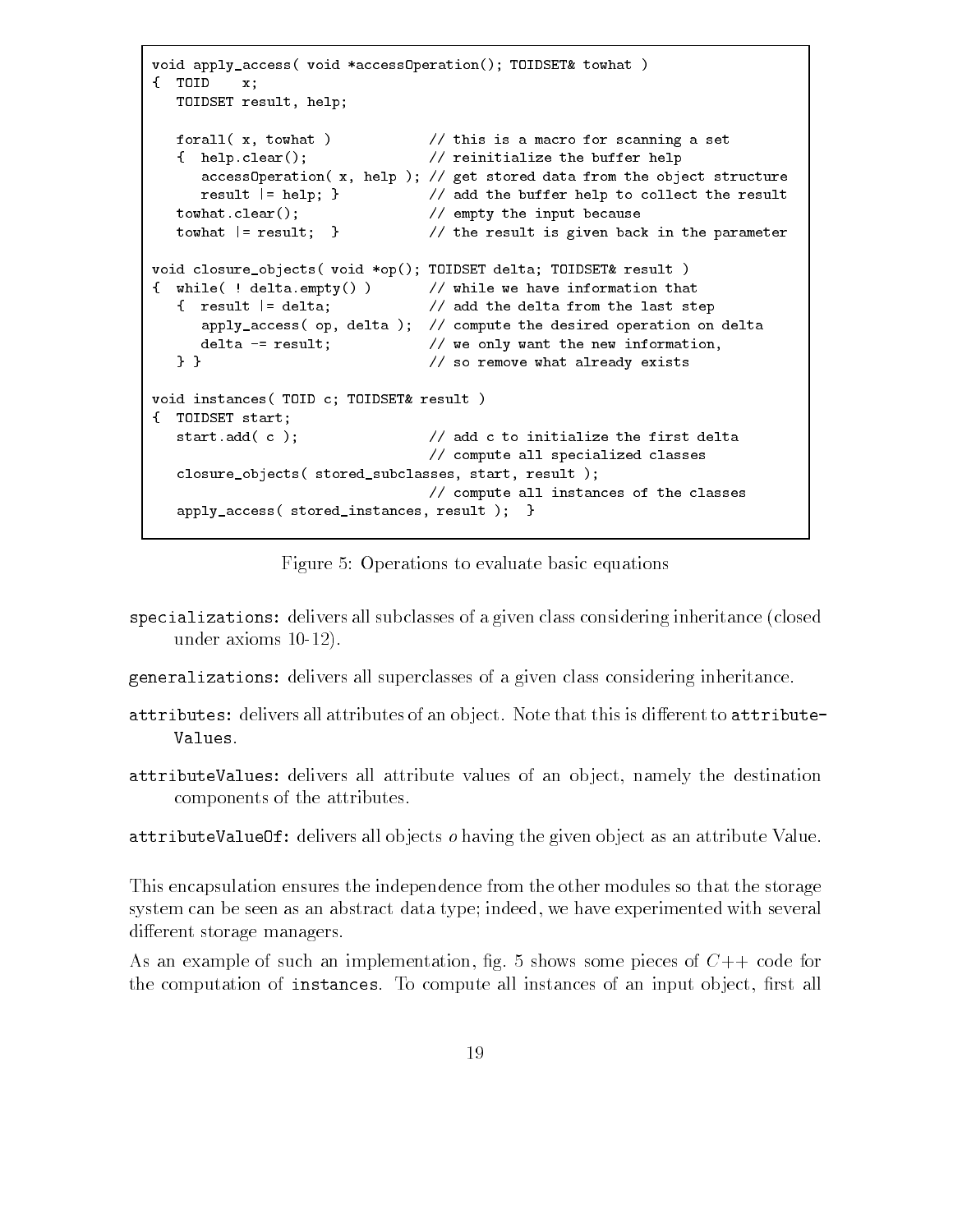specialized classes have to be computed by the routine closure objects; the union of all instances of these classes forms the result.

The use of functions as parameters makes them more general leading to higher-order programming [SOKO91]. For instance, the routine closure objects takes a function describing the "closure-direction" for the semantic net navigation and as a second argument a set of starting objects. Then it computes the closure according to the direction operation using a semi-naive method [ULLM88, AGJA90]. In our example, the functions to be applied are stored subclasses and stored instances which are simply built on ISA<sub>I</sub> and sour resp. IOF<sub>I</sub> and sour. The routine apply access applies the access function provided as the first parameter to all elements of the set given as the second parameter. The result is placed in the set to which the access function was applied. This simple routine shows how the basic operations can be realized easily and fast, provided fast implementation of the basic set operations [LEA91].

### 3.2.3 From Rules to Algebraic Expressions

In section 2.1 we showed how query classes can be transformed into deductive rules concluding specific query literals. The module  $Q/R$ -Compiler implements these transformation steps finally leading to sets of algebraic equations.

We continue our employee example by demonstrating the different stages with the recursive bossrule and the query class IndEmp. The semantically optimized rules described in section 2.3 are compiled to plain  $\text{Database}^-$  utilizing the algorithm proposed for general logic programs in [LT84].

$$
A. \# boss(e, t) : \Leftrightarrow A. \#dept(e, d), A. \# head(d, t)
$$
  
\n
$$
A. \# boss(e, t) : \Leftrightarrow A. \# boss(e, m), A. \# boss(m, t)
$$
  
\n
$$
IndEmp(e, c) : \Leftrightarrow A. \# salary(e, s), A. \# salary(c, t), s > t, \neg IE_1(e)
$$
  
\n
$$
IE_1(e) : \Leftrightarrow A. \# boss(e, m)
$$

The last Datalog<sup>-</sup> rule is an auxiliary rule concluding a new literal  $IE_1$ . It results from resolving the negated existential quantification. Among the standard deductive optimization techniques, we chose the supplementary magic-set rewriting method ([BR87]) because of its closeness to the idea of parameterized query classes.

An application of a bottom-up fixpoint procedure for evaluation purposes to magic rule sets guarantees to make only intensional information explicit which is relevant for a given query. The magic-set rewriting always takes place with respect to different instantiation patterns of queries denoted by  $b$  for bound and  $f$  for free arguments. The so-called adorned form of the query literal, e.g.  $IndEmp$ , with a concrete second argument is  $IndEmp^{fb}(e, c)$ . A rewriting of the four rules above concerning this query and a subsequent partial predicate elimination following [ULLM89] results in the rule set shown in fig. 6.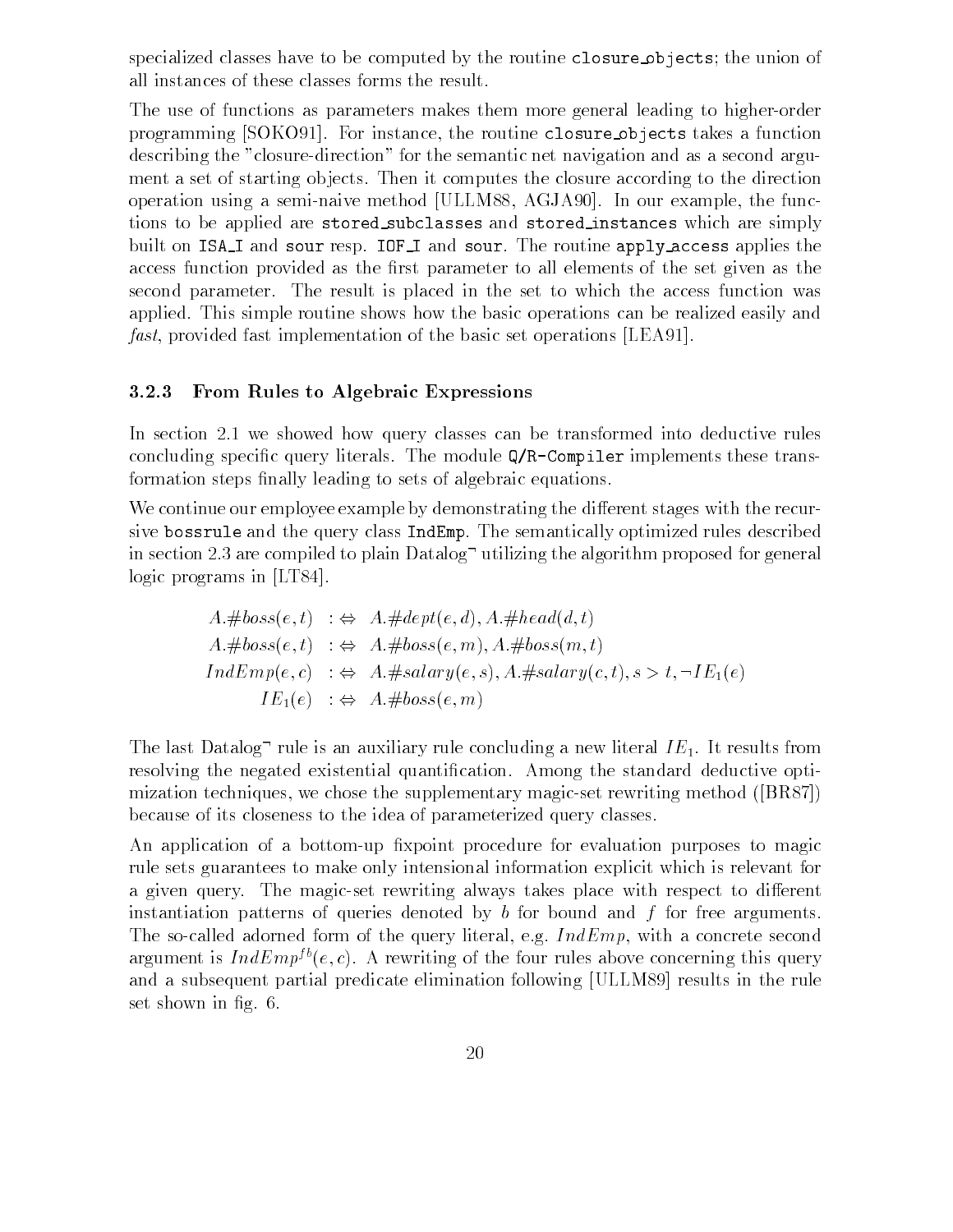$A. \# boss^{bf}(e, t) \quad : - \quad q \_A. \# boss^{bf}(e), sup_{1,1}(e, d), A. \# head^{bf}(d, t).$  $sup_{1,1}(e,d)$  :  $q\_{A}$ :#boss<sup>bf</sup>(e), A:#dept<sup>bf</sup>(e,d).  $q_A \# depth^b(e)$  :  $- q_A \# boss^b(e).$  $q_A \# head^{bf}(d) \quad : \quad \sup_{1 \leq l} (e, d).$  $A. \# boss^{bf}(e, t) \quad : - \quad q = A. \# boss^{bf}(e), \, sup_{2} (e, m), A. \# boss^{bf}(m, t).$  $sup_{2,1}(e,m)$  :  $q_A A \# boss^{bf}(e), A \# boss^{bf}(e,m)$  $q_A \# \text{loss}^{bf}(m)$  :  $-$  sup<sub>2,1</sub>(e, m).  $IndEmp^{fb}(e, c) \quad : \quad q\_IndEmp^{fb}(c), sup_{3,2}(c, e), \neg IE_1(e).$  $sup_{3,1}(c, e, s)$  :  $q\_IndEmp^{fb}(c), A. \# salary^{ff}(e, s).$  $sup_{3,2}(c, e)$  :  $- sup_{3,1}(c, e, s), A \# salary^{bf}(c, t), s > t.$  $q_A \# salary^{ff}() \quad : \quad q_A \# temp^{fb}(c).$  $q_A \neq salary^{bf}(c)$  :  $-sup_{3,1}(c,e,s)$ .  $q \perp E_1(e)$  :  $=$   $sup_{3,2}(c,e)$ .  $IL_1(t) = q_l L_1(t), A. \#00ss^2(t, m).$  $q_A: \#poss^{\sim}(t) \quad : \quad q_A \bot \quad t_1(t).$ 

Figure 6: Magic-set rules generated for the example.

The next step translates the generated magic-set rules into equations of the COBRA ob ject algebra [THOE92]. COBRA is based on the relational algebra and adopts concepts from other ob ject-oriented algebras (as e.g. [SZ90],[VD91],[VW91]), tailored to the storage structure for ob jects. One advantage of this approach is a clear separation of algebraic equations generated from user-dened rules and queries, and so-called basic equations allowing the access to the stored extensional data. Note that only the latter directly use operations from the BasicAccess module introduced in section 3.2.2. Thus, alternative storage can easily be integrated.

Compiling our example rules into COBRA equations (compare fig. 7) we get subset relationships flor the  $A$ -, magic (prefix  $q$ ) and query literals and equations for the unique defined supplementary relations  $(sup_{i,j})$ .

COBRA allows functions and predicates defined in a  $\lambda$ -calculus like way within these operations occurring as an extension of simple component selection functions and equality

<sup>&</sup>lt;sup>4</sup>The evaluation process performs the union of all subset expressions with the same left hand side [CGT90]. There could be other rules concluding e.g. solutions for the boss attribute of an employee, especially algebraic expressions generated for other instantiation patterns.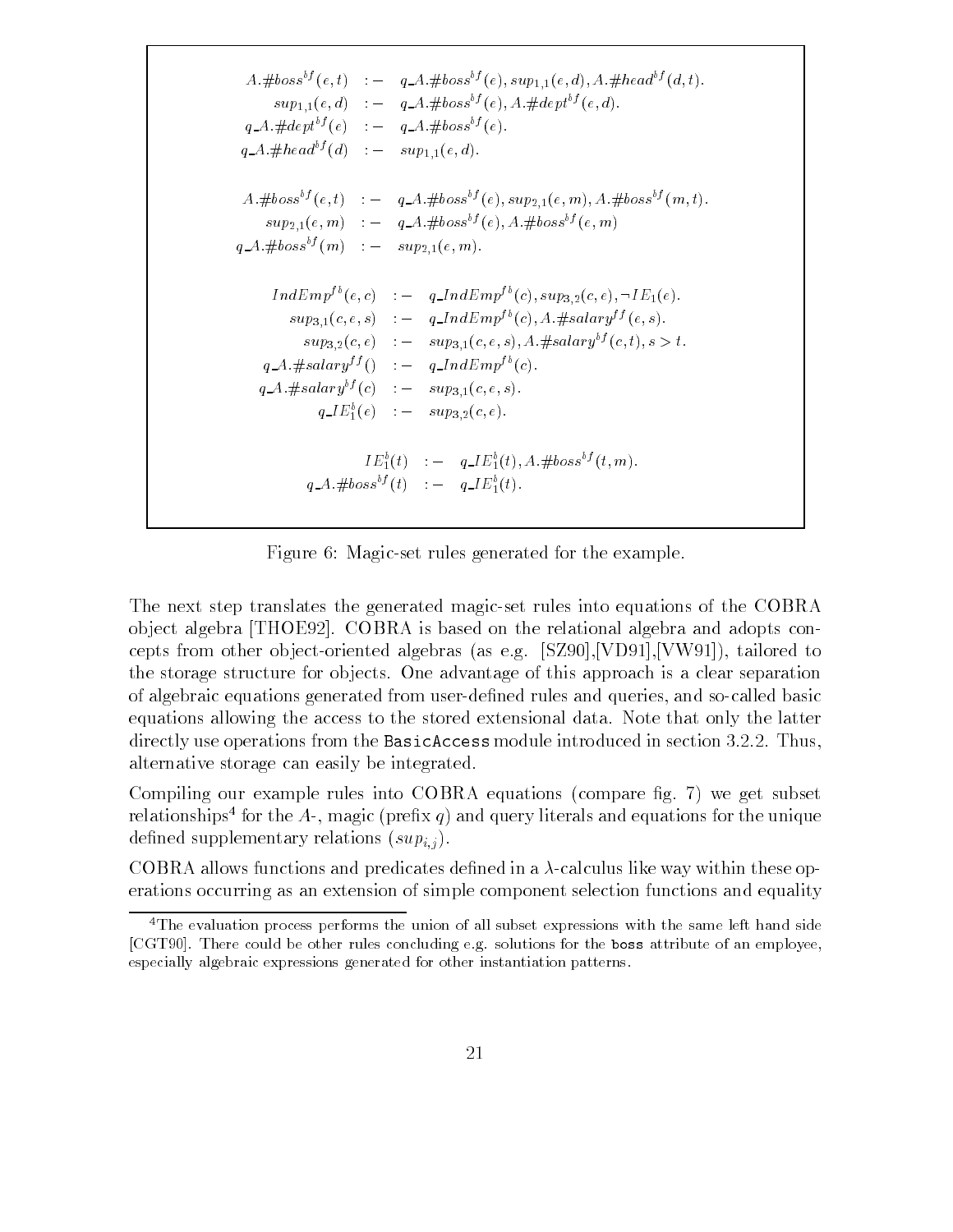$A. \# boss \supset \prod_{(q \in A, \# boss}^{q} \mathbb{M}_{1=1} \sup_{(q \in A, \#beas}^{q} \mathbb{M}_{1=1} \sup_{(q \in A, \#head)} \mathbb{M}_{2=1}$ 1;3  $sup_{1,1} = q_A. \#loss \cdot \mathbb{W}_{1=1} A. \#aept$  (2)  $q_A: \# \text{dept}^{i,j} \quad \supseteq \quad q_A: \# \text{ boss}^{i,j}$  (3)  $q = A \cdot \# \text{head}^{bf} \quad \supset \quad \prod_{2} \, \sup_{1,1} \,$  (4)  $A. \# boss \supset \prod_{(q = A, \# boss}^{q} \mathbb{M}_{1=1} \, sup_{2,1}) \, \mathbb{M}_{2=1} \, A. \# boss)$  (5) 1;3  $sup_{2,1} = q \, A \cdot \# boss^{bf} \bowtie_{1=1} A \cdot \# boss$  (6)  $q.A. \# boss^{bf} \supseteq \prod_{\alpha} sup_{2,1}$  $2 \tbinom{1}{2}$  $IndEmp \supseteq (q\_IndEmp^{fb} \bowtie_{1=1} sup_{3,2}) \geq (8)$  $sup_{3,1} = q\_IndEmp^{\prime\circ} \times A.*j$  $sup_{3,2} = \prod_{1,2} (sup_{3,1} \boxtimes_{2=1} \triangle_{3>2} A.\#salary)$  (10)  $q_A \# salary^{ff} \supseteq \prod_{0} q\_IndEmp^{fb}$  (11)  $q \, \overline{E}_1^{fb} \quad \supseteq \quad \prod_2 \, \sup_{3,2} \tag{12}$  $IE_1 = \prod_{q} (q \cdot IE_1^b \boxtimes_{1=1} A. \# boss)$  (13)  $q \triangle A$ .#boss<sup>bf</sup>  $\supset q \triangle I E_1^b$ 1 and 1 and 1 and 1 and 1 and 1  $\lambda$ 

Figure 7: COBRA equations compiled from the example rules.

tests, similar to  $|S290|$ . For example, in the definition of the  $\Pi$ -operator

 $\prod_{y \in \mathcal{A}(y)} f(y) = \{ \langle f_1(v), ..., f_n(v) \rangle | v \in V \}$ v:<f1 (v);:::;fn(v)>

where V is a set of objects or tuples of objects and the  $f_i$  are functions, the  $\prod$  is a general apply operator for functions. In figure 7 we use numbers for tuple component selection functions and leave out variables as it is usually done in relational algebra5 . In the next section we show with a simple example the evaluation of the generated equations by computing the relevant part of the fixpoint of all equations with respect to a given query.

[THOE92] contains the description of a  $C++$  data structure for COBRA-equations which sets up a network between so called *virtual classes* corresponding to the relations occurring within the equations. These classes are filled with objects resp. tuples of ob jects during the evaluation process and share the data structures (esp. for sets) of the extensional ob ject base.

For directly accessing the extensionally stored data, the QueryEvaluator employs base equations in the same way as the equations above. The expressions  $(3)$ ,  $(4)$ ,  $(7)$ ,  $(11)$ ,

 $^5$ Thus  $\prod_1$  means a projection on the first tuple component whereas  $\prod_0$  is just an emptiness test.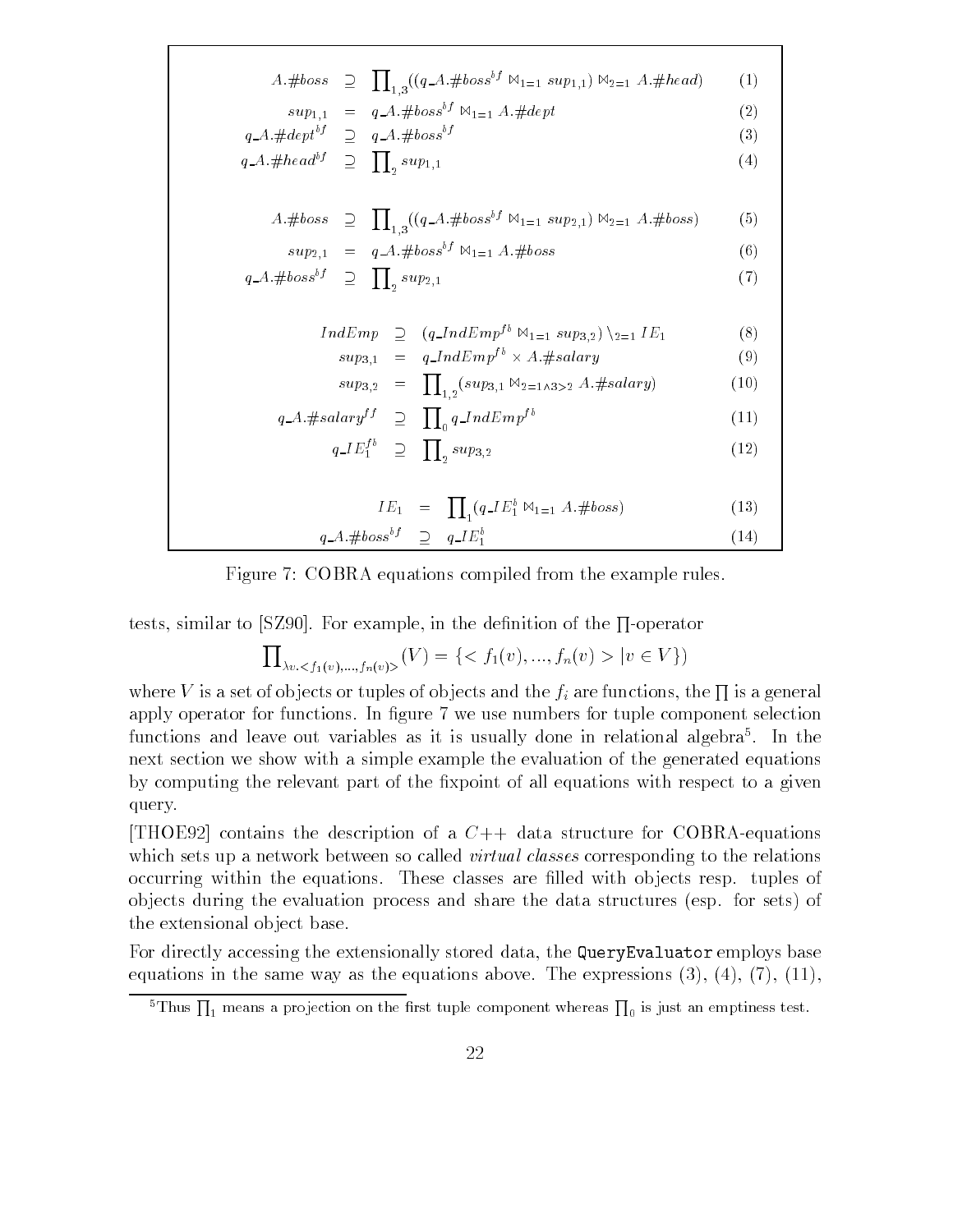$(12)$  and  $(14)$  in fig. 7 insert new tuples into the magic relations on their left side in order to trigger other rules. In equation (3), a query asking for the bosses of an employee John (therefore  $\#John$  is a member of the relation  $q_A$ .  $\#boss$ ) leads to copying  $\#John$  into  $q_A$ :#dept<sup>bf</sup> because for the next step (e.g. the join operation in (2)) all departments d of  $\#John$  are needed: either computed from further equations which have the magic relation  $q_A$ .#dept<sup>bf</sup> in their body or retrieved from the extensional object base. The goal is to have all derivable  $(\#John, d)$ -tuples in A.#dept. The base equation

$$
A.\#dept \supseteq \textstyle\prod_{\lambda x. \{x\} \times dest_s (instances (\#dept) \cap attributes(x))} q\_A.\# depth^{bf}
$$

retrieves all stored  $(John, d)$ -tuples by applying an efficient intersection operation between the instances of the attribute class  $\#\alpha e p t$  and all attributes of objects in  $q_- A$  .  $\#\alpha e p t^+$  .

Due to the overhead it is obviously not desirable to actually have base equations of the above kind for any attribute class in the object base. The system therefore provides parameterized equations (not explained here). There are additional equations for the In, Isa predicates, and for the possible parameter instantiations of the magic relations.

The algebra equations are stored in a dedicated code space within the storage subsystem and serve as input of the module QueryEvaluator. This module implements a seminaive fixpoint procedure which is applied to all stored equations that are relevant for evaluating a given query. Thus we can distinguish three stages of a query evaluation process:

- An external ASK operation is interpreted by the module QueryInterface (compare fig. 2). After performing all necessary compilation steps the QueryEvaluator is initiated.
- $\bullet$  -from the internal network of algebraic equations the <code>QueryEvaluator</code> selects the relevant set of equations and initializes the magic relations matching with the query to be evaluated by inserting the constants given within the query description.
- $\bullet$  The fixpoint procedure is started with respect to a previous partitioning of the  $\hspace{0.1mm}$ found equations into stratas in order to cope with negation.

The evaluation process results in a set of fully instantiated query literals corresponding to the query. The QueryInterface provides suited answer formats from this internal representation to satisfy the requirements of the external clients.

A query evaluation applied to the running example is listed in the appendix. It combines the recursive boss rule with the parameterized query IndEmp.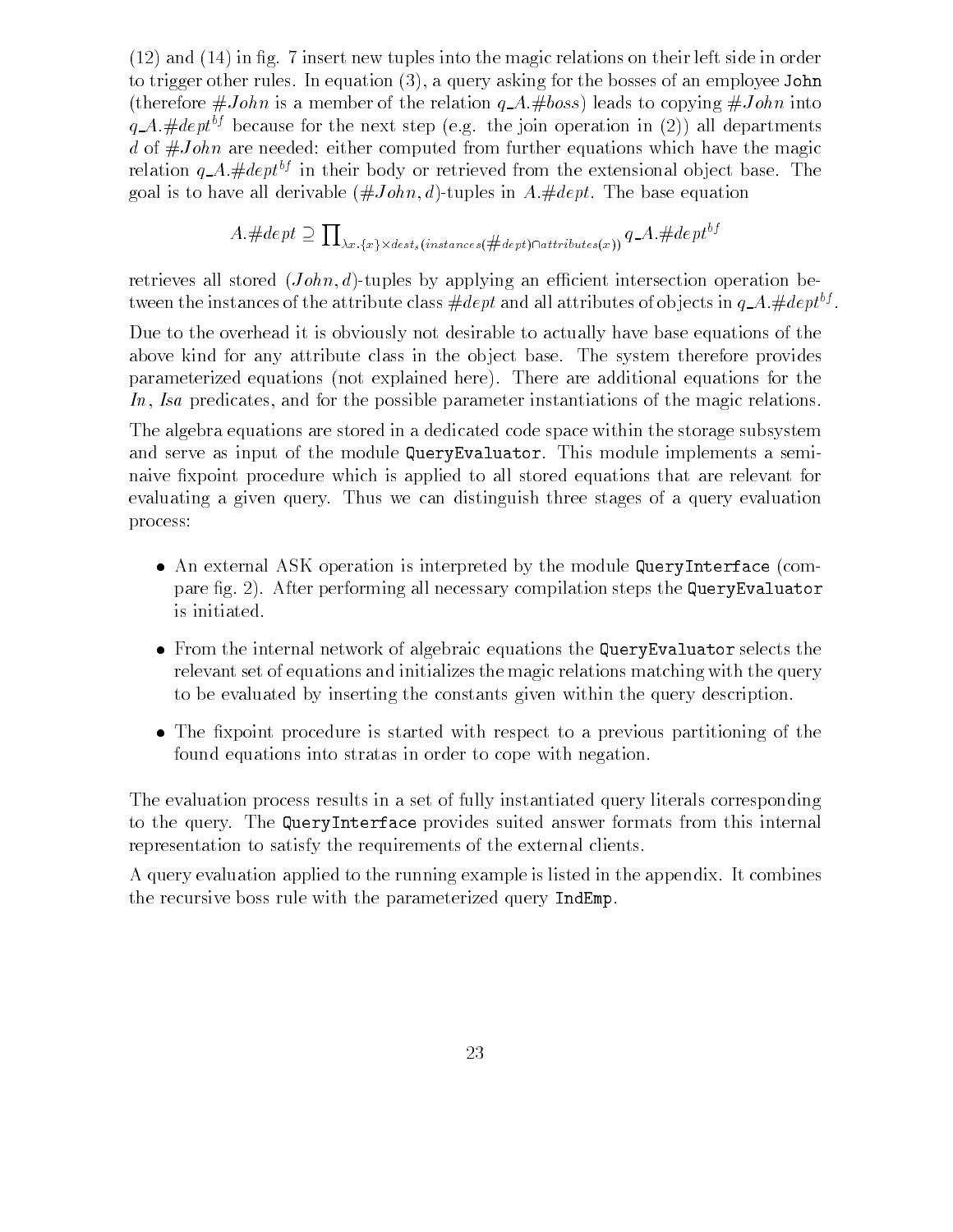### 3.3 View Maintenance in ConceptBase

views are allswers to queries which have to be kept up-to-date with the database . The problem of view maintenance is trivially computable: a simple method is to evaluate each query belonging to a view after any update. However, this would imply unnecessary computations since updates are not likely to affect a change on all views concurrently. A better solution is to evaluate only the difference implied by the update.

In ConceptBase, we have realized a view maintenance method that generalizes the simplication method developed for integrity checking proposed in [BDM88]. For the purpose of this paper, we restrict ourselves to the case of deduction rules without negation but the system also handles negation.

Consider the deductive rule:

$$
\forall X A_1(X_1) \land \dots \land A_k(X_k) \Rightarrow Q(X)
$$

The upper case arguments  $X, X_1, \ldots$  denote lists of variables or constants, resp. An update to the extension of a predicate is a literal  $A(C)$  or  $\neg A(C)$  where the C is a sequence of constants. Positive literals denote insert updates and negative deletion updates. If  $\vec{A}$  is a base predicate then we call the update base update.

If  $Q(D)$  is derivable in the new database (i.e., the database after performing a base update) but not in the old database, then  $Q(D)$  is called a **derived insert update** on Q. If it is derivable in the old but not in the new database then it is called a derived delete update, denoted as  $\neg Q(D)$ . The problem can now be reformulated as the efficient computation of derived updates from base updates.

Now, suppose a base update has led to a derived insert update  $Q(D)$ . The substitution [D/X] in the deductive rule implies substitutions  $[C_i/X_i ]$  in the arguments of the condition literals  $A_i(X_i)$ . Since  $Q(D)$  is a new solution there must be an index j such that  $A(C_i)$  is an (insert) update. This observation implies that  $Q(D)$  is in the extension of the simplified rule (without loss of generality  $j = 1$ ):

$$
\forall X' A_2(X_2') \land \dots \land A_k(X_k') \Rightarrow Q_1(X'')
$$

where  $X'_2, ..., X'_k, X''$  are obtained by applying the substitution  $[C_1/X_1]$  to the arguments of the literals.

In other words: the extension of  $Q_1$  (in the new database!) delivers a superset of the insert updates on Q. If more than one  $A_i(C_i)$  is updated then we have to compute all extensions of the corresponding  $Q_j$  and build their union.

The case of delete updates  $\neg A_i(C_i)$  is similar to the above. Instead of the new database the simplied rule is evaluated against the old database. Once again, this method delivers a superset of the actual updates on Q.

 $6A$  special case are integrity constraints represented as deductive rules with the 0-ary Inconsistent as conclusion predicate. Then, maintaining integrity means to make sure that the view on Inconsistent is empty through the lifespan of the database.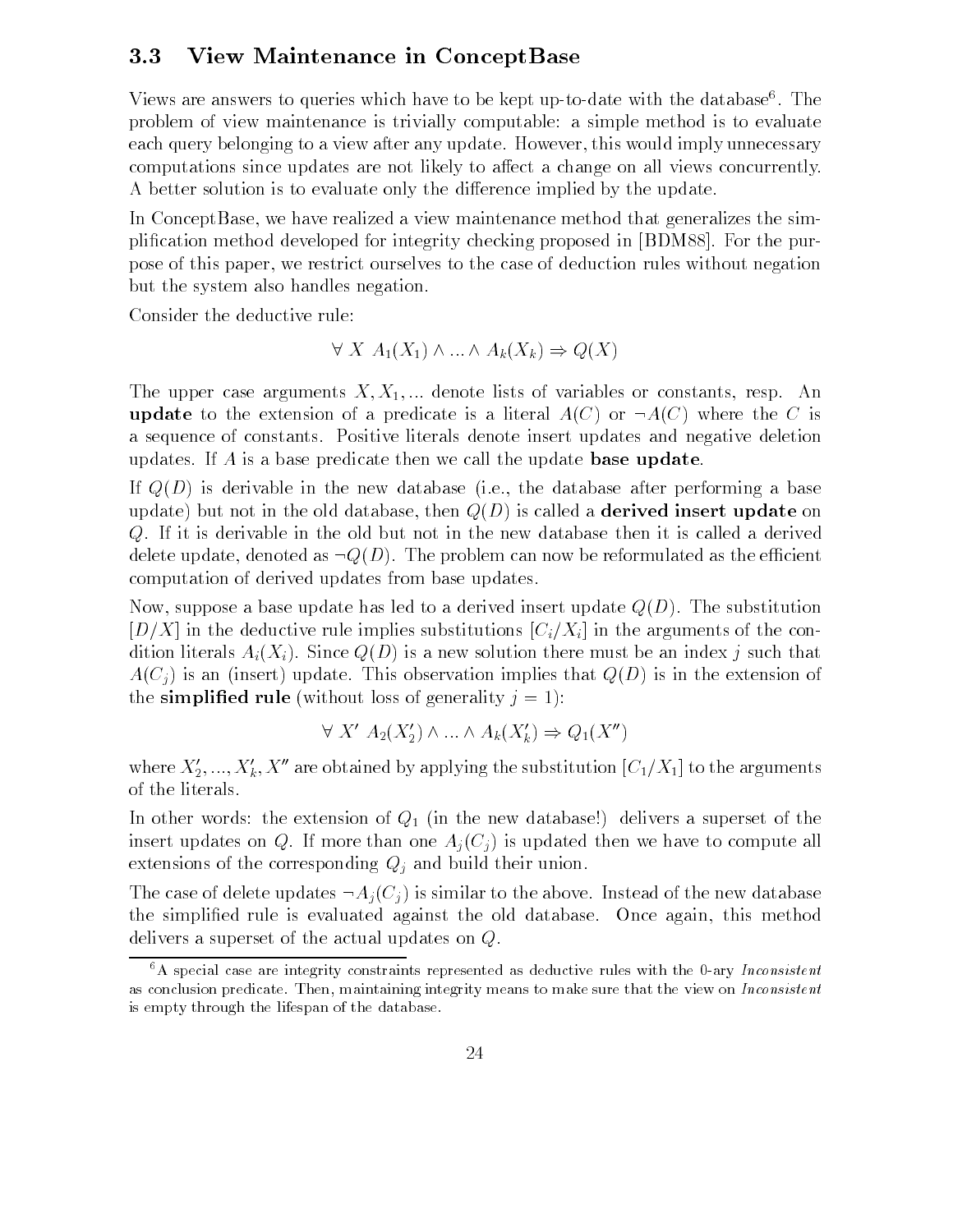View maintenance is implemented in the ViewMonitor module (see fig. 2). During a transaction the updates to the ob ject base are located at the Delta part of the ob ject store. The inserted (deleted) objects trigger the query evaluation of the simplified rules shown above. The obtained solutions are potential updates to the views. In case of insertion the view monitor checks whether the new fact  $Q(D)$  is already in the view, otherwise it is inserted. In case of deletion, the view monitor first verifies that  $Q(D)$  is not derivable from the new ob ject base and then removes it from the view.

Due to the strong connection between classes and predicates (section  $(2.3)$ ) it is sufficient to check only instantiations to classes for triggering (proof in [JEUS92]). The extinction of unnecessary literals is especially benecial for view maintenance since it also avoids unnecessary trigger evaluations due to updates on these literals.

### 3.4 Performance Issues

ConceptBase has been used in several configurations of algorithms and storage structures. Moreover, its typical applications are characterized by very many classes (hundreds to thousands) but not that many instances in each class. For these reasons, giving a table with typical performance benchmarks is not very meaningful. Nevertheless, a few qualitative observations should be made here.

First, the transformation to internal ob ject base form and the consequent semantic optimizations have had a very substantial impact on performance: the internal form reduces directly the search space, integrity checks are completely dropped for many updates and made much more precise in others, and true extensibility of the language through meta formulas is only made realistic through the partial evaluation techniques discussed in section 2.3. In one medium-size application in software configuration management, a representative set of query classes and integrity checks improved by factors of 20-50. Of course, we have to admit that some of these improvements just remove performance problems we have created ourselves through the introduction of class as ob jects; but we argue that the introduction of type checking is very useful for large databases, and that it is important to see that this can be done statically, at formula update time.

A similar improvement over naive relation-like storage structures is achieved by the storage structure introduced in section 3.2.2. However, here the improvement is a complexity jump in terms database size. Essentially, certain important operations, such as the construction of a frame or the computation of a simple join, obtain the complexity of their actual result rather than of the cross-product of their operands. This corresponds to experiences with a similar data structure for a relational database in [PT92].

Lastly, as in other deductive databases, our experiences with the magic set method have been mixed. In the applications it was designed for, it proves very useful but a naive implementation introduces substantial overhead; the actual context of algebraic equations to be considered for evaluation must be carefully restricted. As a practical short-term solution, the ConceptBase user has the option to turn off the magic set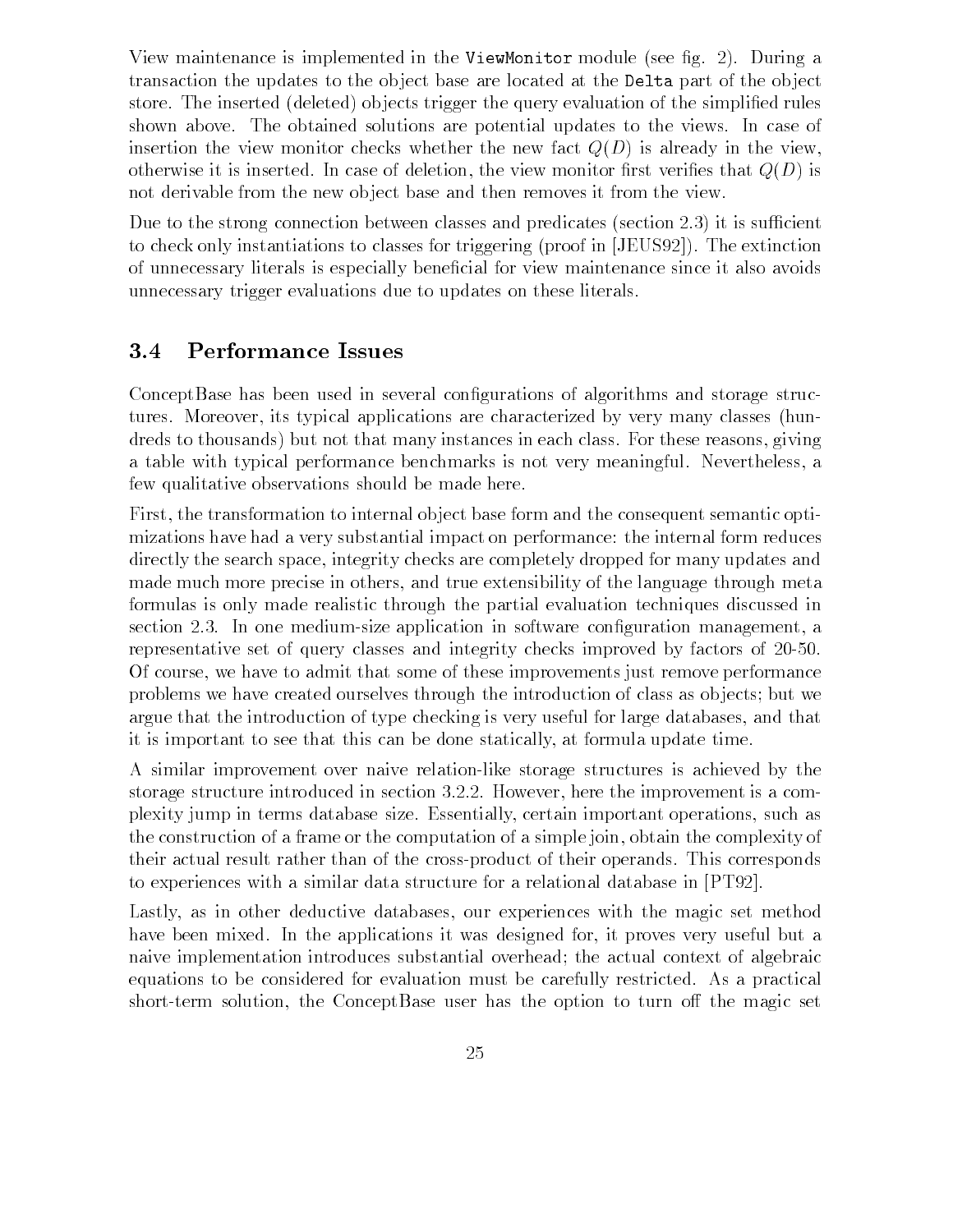

Figure 8: Screendump of a sample session with the ConceptBase System

transformation. A solution, which considers special cases of recursion as well as a more refined integration between query processing and view/integrity maintenance, is under development.

# 4 The ConceptBase Usage Environment

The ConceptBase Usage Environment is a collection of tools working in a graphical environment, namely the X Window System and the Andrew Toolkit [BORE90]. These tools are invoked by the ConceptBase Toolbar:

Telos Editor: The Telos Editor deals with ob jects in the Telos frame notation. You can insert or remove the information shown in textual form using the buttons TELL or UNTELL. If the object in the editor is a query object, you can evaluate it by pressing an ASK button.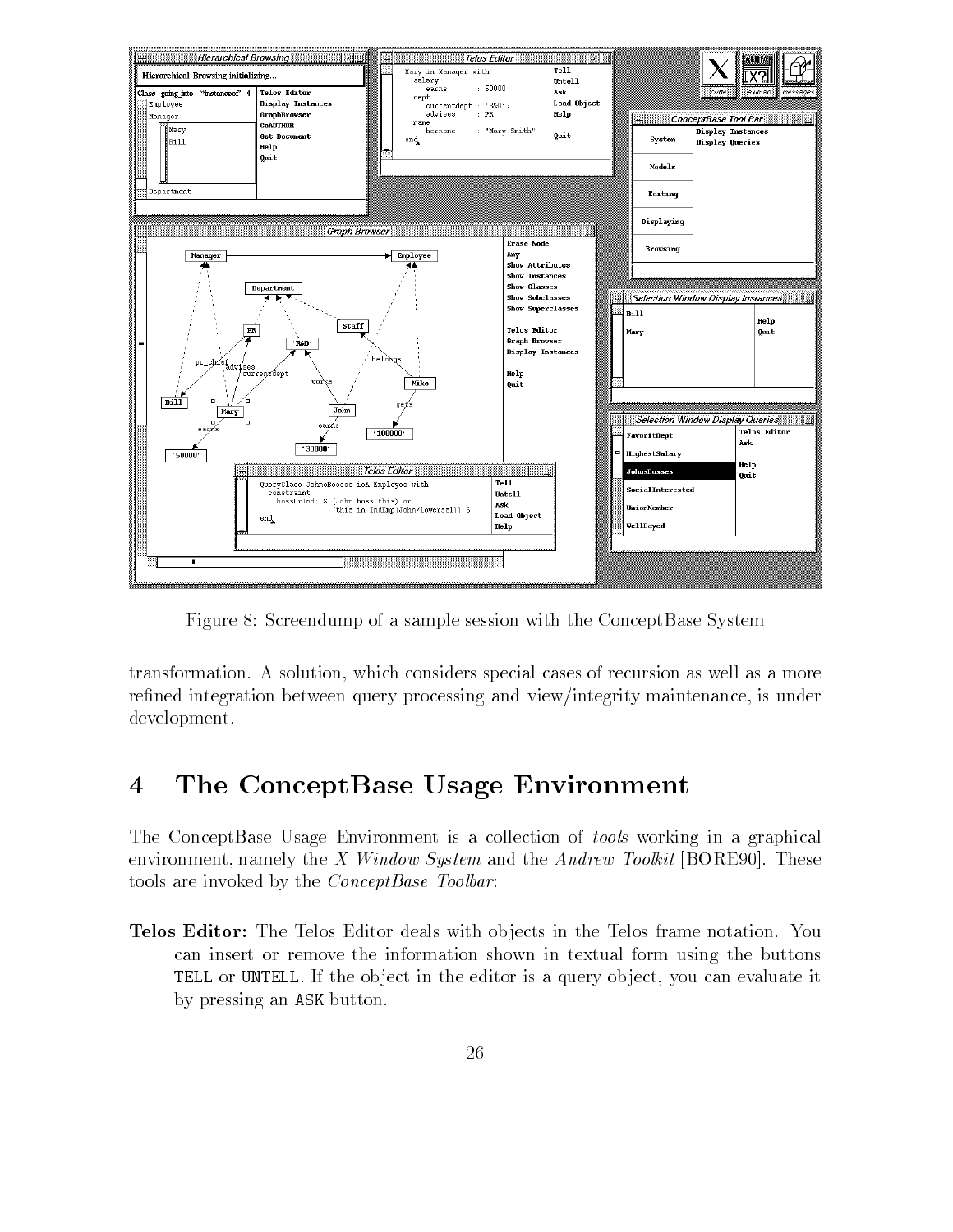- **Display Instances:** Lists all instances of a given object in a single-column table.
- **Display Queries:** This tool is a specialization of *Display Instances*; it shows all instances of the object QueryClass and offers the possibility to evaluate a selected query with the ASK button.
- Graph Browser: This tool shows the contents of the knowledge base in its semantic net representation, and allows menu-based operations on both nodes and links since links are first-class objects in O-Telos. For example, you can show all attributes of a link. The graphical layout of the displayed ob jects is congurable as you can associate ob ject classes with graphical types for the nodes or links that represent their instances (e.g., oval, rectangle, gray, blue, dotted) .
- Hierarchical Browser: The Hierarchical Browser displays hierarchical relations between ob jects relative to a given set of start ob jects and given link types. The specified link label is followed not only by direct connected links but also in a transitive manner. A depth parameter species how far the links should be followed in the semantic net. The found ob jects are presented in a tabular form with the possibility to further unfold the table dynamically.
- Query: The query interface is used to specify the parameters for the evaluation of a stored query class. The computed result is displayed in an answer window containing all frames which are instances of the given query class and therefore are the answers to the query.

Fig. 8 shows a screendump of a session using the example from the previous chapters. At the top you can see a Hierarchical Browser starting from the object Class displaying all instances for four levels. The table is unfolded at the ob ject Manager. The ConceptBase Toolbar is placed at the top right under some icons. On the right, there are two windows from Display Instances, one containing the instances of Manager, the other some available queries. The main part of the screen is consumed by a Graph Browser that shows a part of the semantic net. The specialization link between Manager and Employee is drawn as a bold arrow, instantiation links are dotted. The textual representation of the object Mary and the query used in the previous section are shown in two Telos Editors.

In addition to these basic interface tools of the ConceptBase system, users can define special tools for applications. Figure 9 shows the server as part of a more complex environment connected by a communication channel. The server offers the two operations TELL & ASK to the environment. The numbers behind the tool names indicate that more than one instance of a tool may participate in the environment, for instance, there are two processes of class relDBMS in the environment. The communication protocol uses standard interprocess communication (IPC). The reason for selecting IPC are its large distribution (almost any UNIX implementation offers IPC) and its ability to hide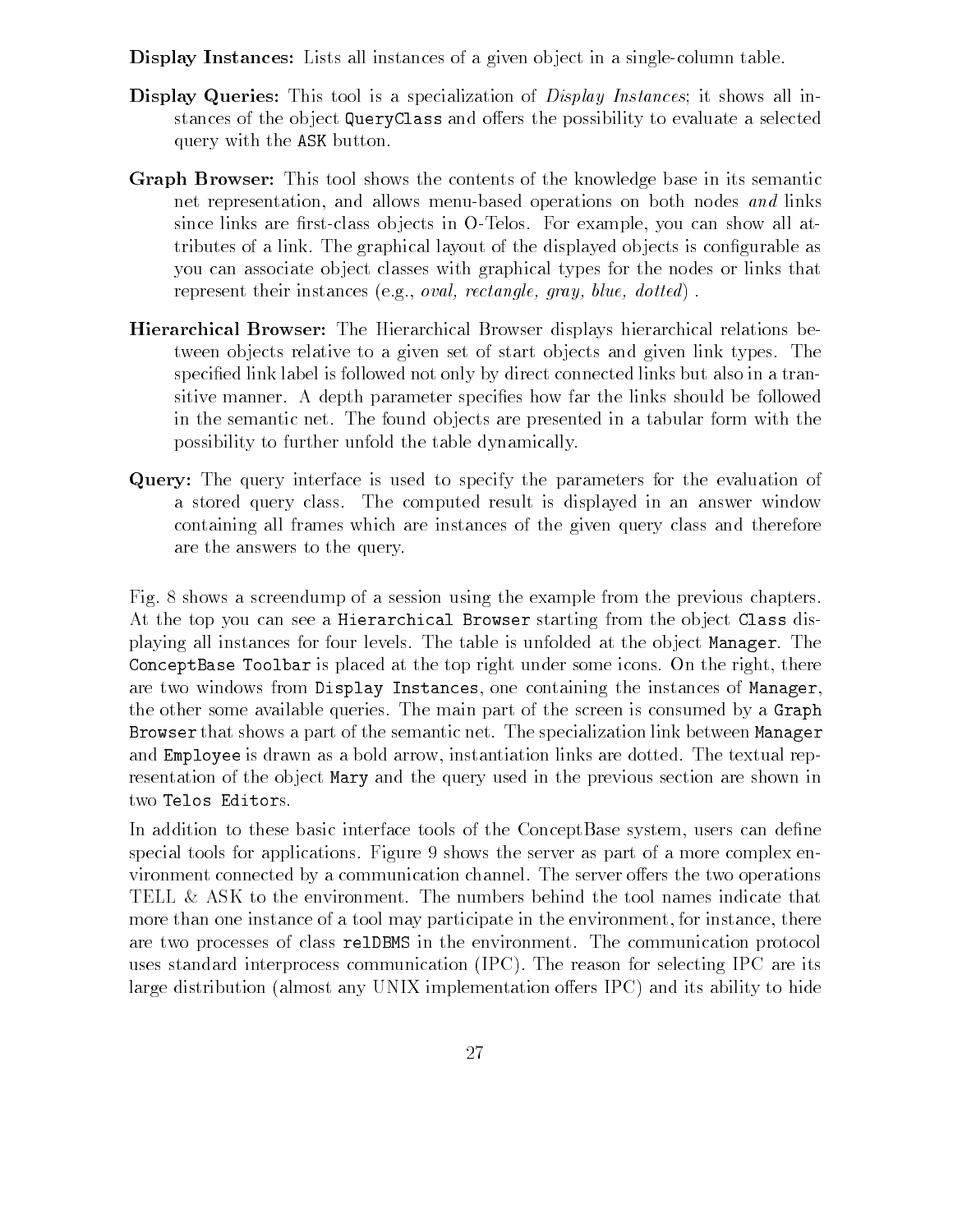

Figure 9: Client-Server architecture of ConceptBase

details on where the communicating processes are located on the network. Thus, widearea (up to continent-spanning) distribution of ConceptBase is easily available and has been used in several applications.

While interprocess communication solves the principal problem of exchanging data between distributed processes and calling remote procedures, it does not offer *semantic* control. ConceptBase therefore contains three builtin classes Tool, Operation, and Object. An environment is abstractly modeled by enumerating the allowed tools, their operations, and the object types processed by the operations. At runtime, the configuration of the environment is an instance of the abstract model represented as part of ConceptBase's ob ject base. As soon as a tool registers itself as an instance of its tool class in ConceptBase, its operation become accessible to the rest of the environment.

Representing the environment as part of the object base makes it subject to the deductive abilities of ConceptBase. For example, access rights can be encoded as deductive rules [SJ92]. Operations applicable to an ob ject can be deduced from the ob ject's class, and then be passed to a tool supporting that operation. The most significant advantage, however, is that updates to the environment are mirrored as updates on their abstract representation in the ob ject base. The following query class computes applicable operations for any ob ject:

```
QueryClass ApplicableOperation isA EnvOperation with
 parameter
    obj: Object
 attribute
    tool: EnvTool
 constraint
    whatOp: $ exists c/Class (obj in c) and (this input c) and
               (this supported_by tool) $
end
```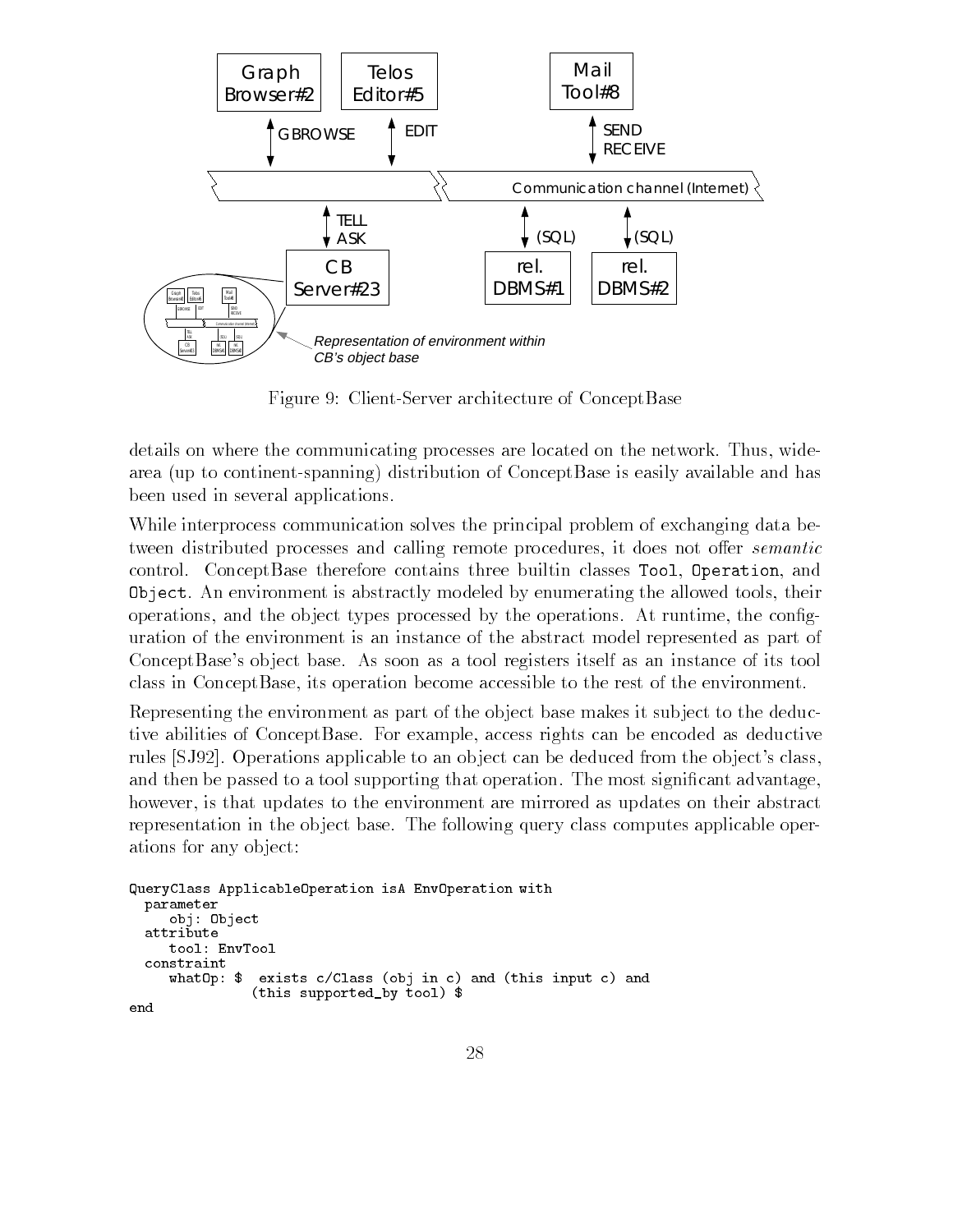The class EnvOperation is an instance of class Operation and subsumes all operations allowed in the environment. Given a selected object obj the formula expresses that a solution this, i.e. an applicable operation, is computed by retrieving all operations which specify the class c of obj as their input. The tools supporting the operation are attached as attributes of the solutions.

# 5 Applications

As mentioned before, many users inside and outside our research group have made experiments with the language. In these applications, the abstraction mechanisms offered by O-Telos for structuring information turned out to be equally important as the deductive database capabilities. Quite often, O-Telos models are being used to structure complex information such that the system serves as a means of analyzing systems at the requirements or meta data level. In such applications, non-computer scientist users found the system superior to traditional simple modeling tools such as SADT diagrams but also easier to understand than very complex ob ject-oriented modeling formalisms. In the following, we briefly summarize experiences in two major application domains, software information management and hypertext authoring. The first one has been DAIDA [JARK93] where ConceptBase served as a global database covering the development process from requirements models to database application programs.

Software information systems are an example of applications where heterogeneous objects and tools have to be integrated with a particular task in mind. More specifically, a software repository is a system for managing evolving (software) objects where dependencies between ob jects (like "A is compiled to B") have to be maintained. A language for software repositories has to combine abstractional, assertional, and dynamic classifying features. The first requirement stems from the fact that software objects (specifications, documentation, designs, implementations) typically are dissimilar in their instances and that the language should allow for easily describing common properties. The assertional feature is required for integrity constraints, e.g. each imported property of a software module must be exported by another module.

```
QueryClass ReleasedProgram isA Program with
  parameter
     producer: Agent
   constraint
      is_released: (this in_state Released) and
                   (this owner producer)
end
```
The above example (taken from [RJM92]) shows a typical query class used for dynamic classification of objects. ConceptBase allows to store such queries as permanently just like any other class. Note that membership to this class is derived and that updates to the software repository may change the membership of certain objects. The parameter in the query class is used to specialize the query. For example,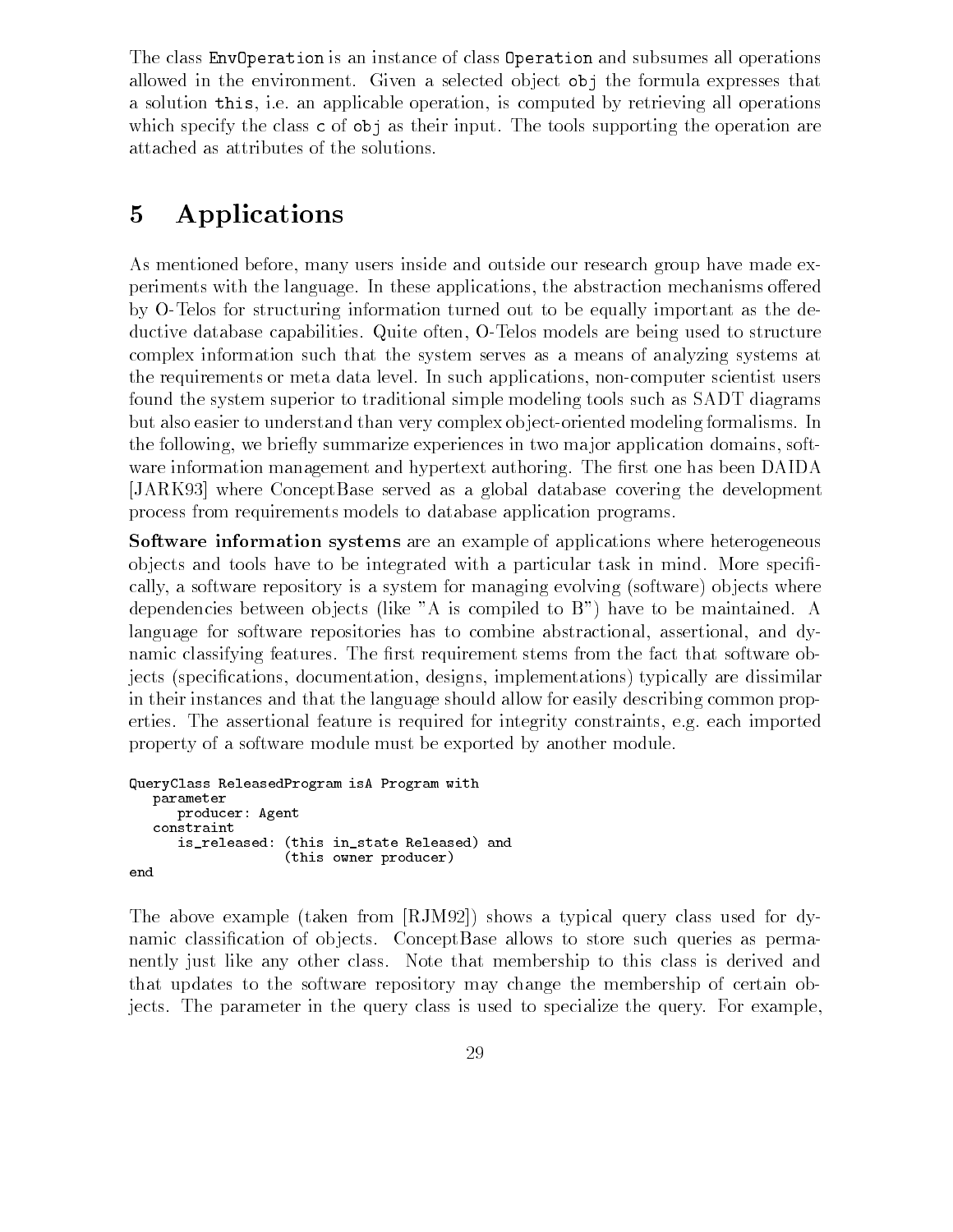

Figure 10: Conceptual model of authoring

ReleasedProgram[John/producer] denotes all released programs owned by an agent with name John. A software repository offering these features has been implemented with ConceptBase within the Canadian network of excellence program. Other applications within this domain include similarity-based component retrieval in software reuse [CHE93], group support, prototyping, and traceability for requirements engineering [RD92], [RL93].

The O-Telos object base structures developed in these projects seem to be of interest beyond the software engineering domain. Computer-integrated quality management is the theme of a project that tackles the problem of communication gaps between isolated quality assurance tools in industrial engineering. The project started with the definition of a shared ontology which contains definitions for items like Product, Team, ProductionProcess etc. and their relationship to the quality assurance tools. The denitions are written using O-Telos classes and stored in ConceptBase. Currently, the definitions contributed by the project partners are informally discussed and voted upon via the CoAUTHOR mechanism described below.

CoAUTHOR is an extension of ConceptBase in which nodes can be multimedia objects, thus generating a knowledge-based hypertext environment [EJ91]. Additionally, CoAUTHOR includes an O-Telos meta model which defines a real-time environment for the development of hypertext documents by multiple authors. CoAUTHOR's document model distinguishes between *ideas* (subsuming the issues to be covered by the document), *structures* (enriched tables of contents), and hypermedia objects (constituting the final document, see also fig. 10).

CoAUTHOR uses the client/server architecture of ConceptBase to support multiple authors developing a document. The descriptions at any of the three levels can be annotated by the authors via so-called voting links (Pro for accepting, Counter for denying, and Alternative for proposing a variant). The deductive capabilities of ConceptBase are used to classify the created objects on their voting. The following query defines ideas which have both pro and counter votes.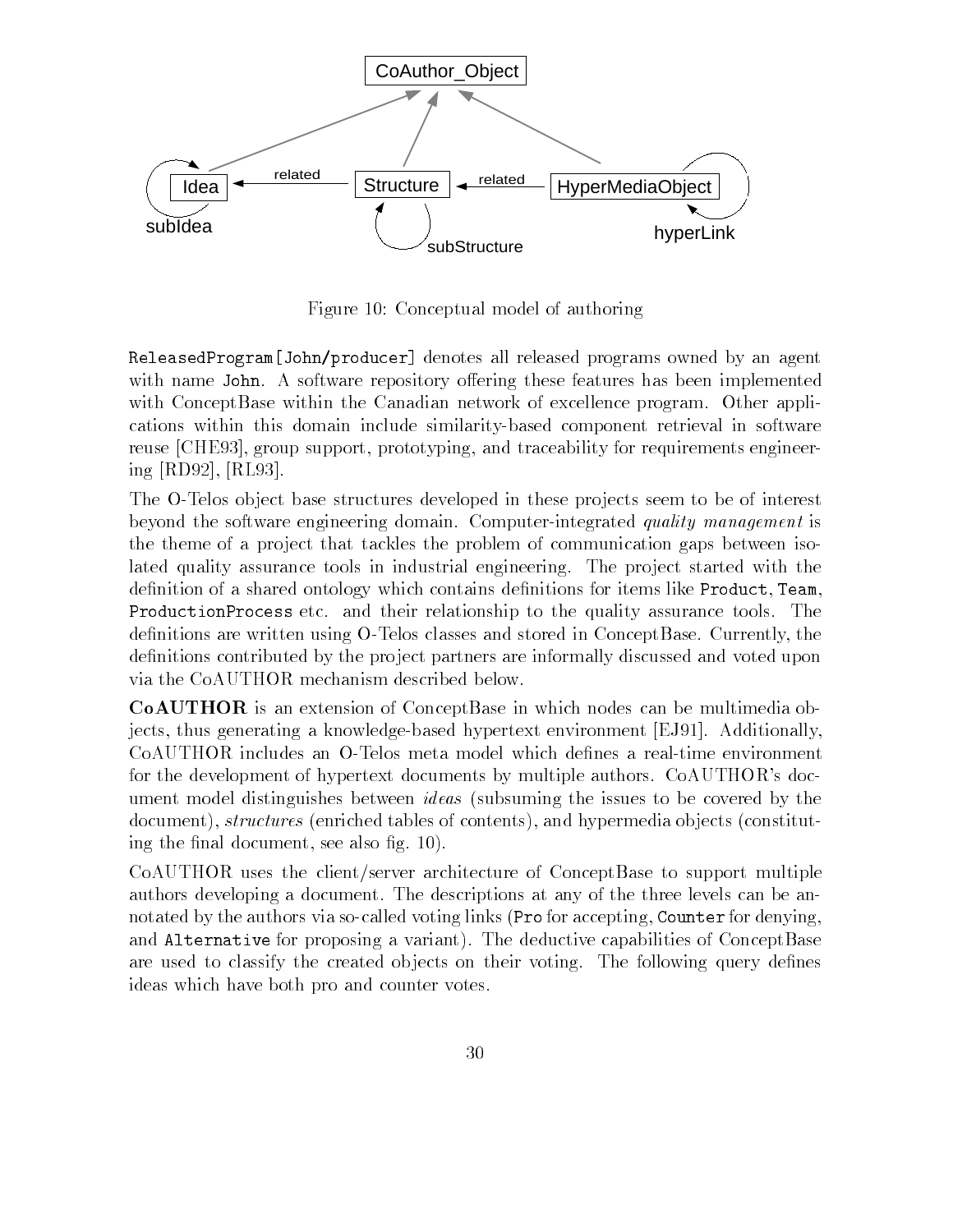```
QueryClass Conflicting isA CoAUTHOR_Object with
   constraint
     conflicting: $ exists p/Pro c/Counter
                     (p target this) and (c target this) $
end
```
# 6 Conclusions

ConceptBase is a deductive ob ject-oriented database which is particularly close to the deductive database approach. Without leaving the Datalog (with negation) framework, it makes ob ject-oriented abstraction mechanisms available to the user, thus providing signicant help for data structuring as compared with relational deductive databases. By its semantic closeness to the relational approach, it differs from the many recent attempts for a logical reconstruction of ob ject-oriented database which, because they tend to work with more complicated logics (e.g., F-Logic [KL89], COL [AG91]), typically have to invent new implementation techniques rather than building on existing ones. This simplicity may also have been one of the factors determining the relatively large practical success of the system. The query language supported is similar to those offered by other ob ject-oriented databases [CD91] but, like in deductive databases, more directly integrated with the rest of the data model; this has led to some useful ideas with many applications, such as the parameterization of query classes [SNJ93].

The O-Telos data model also naturally supports a two-layered implementation technique for deductive ob ject bases, discussed in [JJR89], which is currently widely used in making active databases more declarative (STARBURST is a typical example [CW90]). The surface layer of the language works with global assertions (rules, constraints, query classes). These are then compiled to ob ject-centered triggers which attach evaluations of specialized forms to exactly those classes of ob jects where insertions or deletions necessitate view maintenance. In ConceptBase, this approach is formally supported through the notion of an internal deductive ob ject base in which the triggers are embedded. Experiments by ourselves and others [BM91], [RB90] show that the declarative form is much more concise and less error-prone than directly implementing the triggers as methods of object-oriented databases such as  $O_2$ .

The overall system architecture has by now reached a "sandwich" structure where the deductive, logic-centered part provides the "butter" between two pieces (the clients and the storage structure) which are essentially ob ject-oriented in nature. This seems to exploit well the strength of the deductive approach in program transformation. We plan to strengthen further this approach by two measures. First, by using the logic layer as a tool of generating direct interoperability between client and storage structure, without passing data through the logic layer. This is expected to increase performance for complex ob ject databases considerably, without making the logic much more complicated. Second, by extending the idea of query classes to a full integration of our approach with so-called concept logics in the style of KL-ONE [BS85] which allows for an automatic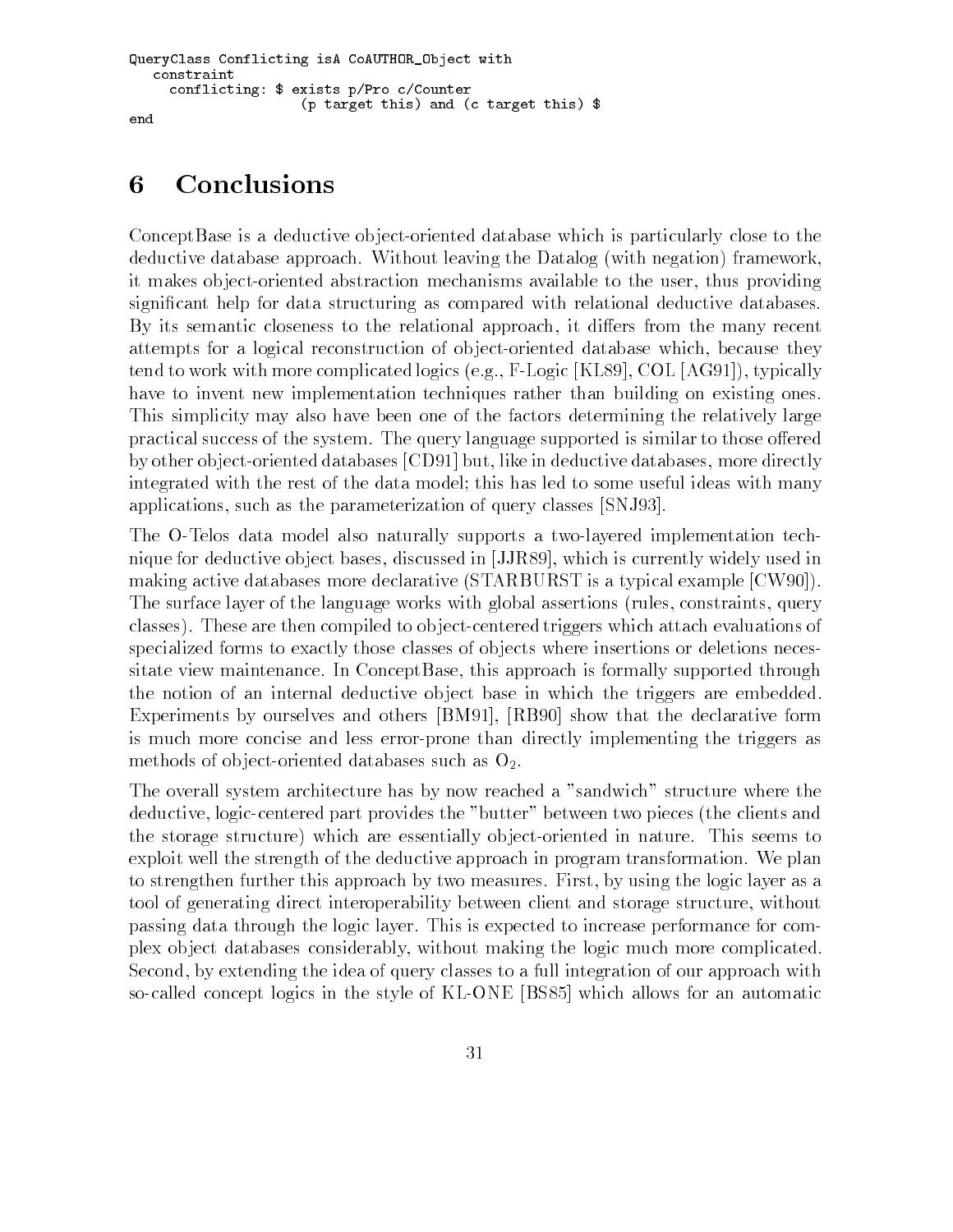classication of certain ob jects and thus for a further reduction of the search space in many applications [BJNS93].

Acknowledgments. The development of ConceptBase over the past seven years would have been impossible without the help of our students. Eva Kruger designed the deductive integrity component. Thomas Wenig extended ConceptBase with an interval-based time calculus not described in this paper. Michael Gocek, Christian Rank and others implemented the first window-based user interface. Alain Rouge contributed his graphical browser. Hans W. Nissen organized the version and configuration management based on the model developed by Thomas Rose. Andre Klemann implemented a dependency browser on top of Alain's tool and extended ConceptBase by an interface to relational databases. Markus Baumeister re-implemented the user interface for the X11 library. The current version was implemented with the help of Masoud Asady, Michael Gebhardt, Farshad Lashgari, Thomas List, Christoph Radig, Kai von Thadden, and Claudia Welter. We have to thank our customers who were never satisfied with the expressiveness and performance of the system and thus stimulated us to continue thinking of better alternatives.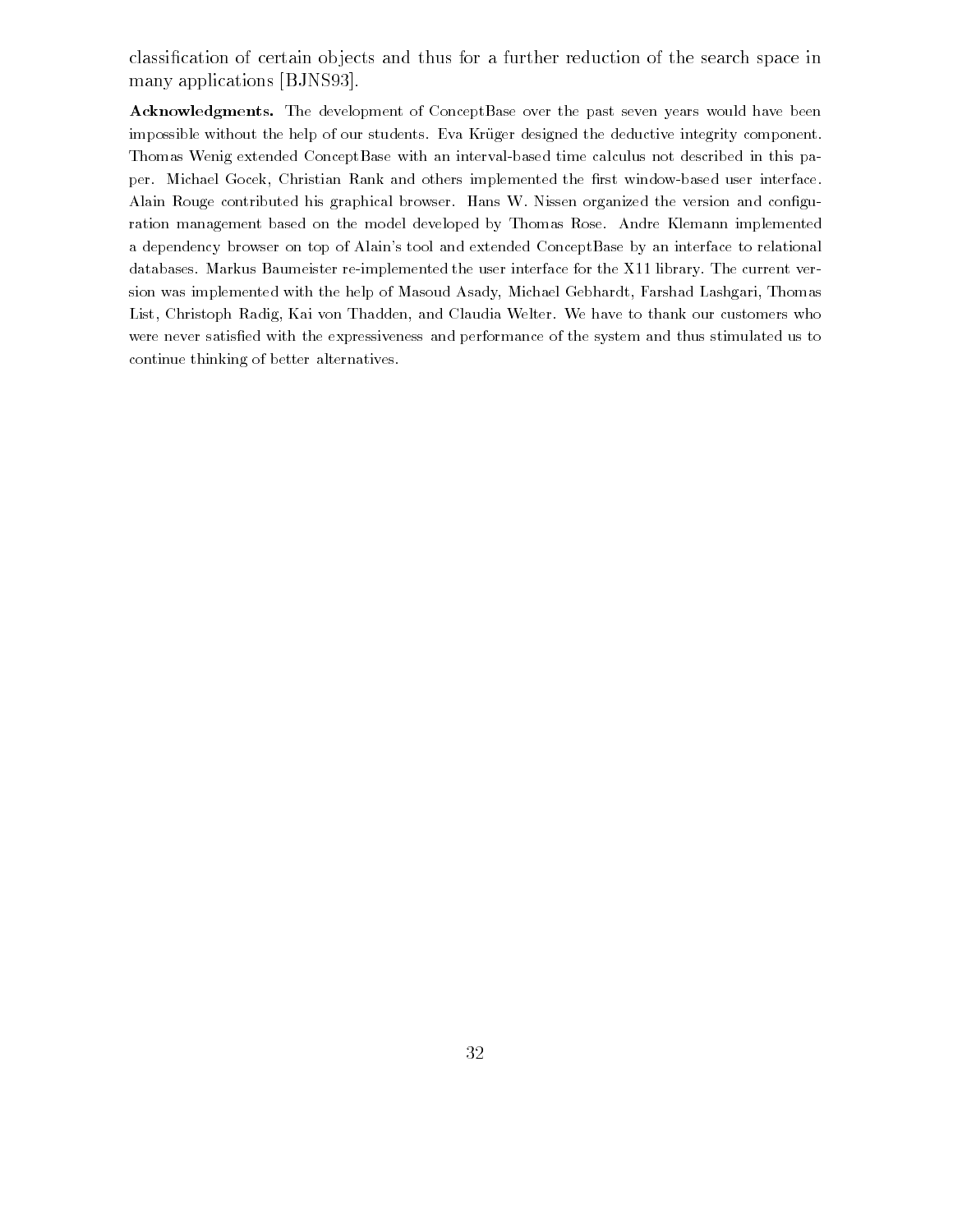# 7 Appendix

# 7.1 Complete List of O-Telos Axioms

- Axiom 1: Ob ject identiers are unique.  $\forall$   $o, x_1, l_1, y_1, x_2, l_2, y_2 \ P(o, x_1, l_1, y_1) \land P(o, x_2, l_2, y_2) \Rightarrow$  $(x_1 = x_2) \wedge (l_1 = l_2) \wedge (y_1 = y_2)$
- Axiom 2: The name of individual ob jects is unique.  $\forall o_1, o_2, l \; P(o_1, o_1, l, o_1) \wedge P(o_2, o_2, l, o_2) \Rightarrow (o_1 = o_2)$
- Axiom 3: Names of attributes are unique in conjunction with the source ob ject.  $\forall$   $o_1, x, l, y_1, o_2, y_2$   $P(o_1, x, l, y_1) \wedge P(o_2, x, l, y_2) \Rightarrow (o_1 = o_2) \vee (l = in) \vee (l = isa)$
- Axiom 4: The name of instantiation and specialization objects (*in, isa*) is unique in conjunction with source and destination ob jects.  $\forall o_1, x, l, y, o_2 \; P(o_1, x, l, y) \wedge P(o_2, x, l, y) \wedge ((l = in) \vee (l = isa)) \Rightarrow (o_1 = o_2)$

 $\bullet$  Axioms 5,0,7,8: Solutions for the predicates In, Isa, and A are derived from the

ob ject base.  $\forall$  o, x, c  $P(o, x, in, c) \Rightarrow In(x, c)$  $\forall$  o, c, d  $P(o, c, isa, d) \Rightarrow Isa(c, d)$  $\forall$  o, x, l, y, p, c, m, d  $P(o, x, l, y) \wedge P(p, c, m, d) \wedge In(o, p) \Rightarrow A'(x, l, m, y)$  $\forall x, l, m, y \; A'(x, l, m, y) \Rightarrow A(x, m, y)$ 

- $\bullet$  Axiom 9: An object  $x$  may not neglect an attribute definition in one of its classes.  $\forall x, y, p, c, m, d \ In(x, c) \land A(x, m, y) \land P(p, c, m, d) \Rightarrow$  $\exists$  o, l  $P(o, x, l, y) \wedge In(o, p)$
- $\bullet$  Axioms 10,11,12: The *isa* relation is a partial order on the object identifiers.  $\forall c \ In(c, \# \text{Obj}) \Rightarrow \text{Isa}(c, c)$  $\forall c, d, e \; Isa(c, d) \wedge Isa(d, e) \Rightarrow Isa(c, e)$  $\forall c, d \; Isa(c, d) \wedge Isa(d, c) \Rightarrow (c = d)$
- Axiom 13: Class membership of ob jects is inherited upwardly to the superclasses.  $\forall p, x, c, d \ In(x, d) \land P(p, d, isa, c) \Rightarrow In(x, c)$
- Axiom 14: Attributes are "typed" by their attribute classes.  $\forall$  o, x, l, y, p  $P(o, x, l, y) \wedge In(o, p) \Rightarrow \exists c, m, d \ P(p, c, m, d) \wedge In(x, c) \wedge In(y, d)$
- Axiom 15: Subclasses which dene attributes with the same name as attributes of their attributes must refine these attributes.  $\forall c, d, a_1, a_2, m, e, f$  $Isa(d, c) \wedge P(a_1, c, m, e) \wedge P(a_2, d, m, f) \Rightarrow Isa(f, e) \wedge Isa(a_2, a_1)$
- Axiom 16: If an attribute is a renement (subclass) of another attribute then it must also refine the source and destination components.  $\forall c, d, a_1, a_2, m_1, m_2, e, f$  $Isa(a_2, a_1) \wedge P(a_1, c, m_1, e) \wedge P(a_2, d, m_2, f) \Rightarrow Isa(d, c) \wedge Isa(f, e)$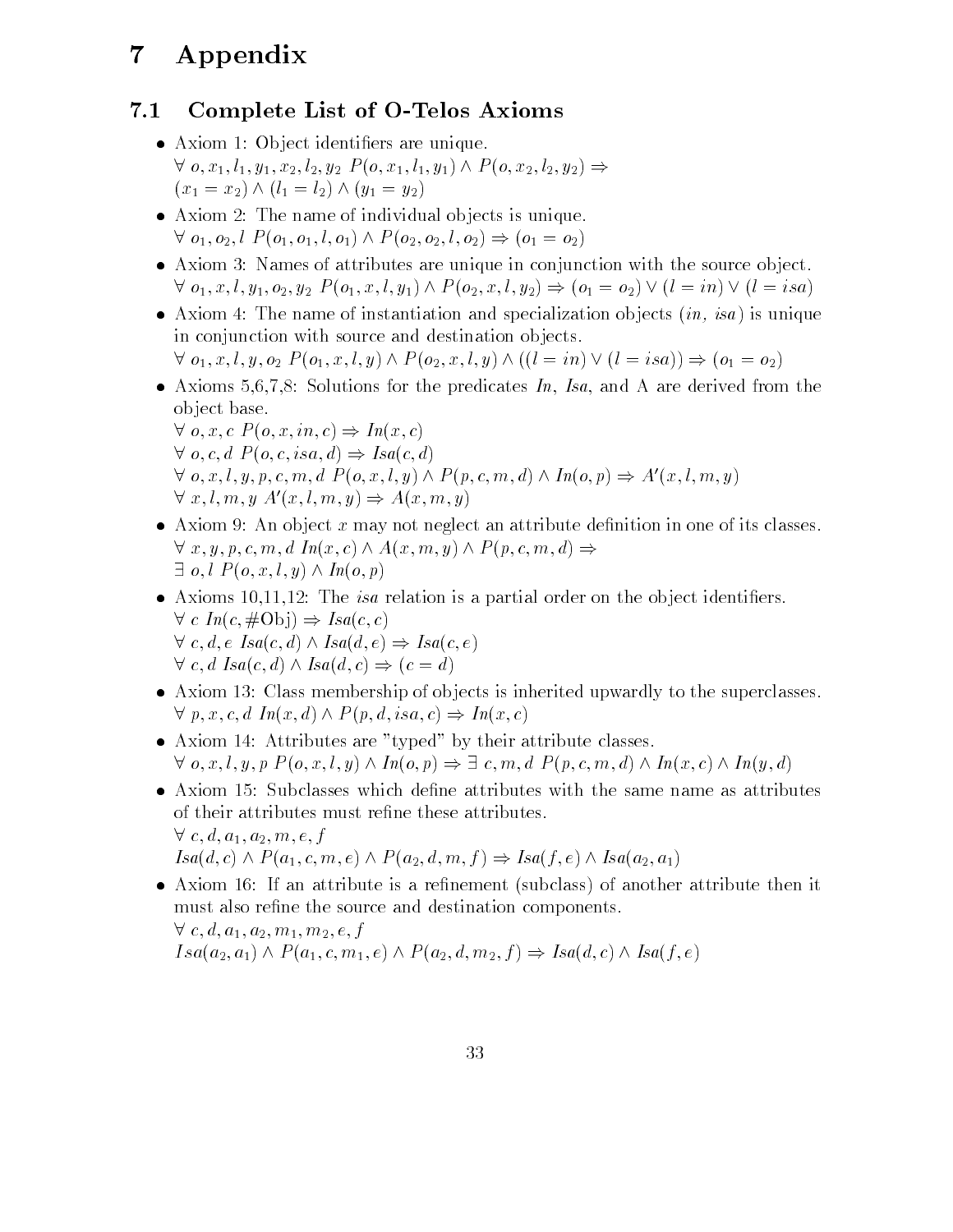Axiom 17: For any ob ject there is always a unique "smallest" attribute class with a given label m.

 $\forall x, m, y, c, d, a_1, a_2, e, f \ (In(x, c) \wedge In(x, d) \wedge P(a_1, c, m, e) \wedge P(a_2, d, m, f))$  $\Rightarrow \exists g, a_3, h \ In(x,g) \wedge P(a_3,g,m,h) \wedge Isa(g,c) \wedge Isa(g,d))$ 

- Axioms 18-22: Membership to the builtin classes is determined by the ob ject's format.
- $\forall$  o, x, l, y  $(P(o, x, l, y) \Leftrightarrow In(o, \# \text{Obj}))$  $\forall$  o, l  $(P(o, o, l, o) \Leftrightarrow In(o, #Indiv))$  $\forall$  o, x, c  $(P(o, x, in, c) \Leftrightarrow In(o, \#Inst))$  $\forall$  o, c, d  $(P(o, c, isa, d) \Leftrightarrow In(o, \#Spec))$  $\forall$  o, x, l, y  $(P(o, x, l, y) \land (o \neq x) \land (o \neq y) \land (l \neq in) \land (l \neq isa) \Leftrightarrow In(o, \#Attr))$
- Axiom 23: Any ob ject falls into one of the four categories.  $\forall o \ In(o, \# \text{Obj}) \Rightarrow In(o, \# \text{Indiv}) \vee In(o, \# \text{Inst}) \vee In(o, \# \text{Spec}) \vee In(o, \# \text{Attr})$
- $\bullet$  Axioms 24-28: There are five builtin classes.  $P(\text{\#}Obj, \text{\#}Obj, Object, \text{\#}Obj)$  $P(\#Indiv, \#Indiv, Individual, \#Indiv)$  $P(\#Attr, \#Obj,$  attribute,  $\#Obj$ )  $P(\#Inst, \#Obj, InstanceOf, \#Obj)$  $P(\#Spec, \#Obj, \text{IsA}, \#Obj)$
- Axiom 29: Objects must be known before they are referenced. The operator  $\preceq$  is a (predefined) total order on the set of identifiers.  $\forall$   $o, x, l, y \ P(o, x, l, y) \Rightarrow (x \preceq o) \land (y \preceq o)$
- Axioms 30°: For any object  $P(p, c, m, a)$  in the extensional object base we have two formulas for "rewriting" the In and A predicates.  $\forall o \ In(o, p) \Rightarrow In.p(o)$  $\forall$  o, x, l, y  $P(o, x, l, y) \wedge In(o, p) \Rightarrow A.p(x, y)$

The ob jects Class, QueryClass, Tool etc. mentioned in the paper are not part of the O-Telos axioms but predened in ConceptBase. ConceptBase implements some of the axioms as rules (e.g., axioms 13, 30\*), others as integrity constraints.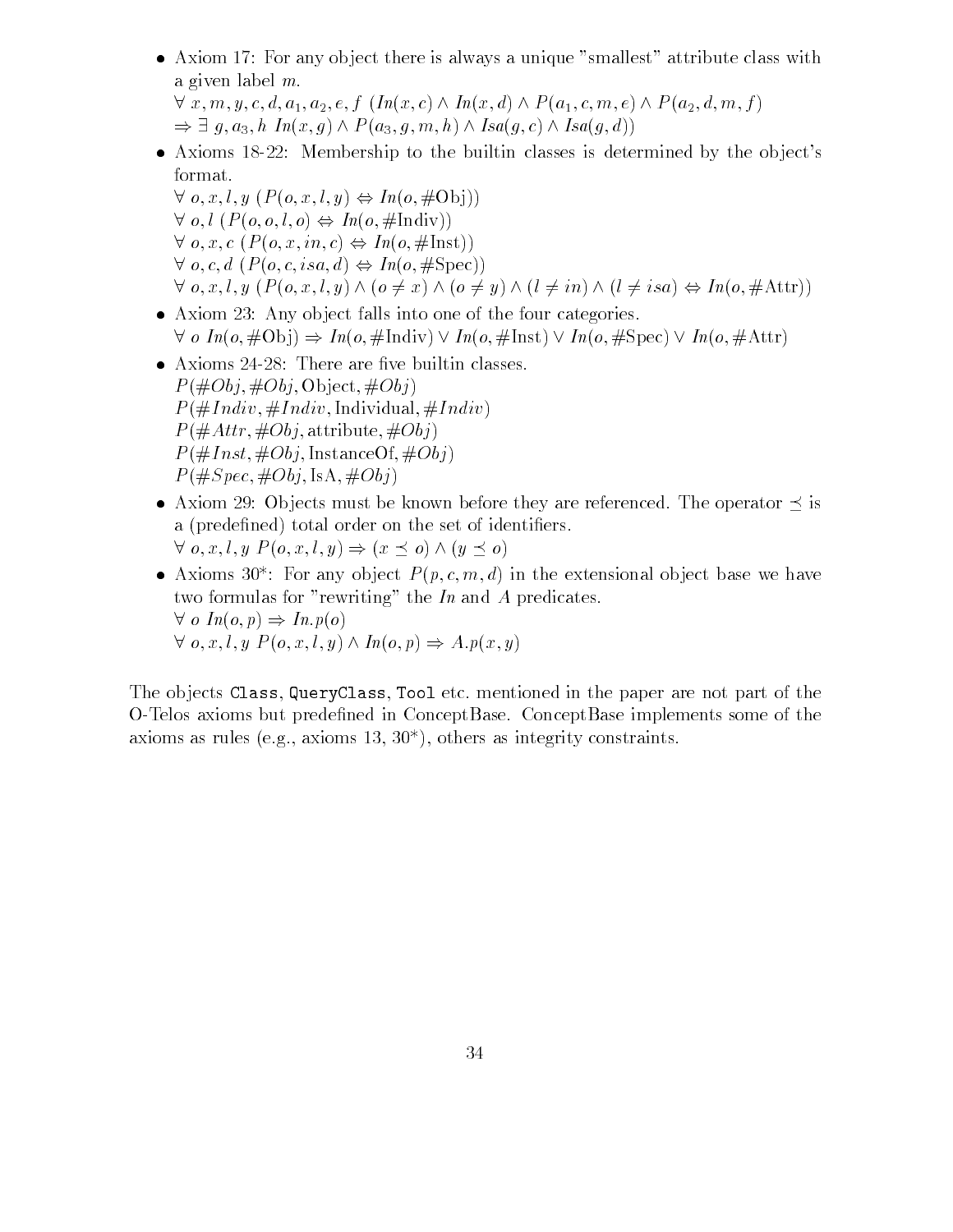# 7.2 Example of a Query Evaluation

First, we complete our example object base with some additional objects and then demonstrate the evaluation process for a query class that is based both on the bossrule and on the query class IndEmp. In addition to the instances PR and R&D of Department we assume a department Staff, declare Mary as head of R&D, a new manager Bill as head of PR and introduce two other new employees John and Mike (see fig. 8).

```
Mike in Employee with John in Employee with
 dept dept
   belongs:Staffsalary salary
   earns: 100000
end
                         end
QueryClass JohnsBosses isA Employee with
    constraint
      bossOrInd: $ (John boss this) or
                (this in IndEmp(John/lowersal)) $
end
```
The query interface receives a message to execute the operation ASK(JohnsBosses), i.e. to retrieve all existing employees from the ob ject base who are bosses of John or are just independent employees but have a higher salary than John.

As in 3.2.3 this query class leads to several equations that are used for the evaluation. Effectively, the system has to evaluate two subqueries based on the example equations, namely  $A. \# boss(John, x)$  and  $IndEmp(x, John)$ . Hence the relevant set of equations selected by the QueryEvaluator is exactly the set displayed in fig. 7 completed with the missing base equations. The magic relations triggering the forward chaining process for computing both subqueries are initialized by inserting  $John$  into  $q_A$ . #boss<sup>bf</sup> and into  $q\_IndEmp^{fb}$ . Due to the only negated occurrence of  $IE_1$  in equation (8) we can compute the least fixpoint of all other equations and in a second iteration include equation  $(8)$ . Thus here the computation of strata is very simple. Fig. 11 shows the individual steps in both iterations. For a relation r we denote the changes after each step with  $\Delta r$  and indicate the applied equation where (BE) stands for basic equations. The result from this computation, namely the relations

- $\bullet$   $A.\#boss = \{(John, Mary), (Mary, Bill), (John, Bill)\}$  and
- $\bullet$  IndEmp = {(Mike, John)}

have to be joined to get the answer instances of the query class JohnsBosses: Mary,Bill and Mike.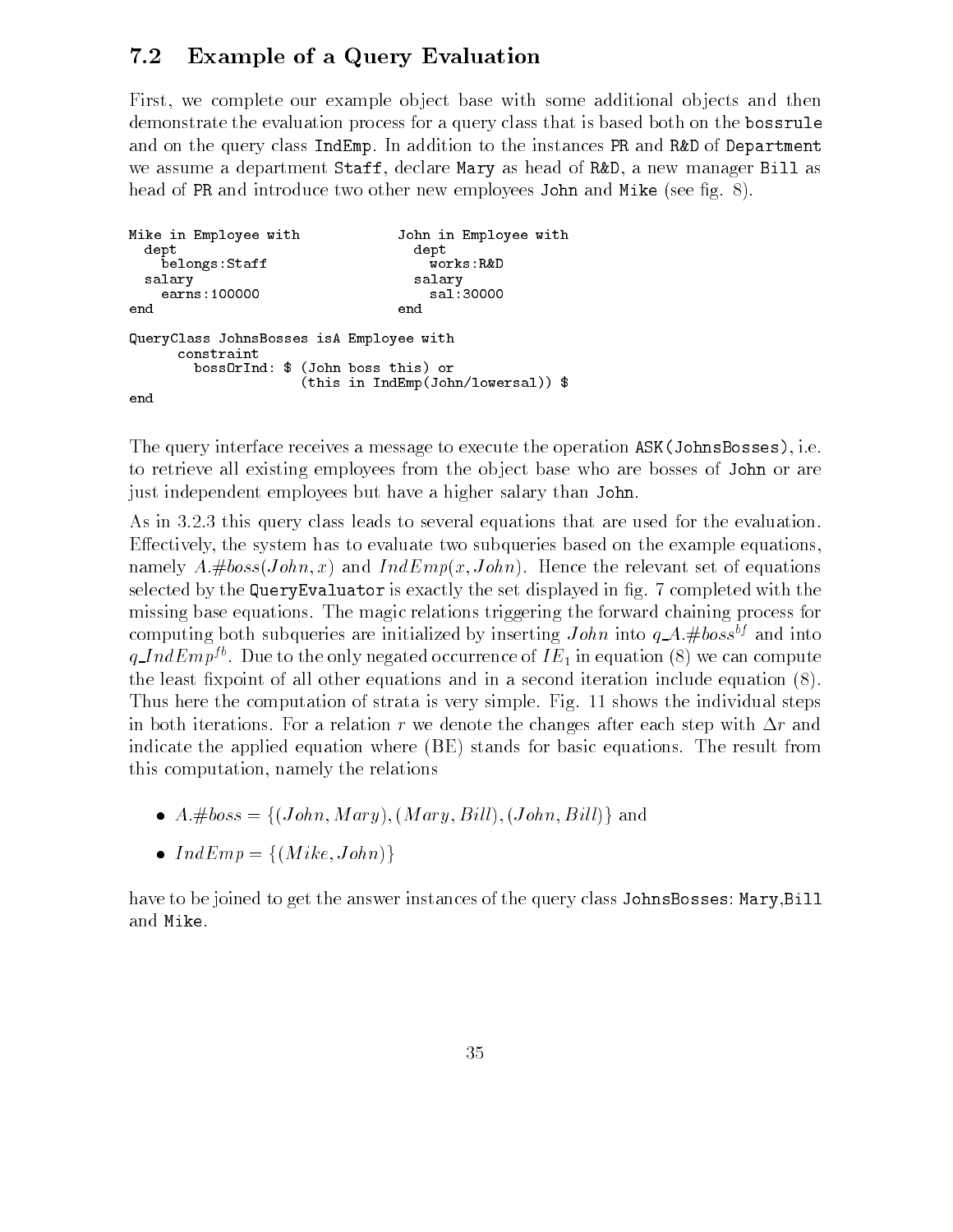### Iteration 1

| step 1      | $\Delta IndEmp = \{(Mike, John)\}\$                                                      | (8)  |
|-------------|------------------------------------------------------------------------------------------|------|
| Iteration 2 |                                                                                          |      |
| step 16     | $\Delta q_A \pm dept^{bf} = \{Bill\}$                                                    | (3)  |
|             | step 15 $\Delta q \, A \, \# \, \mathit{bos} \, s^{\mathit{bf}} = \{ \mathit{Bill} \}$   | (7)  |
|             | $\Delta IE_1 = \{Mary\}$                                                                 | (13) |
|             | $\Delta sup_{1,1} = \{(Mary, Bill)\}$                                                    | (6)  |
| step 14     | $\Delta A. \# boss = \{(John, Bill)\}$                                                   | (1)  |
| step 13     | $\Delta A. \# boss = \{(Mary, Bill)\}$                                                   | (1)  |
| step 12     | $\Delta A. \#head = \{(PR, Bill)\}$                                                      | (BE) |
| step 11     | $\Delta q \Delta \# head^{bf} = \{PR, Stat\}$                                            | (4)  |
| step 10     | $\Delta sup_{1,1} = \{(Mary, R\&D), (Mary, PR), (Mike, Staff)\}\$                        | (2)  |
| step 9      | $\Delta A. \# dept = \{(Mary, R\&D), (Mary, PR), (Mike, Staff)\}\$                       | (BE) |
|             | $\Delta sup_{2,1} = \{ (John, Mary) \}$                                                  | (6)  |
| step 8      | $\Delta q \Delta \mathcal{A} \Delta \mathcal{A} = \{ Mary, Mike \}$                      | (3)  |
|             | $\Delta q_A A \# boss^{bf} = \{Mary, Mike\}$                                             | (14) |
| step 7      | $\Delta A. \# boss = \{(John, Mary)\}$                                                   | (1)  |
|             | $\Delta q$ <sub>-I</sub> $E_1 = \{Mary, Mike\}$                                          | (12) |
| step 6      | $\Delta A \# head = \{(R\&D, Mary)\}$                                                    | (BE) |
|             | $\Delta sup_{3,2} = \{(John, Mary), (John, Mike)\}$                                      | (10) |
| step $5^b$  | $\Delta q \Delta A \# head^{bf} = \{ R\&D \}$                                            | (4)  |
|             | $\Delta sup_{3,1} = \{(John, John, 30000), (John, Mary, 50000), (John, Mike, 100000)\}\$ | (9)  |
| step 4      | $\Delta sup_{1,1} = \{ (John, R\&D) \}$                                                  | (2)  |
|             | $\Delta A. \# salary = \{(John, 30000), (Mary, 50000), (Mike, 100000)\}\$                | (BE) |
| step 3      | $\Delta A \neq dept = \{(John, RD)\}$                                                    | (BE) |
|             | $\Delta q \Delta t \# salary^{ff} = TRUE^{a}$                                            | (11) |
| step 2      | $\Delta q \, A \, \# depth^{bf} = \{ John\}$                                             | (3)  |

Figure 11: An example fixpoint computation

# References

 $\mathbf{r}$  and  $\mathbf{r}$ 

| [AG91]   | Abiteboul S., Grumbach S. "A rule-based language with functions and sets."       |
|----------|----------------------------------------------------------------------------------|
|          | ACM Transactions on Database Systems 16, 1, March 1991, pp. 1-30.                |
| [AGJA90] | Agrawal R., Jagadish H.V., "Hybrid transitive closure algorithms", In Proc. 16th |
|          | International Conference on Very Large Data Bases, Brisbane, Australia 1990.     |
| [ATII93] | Abiteboul S. Lausen G. Hnboff H. Waller E. "Methods and Rules". In Proc.         |

- $[ALU93]$  Abiteboul S., Lausen G., Uphoff H., Waller E., "Methods and Rules", In Proc.  $ACM$  SIGMOD, Washington, DC 1990, pp. 32-41.
- [BBDG90] Bellosta M.J., Bessede A., Darrieumerlou C., Gruber O., Pucheral Ph., Thevenin J.M., Steffen H., "GEODE - concepts and facilities", INRIA - Rocquencourt 1990.
- [BDM88] Bry F., Decker H., Manthey R., "A uniform approach to constraint satisfaction and constraint satisfiability in deductive databases", In Proc. EDBT, pp.  $488-$ 505.
- [BJNS93] Buchheit M., Jeusfeld M., Nutt W., Staudt M., "Subsumption between Queries to Object-Oriented Databases." In Proc. EDBT, Cambridge, UK, March 1994.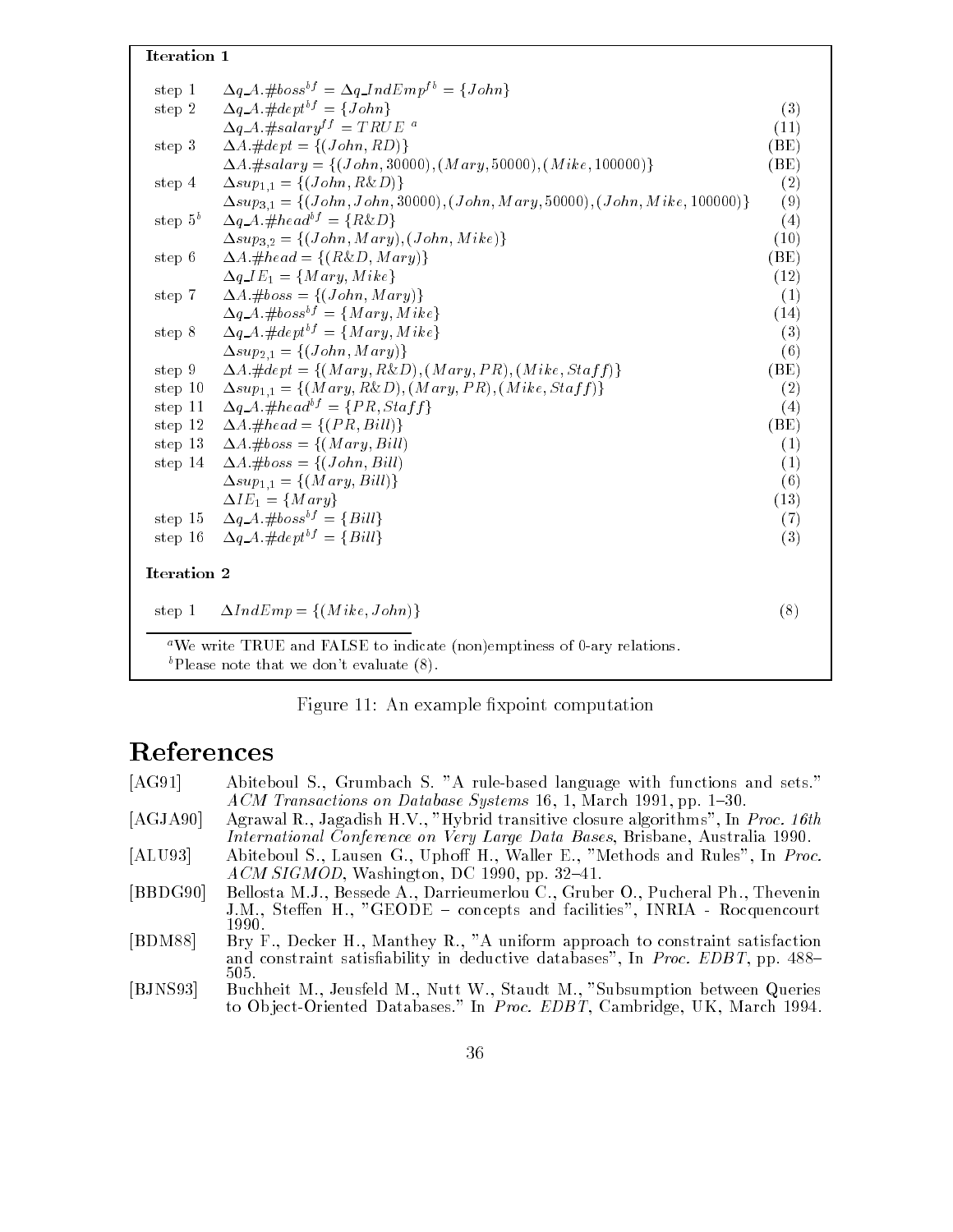Also available as Aachener Informatik-Berichte 93-9, RWTH Aachen, Germany, 1993.

- [BM91] Bouzeghoub M., Métais E. "Semantic modeling of object oriented databases." *Proc. VLDB'91*, Barcelona, Spanien, pp. 3-14.
- [BMS84] Brodie M.L., Mylopoulos J., Schmidt J.W. (ed.), On Conceptual Modelling, Springer-Verlag.
- [BORE90] Borenstein N.S., Multimedia applications development with the Andrew Toolkit, Prentice-Hall, N.J., 1990.
- [BR87] Beeri C., Ramakrishnan R., "On the power of magic", In Proc. 6th ACM SIGMOD-SIGACT Symp. on Principles of Database Systems.
- [BS85] Brachman R.J., Schmolze J.G., "An overview of the KL-ONE knowledge representation system." In *Cognitive Science* 9, 2, April 1985, pp. 171–216.
- [CARD75] Cardenas A. F., "Analysis and performance of inverted data base structures", In CACM, Vol. 18, No. 5, May 1987.
- [CD91] Cluet S., Delobel C. "Towards a unication of rewrite based optimization techniques for object-oriented queries." In Proc. VII'eme journées Bases de Données Advancées, Lyon, France.
- [CGT90] Ceri S., Gottlob G., Tanca L., Logic programming and databases, Springer-Verlag.
- [CHE93] Chen P.S., "On inference rules of logic-based information retrieval systems", To appear in *Intl. J. Information Processing*  $\&$  *Management*, 1993.
- [CW90] Ceri S., Widom J. "Deriving production rules for constraint maintenance." In Proc. 16th VLDB Conf., Brisbane, Australia, pp. 566-577.
- [EJ91] Eherer S., Jarke M., "Knowledge-based support for hypertext co-authoring", In Proc. 2nd Intl. Conf. Database and Expert Systems Applications (DEXA'91), Berlin, Germany, Aug. 21-23, 1991, pp. 465-470.
- [FUV83] Fagin R., Ullman J.D., Vardi M.Y., "On the semantics of updates in databases", In Proc. of Second  $ACM SIGACT-SIGMOD$ , pp. 352-365.
- [GALL90] Gallersdörfer R., Realization of a deductive object base by abstract data types (in German), Diploma thesis, Universitat Passau, Germany 1990.
- [JARK93] Jarke M. (ed.), Database application engineering with DAIDA, Springer-Verlag, 1993.
- [JBR\*93] Jarke M., Bubenko J., Rolland C., Sutcliffe A., Vassiliou Y., "Theories underlying requirements engineering  $-$  an overview of NATURE at Genesis.", In Proc. 1st Int. IEEE Symposium on Requirements Engineering, San Diego.
- [JEUS92] Jeusfeld M., Update control in deductive object bases (in German), Infix-Verlag, St.Augustin, Germany.
- [JJ91] Jeusfeld M., Jarke M., "From relational to object-oriented integrity simplification", In Proc. 2nd Int. Conf. on Deductive and Object-Oriented Databases, LNCS  $566$ , Springer-Verlag, pp.  $460-477$ .
- [JJR89] Jarke M., Jeusfeld M., Rose T., "Software process modeling as a strategy for KBMS implementation." In Proc. 1st Intl. Conf. Deductive and Object-Oriented Databases, Kyoto, Japan, Dec. 1989.
- [KL89] Kifer M., Lausen G., "F-Logic: a higher-order language for reasoning about objects, inheritance, and scheme." In Proc. ACM-SIGMOD Int. Conf. on Management of Data, Portland, Oregon, 1989, pp.  $134-146$ .
- [KM90] Kakas A,C., Mancarella P., "Database updates through abduction." In Proc. VLDB, Brisbane, Australia, 1990, pp.  $650–661$ .
- [KUEC91] Küchenhoff V., "On the efficient computation of the difference between consecutive database states", In Proc. 2nd Intl. Conf. Deductive and Object-Oriented Databases, München, Germany, Dec. 1991.
- [LEA91] Lea D., User's Guide to the GNU  $C++$  Library, 1991.
- [LT84] Lloyd J.W., Topor R.W., "Making PROLOG more expressive", In Journal of Logic Programming, pp. 225-240, March 1984.